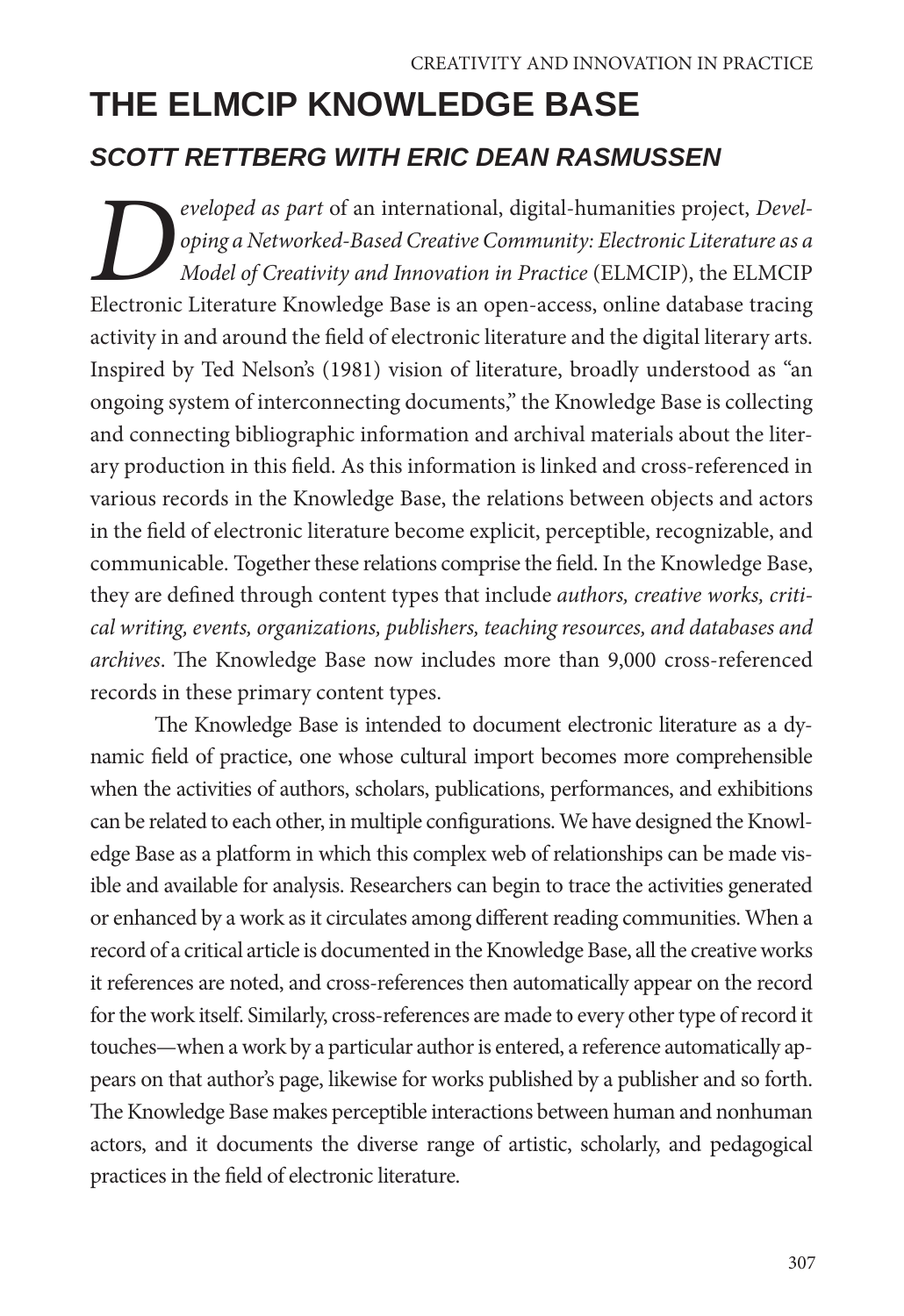The Knowledge Base is an *open-access* online research resource. The majority of the information in the database can be accessed by anyone with an Internet connection, without a log-in. The main constituency of the Knowledge Base is researchers and scholars who are serious about literary production in digital environments. The Knowledge Base serves both as a platform for research about electronic literature and as a site for self-reflexive research community formation. To that end, the Knowledge Base is a *participatory* online database. While a team working mainly in University of Bergen Electronic Literature Research Group has been responsible for the development of the platform itself and for the development of a great deal of the content in the database, contributors to the Knowledge Base also include many writers and researchers who are practicing artists and scholars in the field, contributing remotely in many different parts of the world. The writers who create, critique, perform, and respond to works of e-lit can shape the digital literary field by documenting the actants and activities they deem significant within the Knowledge Base, which is designed to be a collectively authored, networked research environment.

|                                          |                                                                                                                                            |      |            | $\alpha$                                                                                                                                   |
|------------------------------------------|--------------------------------------------------------------------------------------------------------------------------------------------|------|------------|--------------------------------------------------------------------------------------------------------------------------------------------|
|                                          | Knowledge Base Anthology ELMCIP Seminars Conference                                                                                        |      |            |                                                                                                                                            |
|                                          | Electronic Literature Knowledge Base                                                                                                       |      |            |                                                                                                                                            |
|                                          | <b>Contribute to the Knowledge Base</b>                                                                                                    |      |            |                                                                                                                                            |
|                                          |                                                                                                                                            |      |            | The ELMCIP Knowledge Base is a research resource for electronic literature. It provides cross-referenced, contextualized information about |
|                                          | authors, creative works, critical writing, and practices. Contributors should log in to the knowledge base to enter new records.           |      |            |                                                                                                                                            |
|                                          |                                                                                                                                            |      |            | Knowledge Base is developed in Drupal 7 by the University of Bergen Electronic Literature Research Group as an outcome of the ELMCIP       |
| project.<br><b>Browse</b>                | See all tags used in the Knowledge Base by frequency or alphabetically.<br>See the latest videos and multimedia content in Knowledge Base. |      |            |                                                                                                                                            |
| <b>Creative Works</b><br>1963 records    |                                                                                                                                            |      |            |                                                                                                                                            |
| Title                                    | <b>Author</b>                                                                                                                              | Year | Updated -  | Tags                                                                                                                                       |
| The Golden Lion                          | John Cayley                                                                                                                                | 1994 | 03.07.2013 |                                                                                                                                            |
| The Unfortunates                         | B. S. Johnson                                                                                                                              | 1969 | 03.07.2013 | loose leaf, narrative, non-linear, novel, print                                                                                            |
| The Transborder<br><b>Immigrant Tool</b> | Jason Najarro, Brett Staulbaum, Micha<br>Cárdenas, Richard Dominguez                                                                       | 2007 | 03.07.2013 | immigration, activism, application, GPS,<br>mobile phone                                                                                   |
| En anarkist er død                       | Kaia W. Polmar                                                                                                                             | 2006 | 03.07.2013 | anarchist, obituary, remembering, non-<br>fiction, death, Flash, hypertext, interactive,<br>narrative                                      |

Fig. 1 Front page of the ELMCIP Electronic Literature Knowledge Base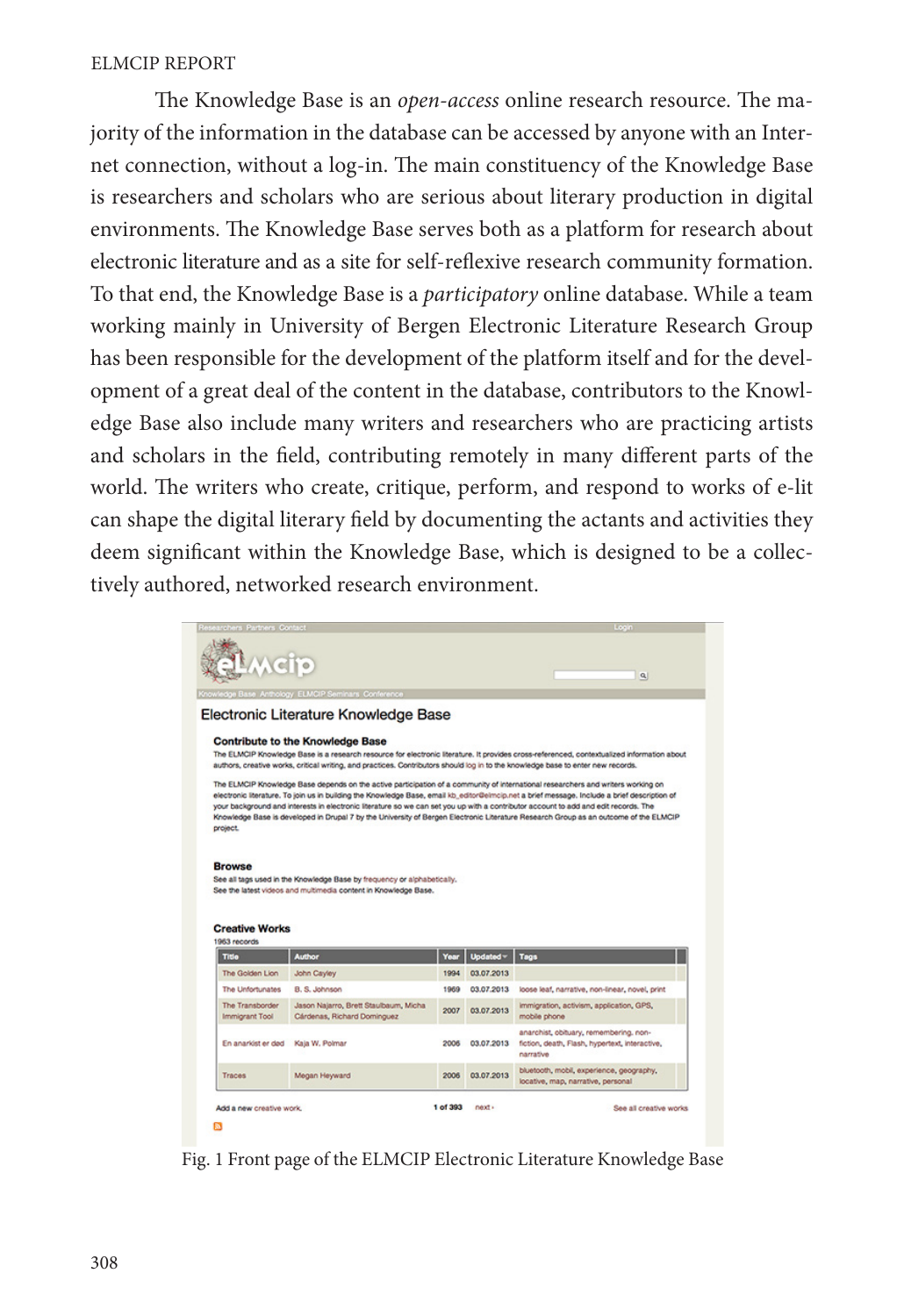The idea of developing research infrastructure in the service of creative literary communities is at the core of the ELMCIP project, which was initially funded by a three-year grant (2010–2013) from Humanities in the Research Area (HERA), under the Joint Research Project call for Creativity and Innovation. Each of the seven European ELMCIP partner organizations is studying how transnational and transcultural creative communities form, evolve, dissolve, and reassemble in distributed networked environments that make innovative use of digital-communications technologies, from a number of different angles and perspectives. As the ELMCIP acronym spells out explicitly, these studies focus on creative practices developed within electronic-literature communities, and they are intended to provide a model that can help facilitate better understanding of the interactions, both interpersonal and intermedial, that facilitate scholarly, artistic, and literary community and, in turn, further creativity and innovation.

# *PROJECT BACKGROUND*

# *PROBLEM: HOW TO DOCUMENT AND MAKE VISIBLE CREATIVE AND SCHOLARLY ELECTRONIC LITERARY PRACTICES?*

The ELMCIP Knowledge Base was designed to address a problem: how can one best document and make visible creative and scholarly literary practices that may appear disparate but comprise a dynamic and growing field? Electronic literature is a field that has been developing for more than two decades, yet it is still only beginning to find a clearly institutionalized position within higher education and research environments. One reason for this is clear: electronic literature has until now lacked a sustainable research infrastructure.

# *CHALLENGE: BUILD INSTITUTIONAL INFRASTRUCTURE TO SECURE MEMORY AND DEVELOP CONTEXT*

An enduring research infrastructure is required if electronic literature is to develop as a field of writing practice, rather than existing as a potentially infinite series of ad hoc writing experiments too often identified with ephemeral technical innovations derived from the use of particular platforms or software. While novelty—ranging from fiction made in early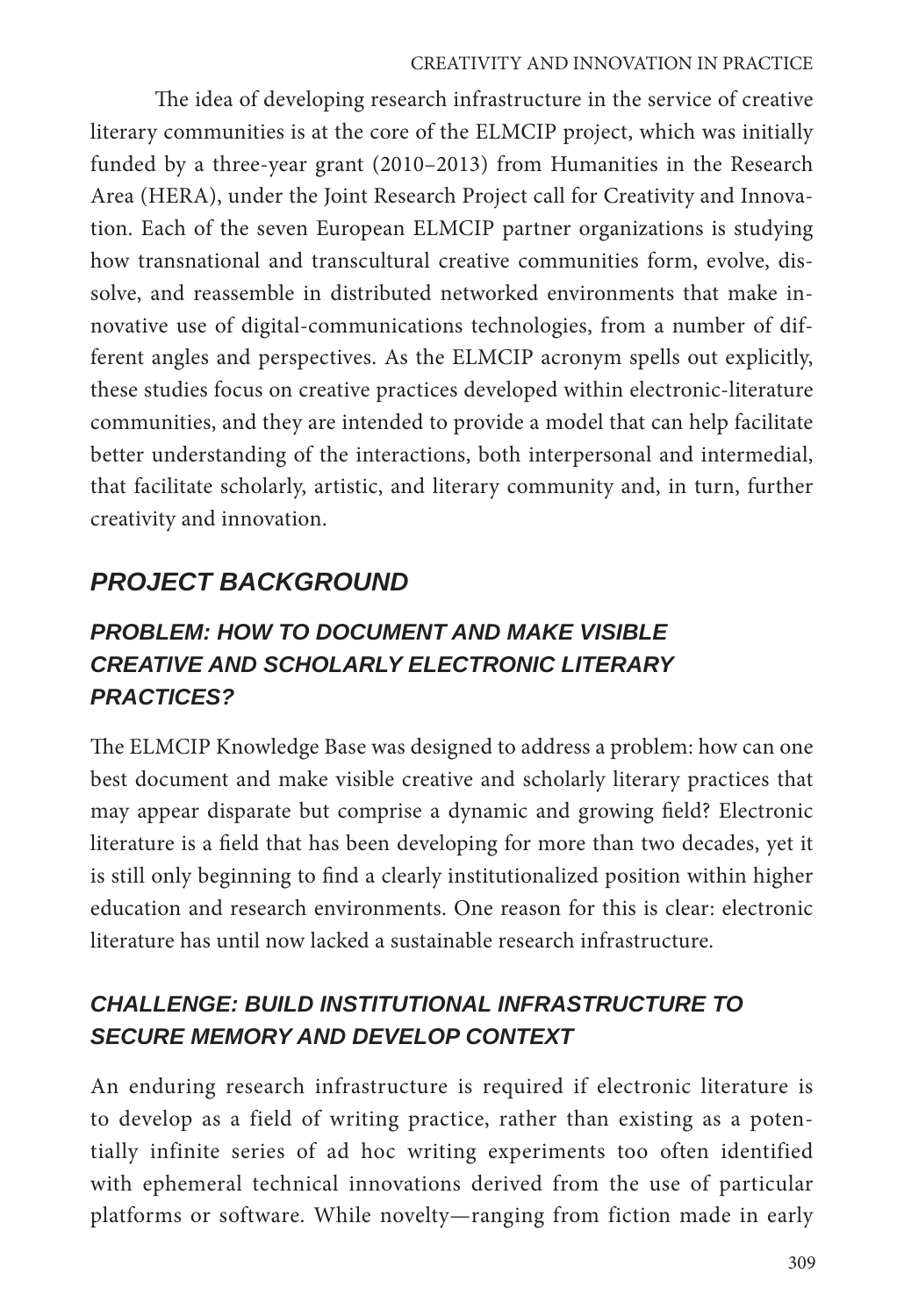hypertext systems to kinetic poetry produced in Flash to writing in threedimensional immersive CAVE environments—has been a hallmark of this creative field of practice, a field cannot be built on novelty alone. From the standpoint of researchers and teachers, *memory* is more important than novelty. If we cannot understand present experiments and innovations in the context of those that have come before, we have very little context for teaching or indeed for new innovation. And because of the particular contingencies of the field of electronic literature, memory has posed some very specific problems. Researchers in the field of electronic literature deal with artifacts that exist in media and technical platforms that have shorter life-spans than printed books. The majority of digital literary artifacts electronic literature researchers encounter are both literary works and computer programs. Because of the pace of technological advancement, platforms very quickly become obsolete, so over time works of electronic literature become increasingly difficult to access and study. Further, traditional institutions of literary culture, such as libraries, publishers, and university curriculum committees, have struggled with practices of documenting, disseminating, evaluating, and preserving these types of literary artifacts, which are materially distinct from printed literary artifacts, offering complex archiving challenges.

In many established disciplines, research infrastructure has been in place so long that it might seem to be transparent. Everything from research databases to academic presses to scholarly and creative journals and conferences at which to present current work have long been in place for print-based literary studies. In most arts and humanities disciplines, young artists, academics, and researchers can be initiated into an already existing infrastructure, which, even if it is changing, remains stable enough that most pedagogic energy can be devoted to passing along relatively established methodologies. Authors and scholars of electronic literature, however, have had to address the fact that the field's institutions, organizations, and methodologies have not had an a priori existence: they must first be invented and then attended to, so that innovative work will continue to bear fruit. The Electronic Literature Knowledge Base is both a manifestation of this field-building process—providing a better means to document and preserve creative and critical practices—and a platform through which other aspects of the developing infrastructure can be made more visible and accessible.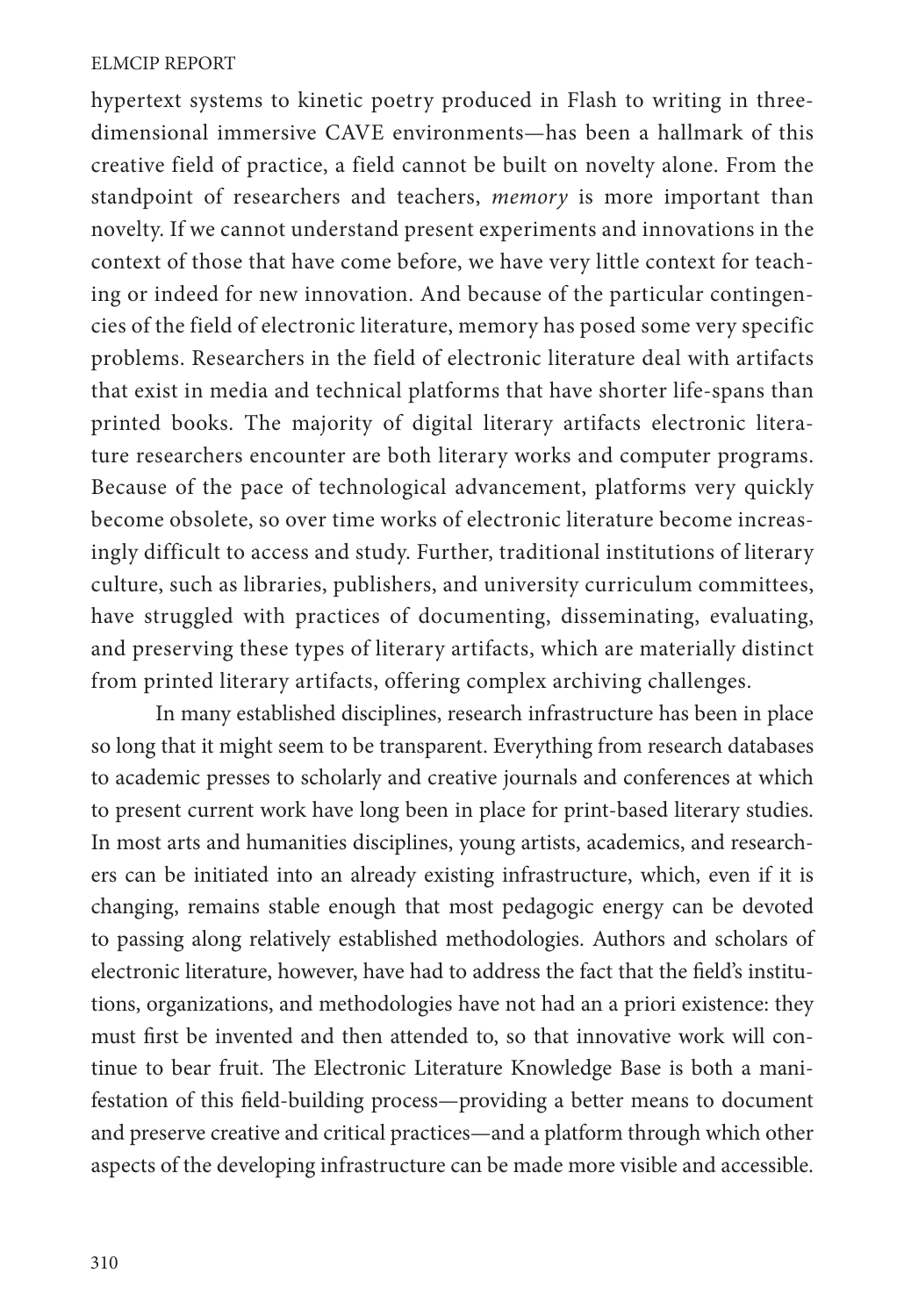# *CHALLENGE: MAP THE CONTEXT TO UNDERSTAND AND FACILI-TATE A LITERARY ECOLOGY*

There is a need for tools to both provide access to creative works and to scholarship and to provide a clear context for understanding the relationship between creative and critical work. Compared to other art-and-critical practices, the field of electronic literature has developed in an atmosphere of close symbiosis between critical and creative practice. If one were to examine the institutional structures of contemporary print creative writing and contemporary literary studies, one would likely discover that writers and critics operate in separate milieu, with the "writer's workshop" set off in a separate wing of the university from the critical apparatus. As an emergent field electronic literature has more often found the critics and the writers present in the same rooms: presenting creative work and critical work at the same conferences, publishing work in similar venues, and participating in the same discourse networks. Another important contextual difference is that the spread of the field of electronic literature has been broadly interdisciplinary: so it is not merely a matter of writers and critics working in close quarters, but that people of diverse backgrounds including visual and conceptual arts, communications and design, and programming and computer science have also been engaged. Further, the publication venues in the evolving field diverge in substantial ways from traditional modes of literary publication. A work of electronic literature might be published on a CD-ROM or online journal, venues that might map roughly onto print publishing practices, but it might also be exhibited in a museum or art gallery, or presented as a live performance. There is a need to understand how work is presented by these diverse cultural actors in similarly diverse cultural arenas. By documenting and mapping out not only creative works and critical writing but also the diversity of cultural venues—and most importantly by making the connections between visible—we provide new avenues of understanding creative, critical, and cultural practices as existing within a dynamic ecosystem, a literary ecology.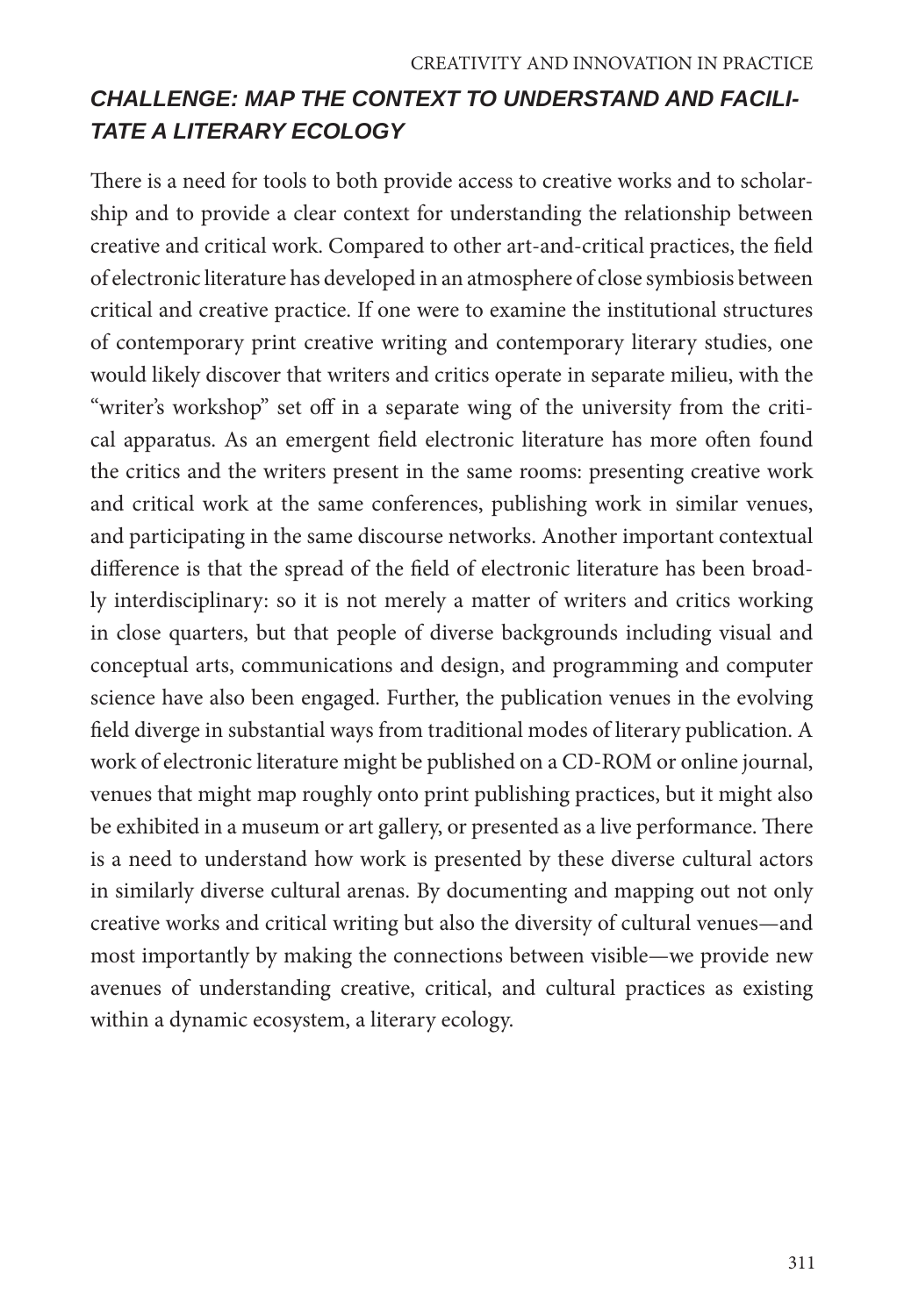|                                                                                                                                                                                                                                                                                                    |                                                                                                                                                                                                              | Login                                 |              |  |  |  |
|----------------------------------------------------------------------------------------------------------------------------------------------------------------------------------------------------------------------------------------------------------------------------------------------------|--------------------------------------------------------------------------------------------------------------------------------------------------------------------------------------------------------------|---------------------------------------|--------------|--|--|--|
|                                                                                                                                                                                                                                                                                                    |                                                                                                                                                                                                              |                                       | $\mathbf{Q}$ |  |  |  |
| edge Base Anthology ELMCIP Seminars Conference                                                                                                                                                                                                                                                     |                                                                                                                                                                                                              |                                       |              |  |  |  |
|                                                                                                                                                                                                                                                                                                    |                                                                                                                                                                                                              |                                       |              |  |  |  |
| windsound                                                                                                                                                                                                                                                                                          |                                                                                                                                                                                                              |                                       |              |  |  |  |
|                                                                                                                                                                                                                                                                                                    |                                                                                                                                                                                                              |                                       |              |  |  |  |
| <b>CREATIVE WORK</b>                                                                                                                                                                                                                                                                               | Tags:                                                                                                                                                                                                        |                                       |              |  |  |  |
| <b>Author:</b>                                                                                                                                                                                                                                                                                     | ambient poetry generative algorithmic text generation appropriated texts soundscape synthetic                                                                                                                |                                       |              |  |  |  |
| <b>John Cayley</b>                                                                                                                                                                                                                                                                                 | voices transiteral morphing text movie                                                                                                                                                                       |                                       |              |  |  |  |
| Year:                                                                                                                                                                                                                                                                                              | <b>Description (in English):</b>                                                                                                                                                                             |                                       |              |  |  |  |
| 1998                                                                                                                                                                                                                                                                                               | John Cayley's "windsound" is an algorithmic work presented as a 23-minute recording of a                                                                                                                     |                                       |              |  |  |  |
| Appears in:                                                                                                                                                                                                                                                                                        | machine-generated reading of scrambled texts. The cinematic work presents a quicktime-video                                                                                                                  |                                       |              |  |  |  |
| State of the Arts                                                                                                                                                                                                                                                                                  | of white letters on a black screen, a text written by Cayley with a translation of the Chinese                                                                                                               |                                       |              |  |  |  |
| Electronic Literature Collection, Volume                                                                                                                                                                                                                                                           | poem "Cadence: Like a Dream" by Qin Guan (1049-1100). As a sensory letter-by-letter<br>performance, the work sequentially replaces letters on the screen, so that what starts as illegible                   |                                       |              |  |  |  |
| One                                                                                                                                                                                                                                                                                                | text becomes readable as a narrative, and then again loses meaning in a jumble of letters.                                                                                                                   |                                       |              |  |  |  |
| Publisher:                                                                                                                                                                                                                                                                                         | Cayley calls this technique "transifieral morphing: textual morphing based on letter replacements                                                                                                            |                                       |              |  |  |  |
| Electronic Literature Organization                                                                                                                                                                                                                                                                 | through a sequence of nodal texts." Sequences of text appear within up to 15 lines on the same                                                                                                               |                                       |              |  |  |  |
| Web URL:                                                                                                                                                                                                                                                                                           | screen, thus presenting and automatically replacing a longer text on a digitally simulated single                                                                                                            |                                       |              |  |  |  |
| windsound (Electronic Literature                                                                                                                                                                                                                                                                   | page-a concept Judd Morrissey also applies in "The Jew's Daughter." Unlike Morrissey's piece,<br>Cayley's doesn't allow the user to interact with the work. Instead the work appears as a self-              |                                       |              |  |  |  |
| Collection, Volume One)                                                                                                                                                                                                                                                                            |                                                                                                                                                                                                              |                                       |              |  |  |  |
|                                                                                                                                                                                                                                                                                                    |                                                                                                                                                                                                              |                                       |              |  |  |  |
|                                                                                                                                                                                                                                                                                                    | sufficient text-movie with ambient sound, murmurs of voices, windsound and synthetic female<br>and male voices reading the non-readable to the viewer. As with the shifting letters, narrative               |                                       |              |  |  |  |
|                                                                                                                                                                                                                                                                                                    | perspectives also morph and switch fluidly between the lyrical-I, Christopher, Tanaka or Xiao                                                                                                                |                                       |              |  |  |  |
|                                                                                                                                                                                                                                                                                                    | Zhang. Thus, the sentence: "We know," Tanaka had said in English/"Tomorrow if we meet/l                                                                                                                      |                                       |              |  |  |  |
|                                                                                                                                                                                                                                                                                                    | will have to kill you myself/" is, in the algorithmic process of the work, later spelled out by the I-                                                                                                       |                                       |              |  |  |  |
|                                                                                                                                                                                                                                                                                                    | narrator. At the very end of the work, John Cayley dedicates "windsound" to the memory of                                                                                                                    |                                       |              |  |  |  |
|                                                                                                                                                                                                                                                                                                    | Christopher Bledowski, What remains after the black screen and a re-start of morphing letters                                                                                                                |                                       |              |  |  |  |
|                                                                                                                                                                                                                                                                                                    | before they vanish conclusively, is windsound. At a certain point in the movie the text says "you<br>have to be/to stay/silent/to hear it," and it seems like the reader has to be silent, too, listening to |                                       |              |  |  |  |
|                                                                                                                                                                                                                                                                                                    | what he cannot understand, patiently waiting for the moment of legibility.                                                                                                                                   |                                       |              |  |  |  |
|                                                                                                                                                                                                                                                                                                    |                                                                                                                                                                                                              |                                       |              |  |  |  |
|                                                                                                                                                                                                                                                                                                    | (Source: Patricia Tomaszek)                                                                                                                                                                                  |                                       |              |  |  |  |
|                                                                                                                                                                                                                                                                                                    |                                                                                                                                                                                                              |                                       |              |  |  |  |
|                                                                                                                                                                                                                                                                                                    | See also: Electronic Literature Directory entry                                                                                                                                                              |                                       |              |  |  |  |
|                                                                                                                                                                                                                                                                                                    | See also: I v E-Poetry entry                                                                                                                                                                                 |                                       |              |  |  |  |
|                                                                                                                                                                                                                                                                                                    | See also: NT2 entry (français)                                                                                                                                                                               |                                       |              |  |  |  |
|                                                                                                                                                                                                                                                                                                    | Critical writing that references this work:                                                                                                                                                                  |                                       |              |  |  |  |
|                                                                                                                                                                                                                                                                                                    | Title                                                                                                                                                                                                        | <b>Author</b>                         | Year         |  |  |  |
| Language:<br>English<br><b>Publication Type:</b><br>Published on the Web (online<br>journal)<br>Exhibited at:<br>2001 Electronic Literature Awards<br>Interactions: 2001 Electronic Literature<br>Awards Winners at the Chicago<br>Humanities Festival<br><b>Record Status:</b><br>Approved record | Destination Unknown: Experiments in the Network Novel                                                                                                                                                        | Scott Rettberg                        | 2003         |  |  |  |
|                                                                                                                                                                                                                                                                                                    |                                                                                                                                                                                                              | Markku Eskelinen,                     |              |  |  |  |
|                                                                                                                                                                                                                                                                                                    | Electronic Literature Publishing and Distribution in Europe                                                                                                                                                  | Glovanna Di                           | 2012         |  |  |  |
|                                                                                                                                                                                                                                                                                                    |                                                                                                                                                                                                              | Rosario                               |              |  |  |  |
|                                                                                                                                                                                                                                                                                                    | I Love E-Poetry                                                                                                                                                                                              | Leonardo Flores                       | 2011         |  |  |  |
|                                                                                                                                                                                                                                                                                                    |                                                                                                                                                                                                              |                                       |              |  |  |  |
|                                                                                                                                                                                                                                                                                                    | Letters That Matter: Electronic Literature Collection Vol 1                                                                                                                                                  | John David Zuern<br>Maria Angel, Anna | 2007         |  |  |  |

Fig. 2 Records of creative works include both standardized bibliographic metadata and cross-references to records of critical writing that reference them, as well as links to records in other databases that document the work.

# *CHALLENGE: IDENTIFY NETWORKS OF RELATIONS TO BETTER UNDERSTAND LITERARY COMMUNITY*

One model of understanding literature and literary culture is as a series of *works*  produced by authors—individual expressions produced by variously talented or inspired individuals working in isolation and best experienced in an immersive, contemplative mode. The ELMCIP project as a whole, however, has presupposed a different model, one in which both literary community and the literary artifact itself can be understood as networks of relations. A conception of a work of electronic literature as a network can be derived from the formal and material qualities of many of the works themselves: a hypertext novel is a literary work built of links and nodes, offering multilinearity and branching paths in place of narrative arc; a kinetic Flash poem is built of timeline, sprites, and assets rather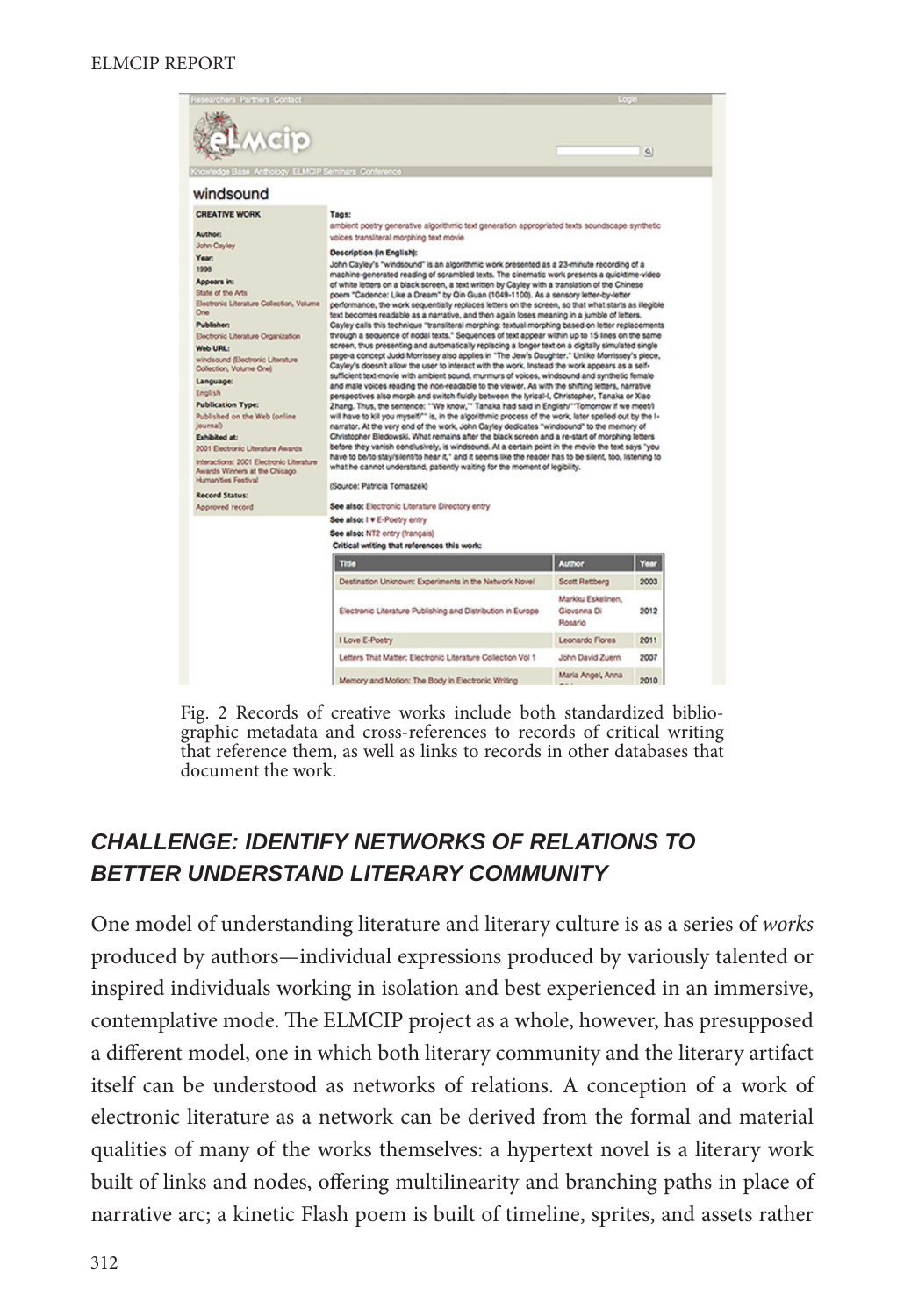### CREATIVITY AND INNOVATION IN PRACTICE

than stanzas and lines; and a poetry generator is an algorithmic structure that assembles poetry from arrays of possible verse. In studying these types of works, we understand them as networks of relations between different parts, producing contingent literary experiences on the computer and network. Likewise, the literary ecology that results in the creative practices of electronic literature can be understood as a network of networks, encompassing human and machine intelligence, social practices and affiliations, ad hoc alliances, and formalized institutions. Core to the conception of the Knowledge Base is the idea that those networks should be acknowledged, made visible, documented, and made accessible for study. This is not just a theoretical concept but one which, for instance, has consequences for bibliography and institutional placement of electronic literature as a field. One goal of the ELMCIP project has been to bring database methods and an archival sensibility to types of artifacts and practices that are not often documented in a bibliographic fashion.

### *ENVIRONMENTAL SCAN—RELATED WORK IN THE FIELD*

While the ELMCIP Knowledge Base brings some new documentation methods and research infrastructure to the field of electronic literature, it is important to acknowledge the fact that it is itself only one element in an increasingly dynamic network upon which the field is built. Indeed, its purpose is in part to bring a number of other resources, organizations, and communities into productive engagement with each other. The Knowledge Base is not the first or the only online database working to document the field of electronic literature. In fact, the ELMCIP Knowledge Base is now part of the CELL (Consortium for Electronic Literature) initiative (addressed later in this paper), which includes a number of different electronic literature database projects. An understanding of the diversity of actors and sites of activity has been important to the concept of the ELMCIP Knowledge Base.

Founded in 1999, the USA-based literary nonprofit Electronic Literature Organization has played a significant role in shaping the institutional identity of electronic literature, through its website, online directory, publications, Electronic Literature Collections, conferences, and highly engaged community of critical and creative practitioners. With a large and nationally distributed board of directors, including international representation, the ELO has for more than a decade been a driving force in establishing a growing field. The SUNY-Buffalo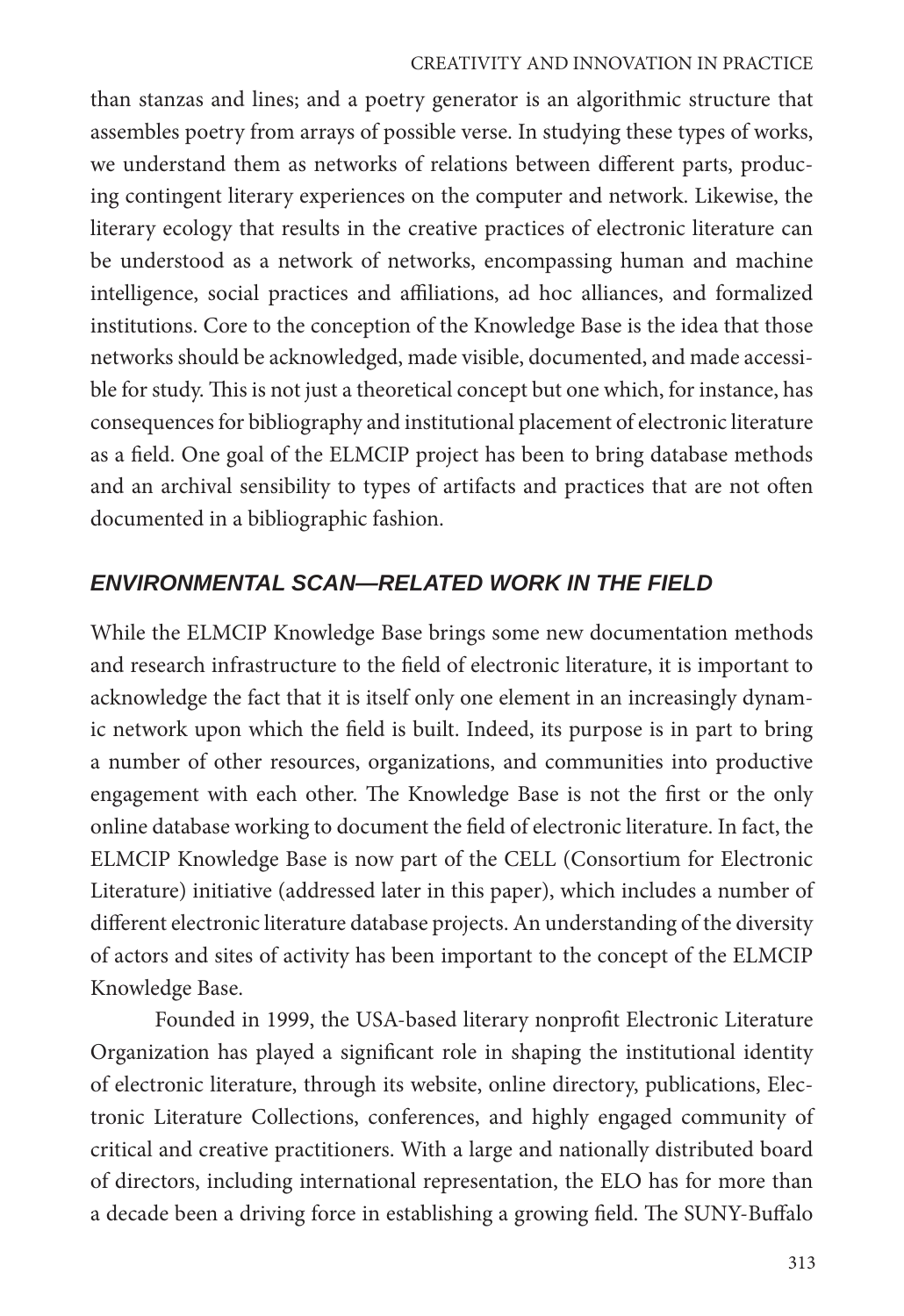based Electronic Poetry Center has also played an important formative role since the late 1990s, both via the EPC—an early index of links to works and authors and some archival materials related to E-Poetry—and most importantly via the E-Poetry Festival. In Quebec, the Montreal-based project NT2 (Nouvelles Technologies Nouvelles Textualités: Le Laboratoire de Recherche sur les Oeuvres Hypermediatiques) has also played an important role since 2002. The well-funded initiative is the most developed French-language initiative in field, including an extensive online directory of works, the "Répertoire des Arts et Littératures Hypermédiatiques," a bibliography of critical writing, an online journal focused on digital literature, and periodic events and conferences. In France, a group centered on the Laboratoire Paragraphe at Paris 8 University has been active in developing projects related to electronic literature including publications and conferences since the 1990s. The Barcelona-based Hermeneia research group has included representatives from a number of European countries, and since the early 2000s has organized a number of conferences and publications, including an index of links to electronic literature works.

There are a number of other significant actors responsible for building the field of electronic literature, including commercial publishers such as Eastgate Systems and online journals such as the *New River Quarterly*, *Hyperrhiz*, the *Iowa Review Web*, *Poems that Go*, *BeeHive*, and others. A number of major academic presses, such as the MIT Press, the University of Minnesota Press, the University of Alabama Press, the Computing Literature series at West Virginia University Press, and others have published monographs and collections of critical writing focused on electronic literature. In addition to conferences, such as the Electronic Literature Organization conference and the E-Poetry festival, which are focused centrally on electronic literature, a number of other conference series, such as the Digital Arts and Culture conferences, the ACM Hypertext conferences, and the International Society for Electronic Arts conferences, have featured e-lit as one of their concerns. A number of one-off conferences, museum and gallery exhibitions, individual readings, and smaller seminars are also sites of activity in the field. Electronic literature has found a place within the academy per se, as it is increasingly featured within curricula in language, literature, rhetoric, communications, and media courses. Some particular centers of academic electronic literature activity, such as Brown University, the University of Bergen, Paris 8 University, and others, now feature electronic literature as part of their curriculum. In libraries,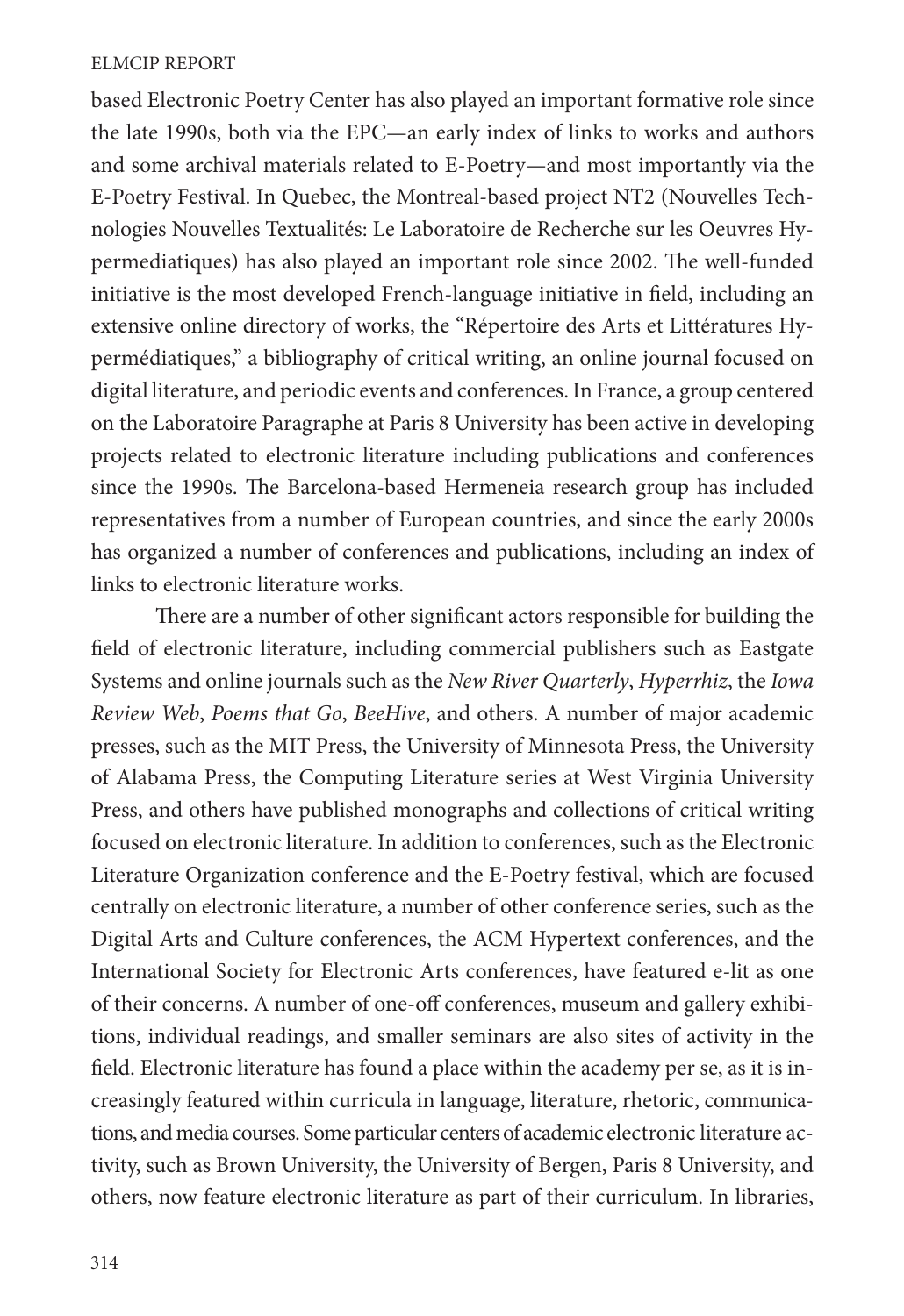#### CREATIVITY AND INNOVATION IN PRACTICE

there are also some special collections and library archives, such as the Michael Joyce Collection at the Ransom Center, the Deena Larsen collection at MITH, and the Archive-It Internet Archive collection established by the Electronic Literature Organization in cooperation with the Library of Congress. Finally and perhaps most importantly, the field has been built on many Internet-based communication channels, such as listservs, weblogs, and increasingly in social media.

While online indexes of links, such as the EPC or the Hermeneia guide to online digital literature, have long been useful resources, the two resources most directly related to the ELMCIP Knowledge Base are the Electronic Literature Directory (ELD) developed by the ELO and the NT2 "Répertoire des Arts et Littératures Hypermédiatiques." The ELD, released in its first incarnation from roughly 2000–2004 and reimplemented in it current form from 2009, was the first openaccess relational database—as opposed to a web portal or index of links—to document works of electronic literature. At the time, the goal of the developers was to develop a Yahoo-style index site to electronic literature, including short blurbs and pointers to creative works of electronic literature. More than a decade ago, the conception of what categories of entity might constitute electronic literature were quite different from what they are now. The first ELD featured categories like "Long Fiction," "Short Fiction," "Hypertext," and "Audio" but did not, for instance, have any facility to tag works using an unstructured vocabulary. The first version of the ELD soon suffered from both a problem of link rot—within a couple of years the majority the links gathered in 2000 did not work—and problems related to the fact that it was custom programmed on a bespoke database platform, so the original maintenance path was gone when the original developers were no longrer available to the project. The first two *Electronic Literature Collections* (2006, 2011) established a new convention for documenting work in more detail, including detailed descriptions, artist's statements, technical instructions, and keywords, which provided a way to quickly tag works with different concepts, themes, platforms, and techniques, thus providing a diversity of approach patterns to the material. This represented a break with the approach of categorizing in the first ELD, which was both more hierarchical and more tied to genres and approaches derived from print literature. The current ELD, directed by Joseph Tabbi, has taken as its mission the detailed description of individual works. The production of the current ELD is a critical writing activity, aiming to establish short canonical descriptions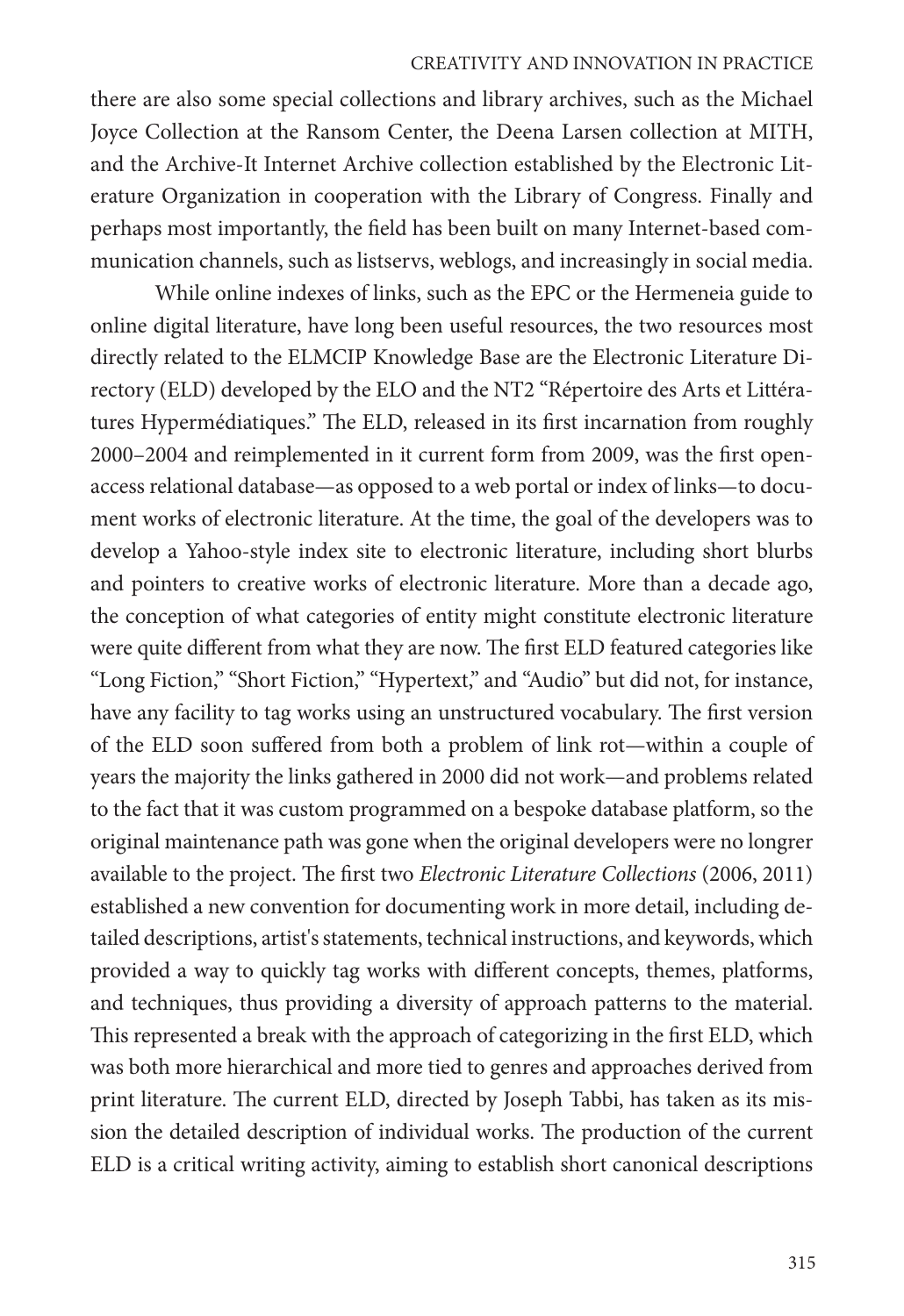of works. The ELD also includes other resources, such as critical writing, though the two record types are not tied together.

The NT2 Répertoire is a very extensive French-language collection of works of electronic literature and digital art, which includes more than 3,800 "fiches" providing descriptions and bibliographic information about the work. NT2 has done particularly good work in developing structured taxonomies addressing media, genre, interactivity, and other aspects of the works in the Répertoire.

Each of these projects has a different focus and goals within the same zone of cultural practice. The fact that there are multiple actors engaging in the work of large-scale documentation of electronic literature is to the benefit of the field. There are two particular areas in which the ELMCIP Knowledge Base is distinctive in comparison to its peers. The first is that, situated within a European research context, it has been in a better position to represent that context and bring the work of European writers and researchers into visibility alongside Anglo-American work. The second grows out of the challenges described above. In bringing in documentation not only of creative works, but also of critical writing, events, teaching resources, and other types of objects—and most importantly by mapping the relations between all of them—the ELMCIP project can develop a richer context for understanding the work in the context of a whole field.

# *PROJECT DEVELOPMENT, EVOLUTION, AND WORKFLOW THE CONTEXT OF THE ELMCIP PROJECT*

Focusing on a particular creative community—electronic literature practitioners—the central research question of the ELMCIP collaborative research project is *how creative communities of practitioners form within transnational and transcultural contexts, within a globalized and distributed communications environment.* We have sought to gain insight into and understanding of the social effects and manifestations of creativity. Our research tried to exploit the characteristics of electronic literature in order to inquire into how a broader range of networked creative communities could develop.

In pursuit of purely objective research goals, it would have been possible to frame such a research project externally to the field itself, for example, by limiting the study to ethnographic research conducted by disinterested social scientists. But ELMCIP did not pretend to a false sense of objectivity. Our researchers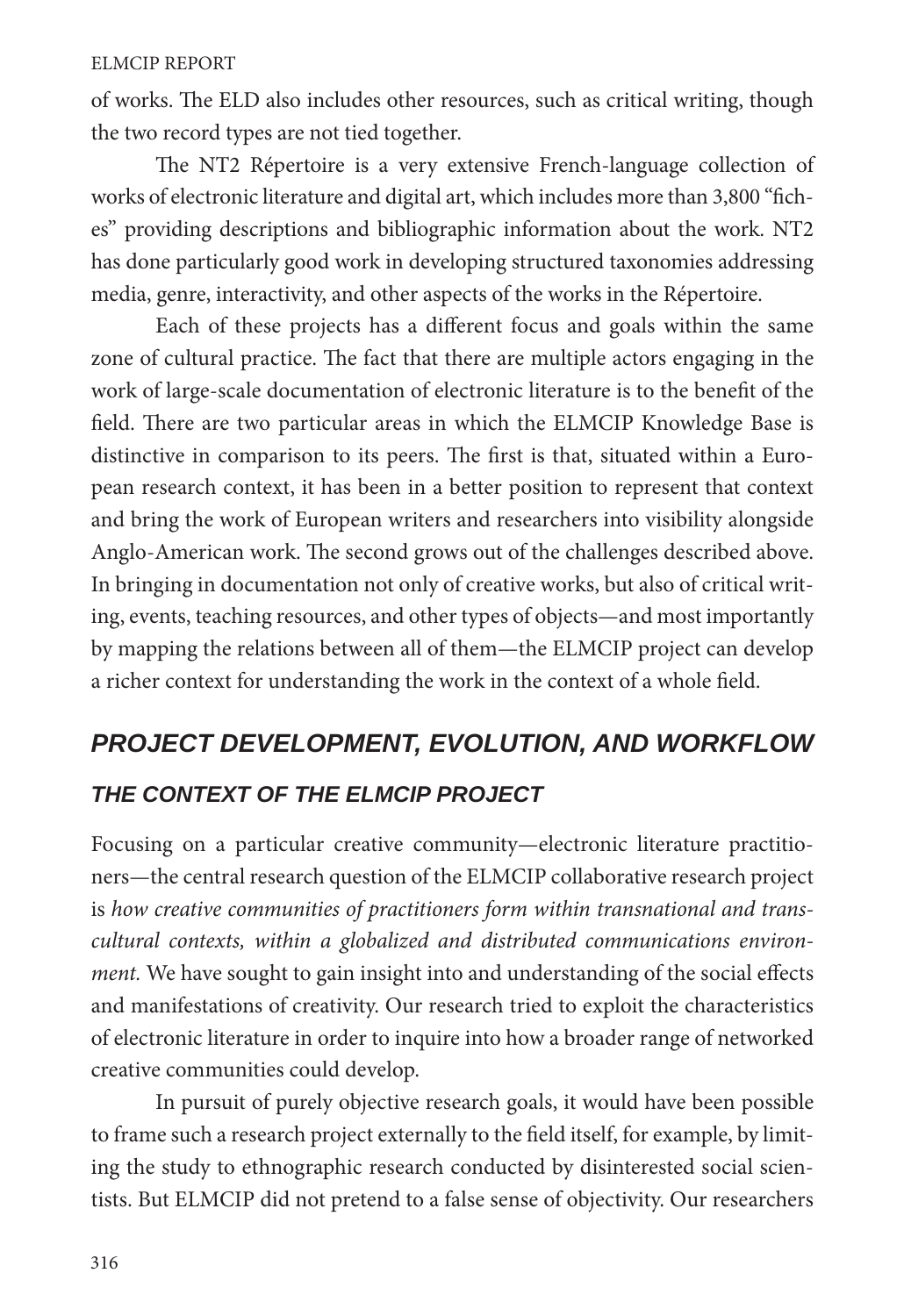### CREATIVITY AND INNOVATION IN PRACTICE

are active as scholars, writers, and artists in the field that is the subject of our research. Our interest is not simply to study a field that has already been established and understood as completely formed, but rather to better understand the conditions for the formation and advancement of network-based creative communities by actively engaging in the work of better developing a field in which we as researchers are already actively engaged. The research outcomes of ELMCIP were, therefore, not limited to cultural analysis, but included the development of research infrastructure for electronic literature.

The collaborative research project included seminars, workshops, a conference, an exhibition, an anthology, and diverse forms of scholarly publications. Linking all of these outcomes together and the central work package of the University of Bergen team is the ELMCIP Electronic Literature Knowledge Base.<sup>1</sup>

# *ORIGINAL INTENT OF KNOWLEDGE BASE AND EVOLUTION OF PROJECT SCOPE*

The ELMCIP Electronic Literature Knowledge Base as originally proposed would have included a narrower scope than the resulting project. In the original ELMCIP project proposal, the Knowledge Base was described as:

a central web resource for the Collaborative Research Project (CRP), keeping participants and stakeholders informed about progress on the project, events, and deliverables as the CRP proceeds, and will serve as a open distribution mechanism for research generated by the project. The knowledge base will also serve as a centralized, searchable archive of information about European electronic literature and other related creative communities, which will be maintained by the University of Bergen beyond the grant period. The knowledge base will not simply serve as a set of information pages about the CRP, but will also be a research outcome and distribution platform for the CRP, serving to widen the audience of the CRP and to increase the impact of the research conducted by the CRP.

An important distinction between the scope of the original proposal and the model that eventually evolved was that the project was initially focused mainly on the research produced directly as a result of the ELMCIP project, the project that eventually evolved is scoped out to the entire field of practice. For instance, while the ELMCIP Knowledge Base includes extensive records produced as a re-

<sup>1 &</sup>lt;http://elmcip.net/knowledgebase>.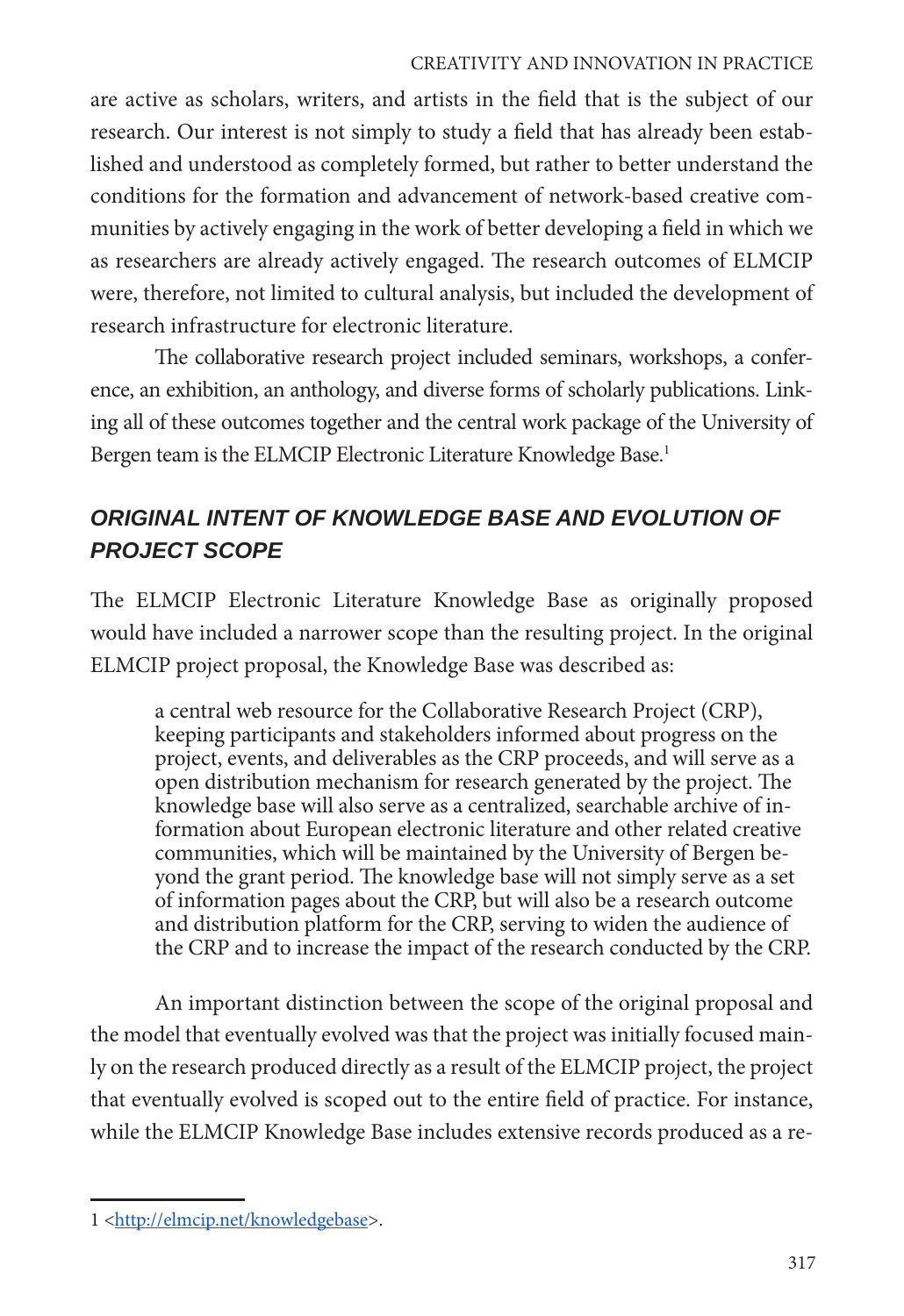sult of the ELMCIP seminars and the *Remediating the Social* conference, there are also very extensive records of many other events in the field over the course of the last decade. And while we initially proposed a primary focus on European work, we realized—as we produced the ELMCIP seminars—that it no longer makes a great deal of sense to limit scope to any particular geographic area, given that the field of electronic literature is evolving on an international basis: the interplay of critical and creative actors in a network-based environment includes a great deal of cross-cultural work and transnational interaction. So though it entailed a significant broadening of scope, fairly early in the process it became clear that rather than working with a narrow selection of work and practices, it would make more sense to try to document the dynamic field of practice as a whole. Another example of productive scope creep in the ELMCIP project has been that while our central focus was and remained to develop the Knowledge Base as a metadata / bibliographic resource (documentation database), as the platform has developed the project now also has elements of an archive, such as the hosting of full-text PDFs, source code of some creative works, images, audio files, and other media assets.

Beyond taking on a bigger chunk of the field than initially intended, however, most of the technical objectives originally stated for the Knowledge Base have served as our guidelines since. These proposed objectives include the following:

- Breadth. The knowledge base will be as comprehensive as possible, including presentation materials from all of the seminars conducted under the CRP, downloadable versions of articles produced as a result of the research, downloadable versions of the reports, exhibition catalog, and ethnographic study, online versions of the works or documentation included in the exhibition DVD and the anthology, information about active and historical network-based creative communities, information about individual works of electronic literature, information about scholarship about electronic literature, and resources specific to the CRP itself.
- Granularity. Rather than simply redistributing PDF files of research and reports conducted as part of the CRP, the knowledge base will extend the bibliographic usefulness and searchability of the research conducted by the CRP. Structured data about individual works, important critical and theoretical articles, individual authors, institutions, and events will be harvested from the research on an ongoing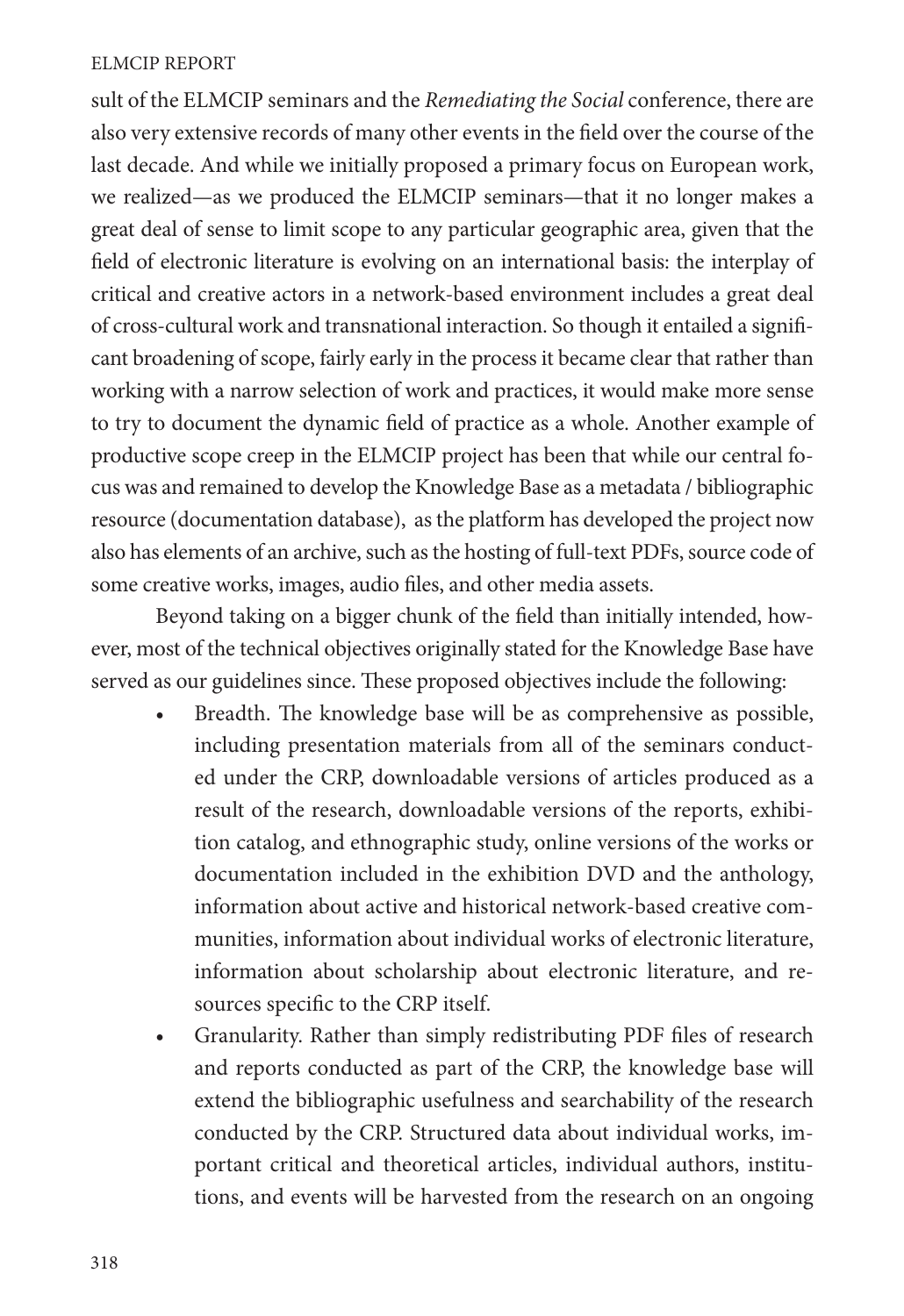basis as individual records, thus resulting in a useful searchable bibliographic resource.

- Open Access. Once vetted and reviewed by project PIs, all information entered into the knowledge base will be available on a free open access basis. Whenever possible, knowledge produced by the project will be released with a permissive Creative Commons license or into the public domain.
- Sustainability. In order to make the knowledge base as durable as possible, we will use widely supported open source CMS and database platforms. UiB will further commit to host and support the knowledge base for a minimum of five years beyond the project period. Additionally, we will take steps to insure that the project is archived in its entirety by the Internet Archive<sup>2</sup> and by the Norwegian National Library, and it will, therefore, be freely available for the foreseeable future.
- Usability. The knowledge base will be designed and implemented according to Web usability best practices, emphasizing clarity, searchability, and accessibility.

# *THE PROJECT TEAM*

The ELMCIP Electronic Literature Knowledge Base has been the primary deliverable of the ELMCIP research team at the University of Bergen (UiB). Since 2010, the team working on the Knowledge Base has included researchers, technicians, and librarians at UiB. University of Bergen graduate and undergraduate students have also made significant contributions to the project. The team working at UiB has included both researchers whose time was funded by the project and several who were not funded directly through ELMCIP.

The team working on the development of the Knowledge Base has included:

- Professor Scott Rettberg (Project Leader)
- Professor Jill Rettberg (Co-Investigator)
- Eric Rasmussen (Funded Researcher for eighteen months, Knowledge Base editor)
- Patricia Tomaszek (UiB PhD student, developing content)
- Elisabeth Nesheim (UiB PhD student, work on design aspects)

<sup>2 &</sup>lt;http://archive.org>.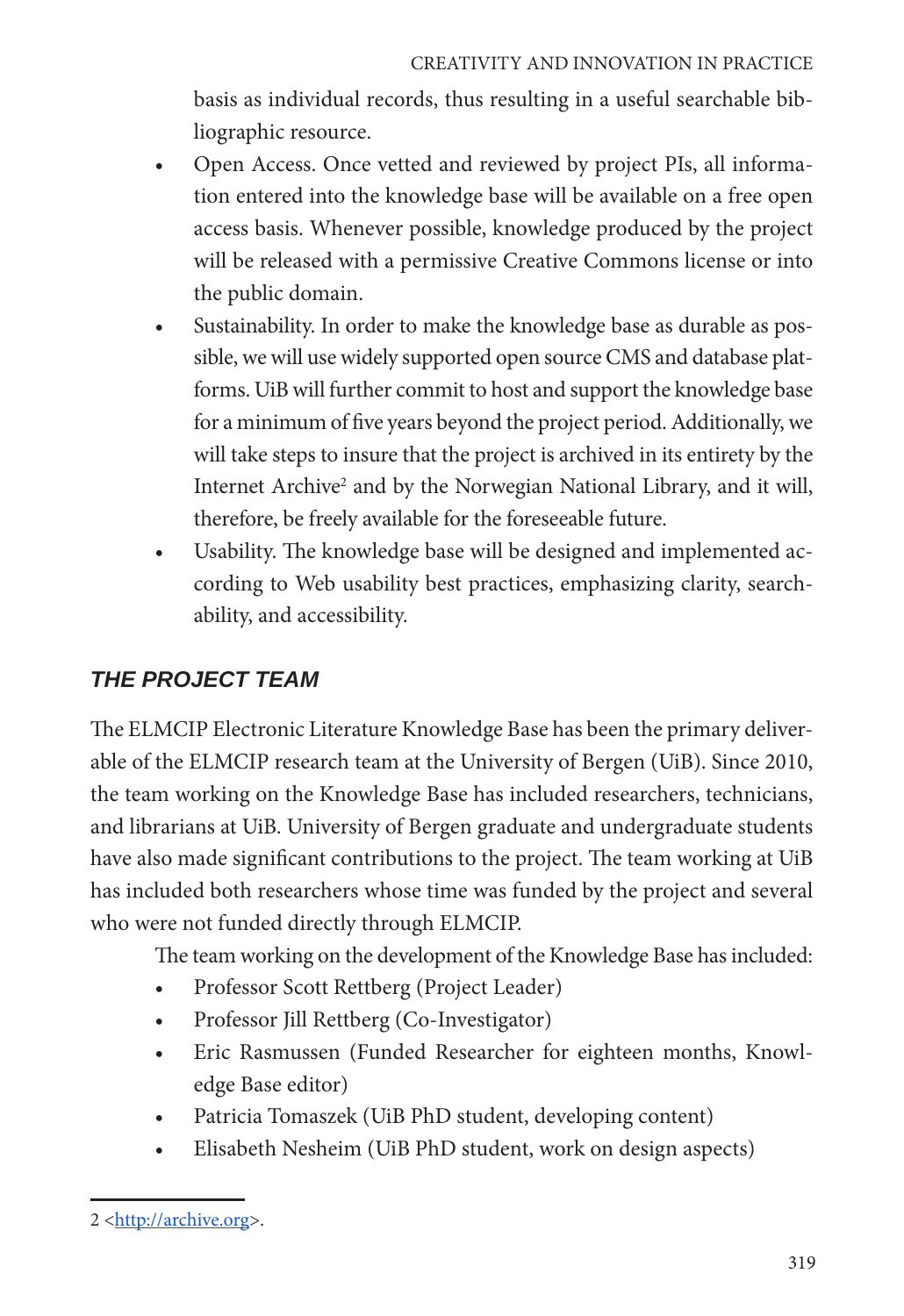- Stein Magne Bjørklund (Contracted Drupal developer)
- Thomas Brevik (Librarian)
- Aud Gjersdal (Librarian)
- Meri Raita and Helene Helgeland (Student assistants, developing content)
- Quinn Dombrowski (Digital humanities Drupal consultant based at UC Berkeley)
- Fulbright researchers Davin Heckman and Leonardo Flores; Fulbright Specialists Mark Marino and Rita Raley; and guest researchers Luciana Gattass, Melissa Lucas, and Natalia Fedorova (developing content and testing research and pedagogical applications), and
- UiB Digital Culture undergraduate students.

In the past two years, the development and use of the ELMCIP Knowledge Base has been integrated into the UiB Digital Culture curriculum. Students have contributed to various aspects of the Knowledge Base in UiB courses, including DIKULT103: Digital Genres, DIKULT203: Electronic Literature, and DIKULT303: The Graduate Seminar in Digital Media Aesthetics. In the Fall of 2012, we developed a new course, DIKULT207: Practical Projects in the Digital Humanities, in which a small group of students all learn about research and projects in the Digital Humanities more broadly and develop practical projects in the environment of the Knowledge Base. Some of these projects have included working on user interface design, working on documentation, working with taxonomy, and working to develop records in collections on specialized topics. In 2012–13, visiting post-doc researchers Luciana Gattass and Natalia Fedorova were also funded by the University of Bergen's SPIRE program for three-month stays at UiB to develop research collections in the Knowledge Base specifically focused on Brazilian and Russian electronic literature.

While the research team at UiB has been at the core of Knowledge Base development, a very important aspect of the project has been that it is an open contributory framework, and many writers and researchers in the field have now contributed to, developed records for, and shared resources with the Knowledge Base, including the majority of the other PIs working on the ELMCIP project, in addition to many other writers and researchers who have no formal affiliation to ELMCIP. If the Knowledge Base is to be sustainable as a collectively developed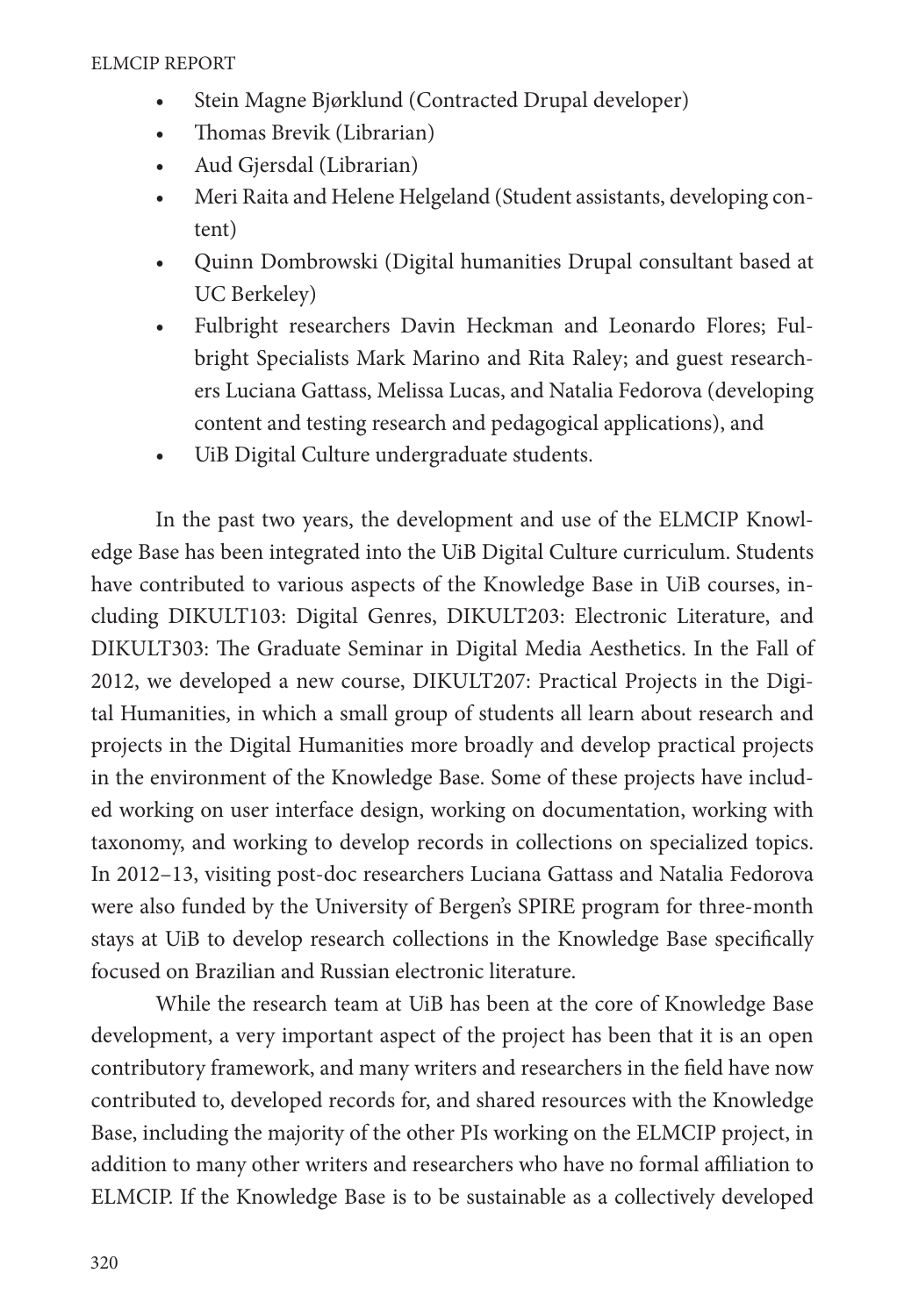resource, the development of this pool of contributor artists and scholars must continue and increase.

# *WORKFLOW, IMPROVISATION, AND THE INDUCTIVE, AGILE METHOD OF DEVELOPMENT*

Many digital humanities projects are developed and tested for a long time before they are (if ever) made available online, on a march through milestones to completion. The workflow of the ELMCIP project has been different. The project was made public at a very early stage of the development process—in August 2010—and development work has proceeded on a nearly continual basis ever since. Members of the team working the project gather for meetings most Friday afternoons that bring together those working on the technical development of the project with those who are working on developing the content. As we have encountered specific documentation challenges, we have discussed the structure of the content types and fields, and made improvements and revisions that reflect those deliberations.

Another important aspect of the work flow of the database has been that we have made the choice to allow for and even welcome incomplete *stub* records. Because of our relational reference model, in the course of creating a new record for a critical work, a contributor might also have to create several new creative work and author records, an event, publisher, or organization record, etc. Our general principle is that stubs are to be thought of as seeds that can be revisited and made to grow at a later time. New entries typically then establish a branch from which other entries eventually grow.

Our guideline is "Document what you can, while you can, with the information you have at the time." We further consider any given record to be open to revision and improvement from any given contributor. That is to say that contributors can not only create new records and document those they have already produced, but can also edit a record produced by another contributor. The record is not conceived by us as a fixed canonical description, but as a dynamic resource, which can and should develop over time. Further, because we are documenting a dynamic field as it is unfolding, the coverage of the Knowledge Base will always be incomplete. We accept this state of incompletion as a condition of our field and of our practice.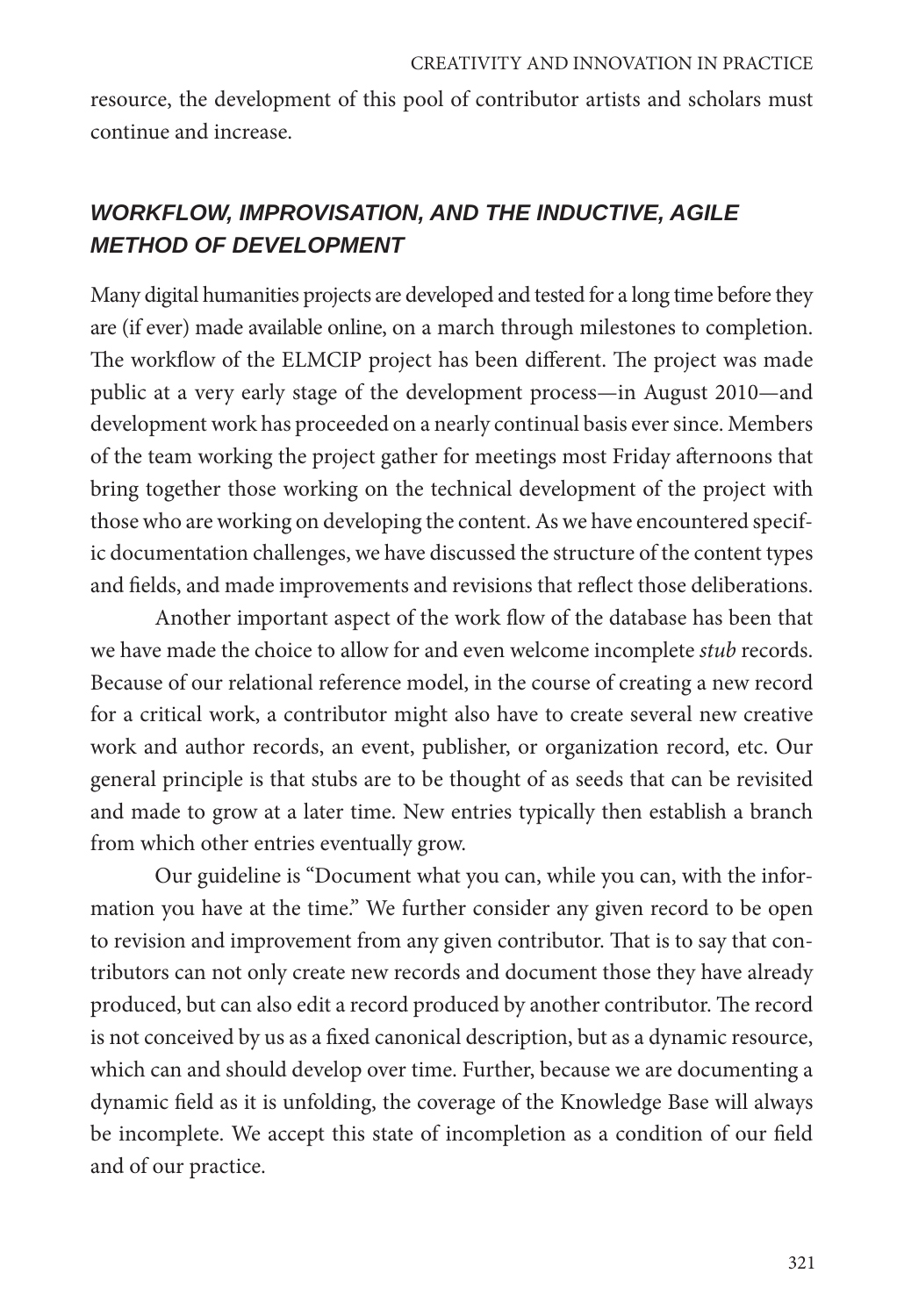While the Knowledge Base is a documentation project, it is also an *improvisational* project. One of the great pleasures of building the Knowledge Base has been the discovery that we can and will make it up as we go along. As we realize that we are missing important aspects of the field we can add them to the model. As we have gathered all of this information, potential new applications reveal themselves, and we can build those into the system.

To provide a few examples: We realized about halfway through our development process that this would be an excellent platform in which to both share and develop teaching resources—given that many of the creative works and critical writing that are core to a syllabus are already there. Later we were discussed the fact that while we were spending so much time discussing databases and archives, we had no way of accounting for those, so we added them to the Knowledge Base. We are currently in the process of adding a Platform content type to describe specific authoring systems and archives, and we will cross-reference those to works in the same manner as we cross-reference the other content types.

The vital content types and essential elements of the field have only become apparent to us as we have worked on the database. Developing research infrastructure *is* research.

We are developing ways that individual researchers and teachers can use this platform as a research and teaching tool. For example, individuals can create private notebooks for their individual research and link to multiple items or to public research collections, to gather resources on a specific topic, such as Brazilian electronic literature, or e-lit for the iPad. We are also developing teaching tools and other applications within the Knowledge Base. The platform is flexible enough that we are able to engage in a continual process of reinvention.

# *PLATFORM AND TECHNICAL DEVELOPMENT*

The Knowledge Base is built in Drupal—a free and open source content management system (CMS) developed by a worldwide communities of volunteers who are developing and using the platform in their own projects. Drupal has a very large installed user base. The project site reports that 993,458 people in 228 countries "power" Drupal, and the CMS is used by a number of high-profile public sites, including for example the *Economist* and the White House.

On its own, Drupal is a powerful system with standard content management features and online community functions. The reason why the ELMCIP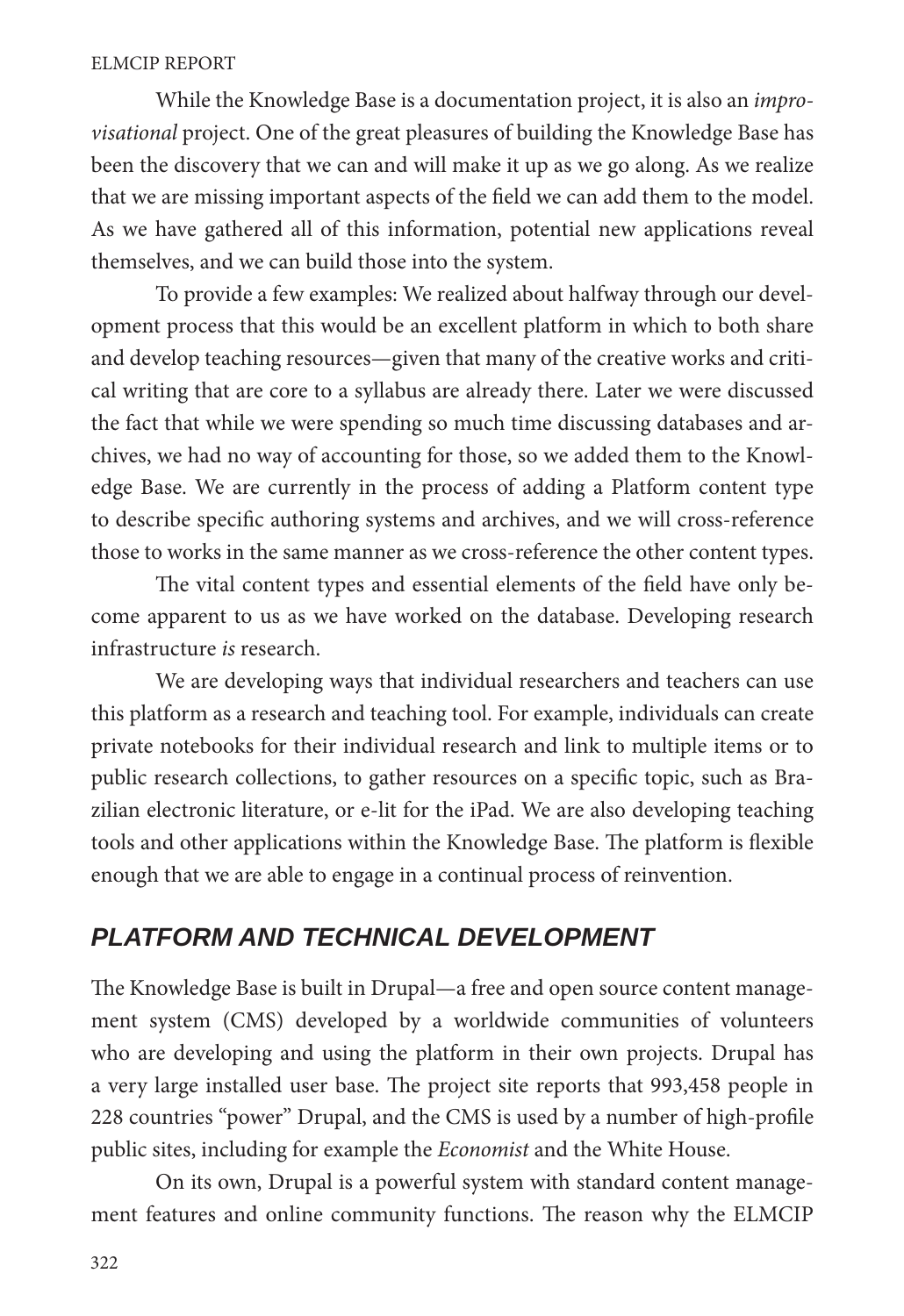#### CREATIVITY AND INNOVATION IN PRACTICE

team chose Drupal over other alternatives such as Wordpress or Joomla is that it offers highly customizable database functionalities. The system allows for the design of custom content types and fields, so that fields describing different types of objects can be structured to be semantically meaningful for both human and machine users, and so that the use and display of media assets and other file types can also be customized for the situation at hand. The system also scales fairly well in comparison to other systems.

Drupal is a highly modular system. Like many other open source projects, this has benefits and drawbacks for users of the system. While the main Drupal system—Drupal core—is developed on one schedule, the modules are developed separately by separate teams of volunteer developers on a schedule that may or may not cohere well with the development of Drupal core. Some of the functionalities first offered by modules are *rolled into core*—a prominent example is the Content Construction Kit module—CCK—which enabled the highly customizable content types that made Drupal so attractive to the ELMCIP project. CCK was a module up to Drupal 6 but was rolled into Drupal 7. In 2011, about one year into the process of developing the ELMCIP Knowledge Base, we upgraded the system from Drupal 6 to Drupal 7. While with some systems a version upgrade might have been trivial, in this case it was major migration that took many development hours, and it took almost another full year before all of the modules we were using were ready for use with Drupal 7 or that we were able to find a suitable replacement. We were able to keep the system online and functioning while all of these changes were being made. Ultimately this made for a better and more flexible system, but we had not anticipated when we began the project how much *care and feeding* the platform itself requires. In comparison to many other types of projects, a database such as this one must be understood as an evolving ecology more than as a project that can ever be understood to be completely finished, or even completely stabilized. Even as the funded project ELMCIP is drawing to a close in 2013, we are still maintaining, modifying, and changing the system, bringing new capabilities to it and fixing bugs as they appear. In some respects, an active online database is more like a race car than it is like a book. It must be maintained and fueled, and parts must be changed over time or the system can and will break down. Of course, unlike an automobile, a system like this does not come with any sort of coherent repair manual. Perhaps a Frankenstein's monster would make a better analogy. At some point, it might occur to us that the creature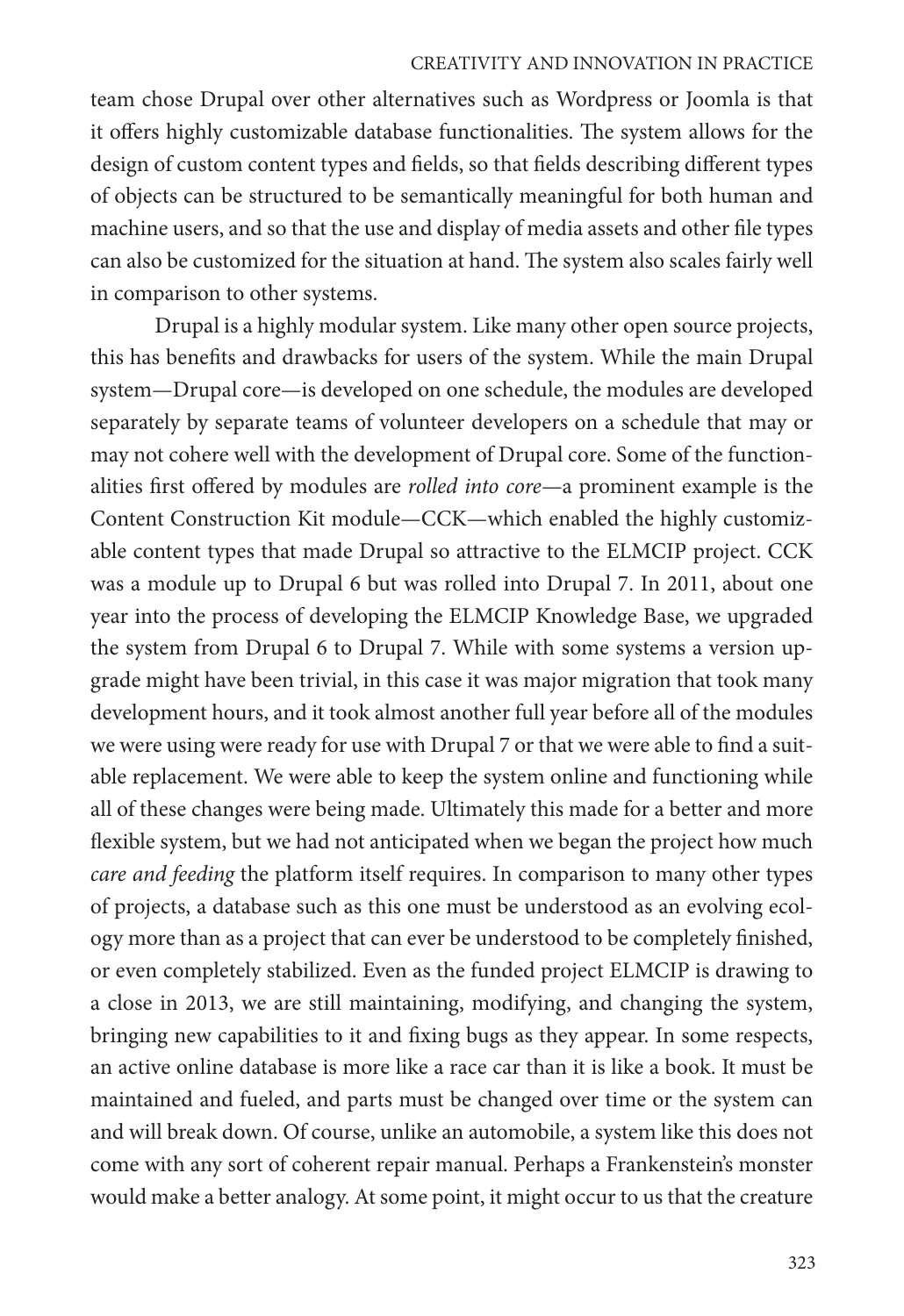would function better with a new limb or sensory apparatus. We never clearly know how attaching that new appendage will affect the system as a whole until the surgery is completed and we observe the creature adapting to it. It is not a linear development process but a recursive one.

The ELMCIP Knowledge Base makes use of a number of non-core modules. More than 100 modules in total are installed and enable and enhance various aspects of the system. This discussion will not detail all of the modules use in the ELMCIP Knowledge Base, but a few should be highlighted. Among the most important of these for the particular Drupal implementation in the ELMCIP Knowledge Base are the *References* and *Entity API* modules, the *Views* Module, the *Media* module, and *RDFx* modules.

| Modify the display(s) of your view below or add new displays. |       |                                        |            |                               |
|---------------------------------------------------------------|-------|----------------------------------------|------------|-------------------------------|
| <b>Displays</b>                                               |       |                                        |            |                               |
| <b>Entity content</b><br>$+$ Add                              |       |                                        |            |                               |
| * Entity Content details                                      |       |                                        |            |                               |
| Disclay name: Entity content                                  |       |                                        |            |                               |
| TITLE                                                         |       | <b>ENTITY CONTENT SETTINGS</b>         | * Advanced |                               |
| Title: Critical writing published                             |       | <b>Entity type: Node</b>               |            |                               |
| <b>FORMAT</b>                                                 |       | Bundles: Publisher                     |            | Content: Publisher            |
| Format: Table   Settings                                      |       | Arguments: id.                         |            | <b><i>G RELATIONSHIPS</i></b> |
| <b>© FIELDS</b>                                               | Add + | Show title: Yes                        |            | NO RESULTS BEHAVIOR           |
| Content: Title (Title)                                        |       | Access: None                           |            |                               |
| Content: Author (Author)                                      |       | <b><i><u>O HEADER</u></i></b>          | Add        | <b>EXPOSED FORM</b>           |
| Content: Appears in (Appears in)                              |       | <b>© FOOTER</b>                        | Add        | Exposed form style: Basic     |
| Content: Year (Year)                                          |       | PACER                                  |            | <b>OTHER</b>                  |
| Content: Publication Type (Publication Type)                  |       | Use pager: Mini   Mini pager, 50 items |            | Machine Name: entity view     |
| <b>O FILTER CRITERIA</b>                                      | Add + | More link: No                          |            | Comment: No comment           |
| Content: Published (Yes) AND                                  |       |                                        |            | Use AMX: No                   |
| Content: Type (= Critical Writing) AND                        |       |                                        |            | Hide attachments in summa     |
| Content: Publication Type (exposed)   Settings                |       |                                        |            | Hide contextual links: No     |
| <b><i>O SORT CRITERIA</i></b>                                 | Add = |                                        |            | Use aggregation: No           |
|                                                               |       |                                        |            | Query settings: Settings      |

Fig. 3 The dozens of cross-reference tables in the ELMCIP Knowledge Base are delivered via configured views. A sample configured view above determines how works of critical writing will appear on the records of their publishers.

The *References* module allows us to create fields that are node references to other existing nodes. This allows for the approach to cross-referencing that is fundamental to the model of the Knowledge Base as a whole. When a contributor is entering a record using a reference-based field, the field is manifested as an autocomplete field—as the user begins to type, the field is querying the database for an existing record matching that title. If the record exists in the database, the text will complete; if not, the user first needs to add the other record. While this makes for some interruptions in the workflow if a user is entering a new work by a new author published by a publisher that is not yet in the database, etc., it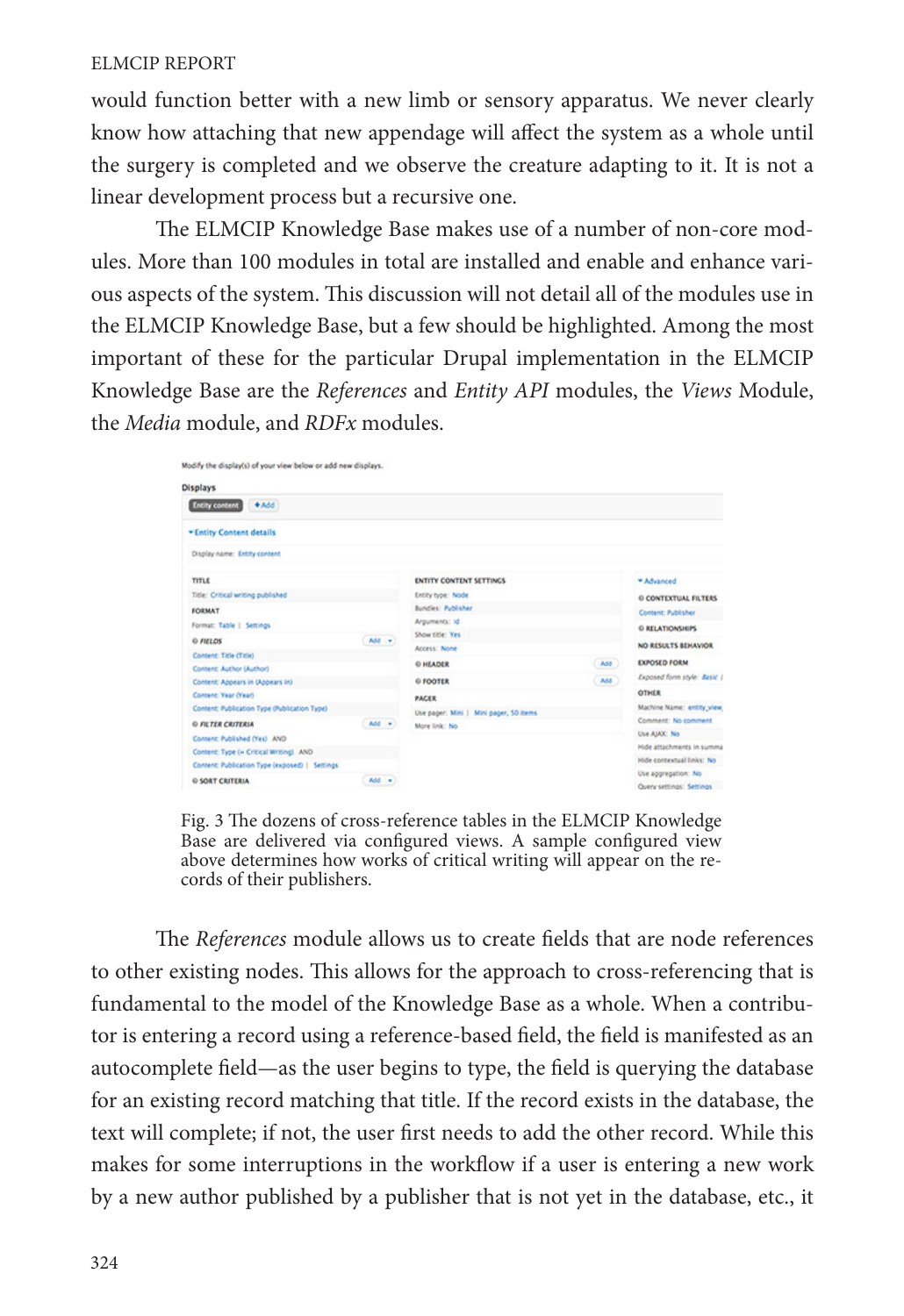#### CREATIVITY AND INNOVATION IN PRACTICE

ultimately improves the workflow, since so many authors, publishers, and so forth are already in the Knowledge Base, and most importantly it captures the relationships between different objects and actors in the Knowledge Base that are semantically meaningful both to readers and to the system itself. Once these node reference relationships are established, the system can display the relation on both the node that the contributor is currently editing and the node being referenced. For instance, when a piece of critical writing references a creative work, that reference will appear both on the critical writing and on the creative work. The *References*  module is what enables us to create those automatic cross-references.

The *Views* module has also been essential to the development of the Knowledge Base. *Views* is a module which treats all of the nodes and fields in the Drupal installation as elements of a database. A view is essentially a particular window on the database, structured according to contextual rules. So a view can include any set of fields of any content type, and those fields can be filtered based on the particular context of the user and of the view. Views can have multiple iterations and can display differently in different contexts. A great deal of the information in the Knowledge Base is displayed in table formats. Each of those tables are actually a separate view. Views are where the power of References are harnessed to display the contextual cross-references within the Knowledge Base. Using Views and Entity attachments, we are able to create views that automatically display cross-references. On the Author/Person content type, for instance, all of the creative works and critical writing an author has written, along with other activities, such as events organized by the person, are displayed on the given author's page. None of this information is directly entered on the Author page, but instead is generated by the system as attached views triggered by the references to the record.

The *Media* module and a cluster of other helper modules, such as Media: Flickr, Media: Vimeo, and Media: YouTube, help us to both manage a media library of attachments that are included in the Knowledge Base itself and to embed videos and photosets in the records so that they can display inline. Because the ELMCIP Knowledge Base includes and links to so many different forms of documentation, this module is used heavily on our site. For instance, many of the event records include photosets and video documentation, and a number of work records include attached video interviews with the artists. The *Media* module allows both internal and external media-rich content to display directly on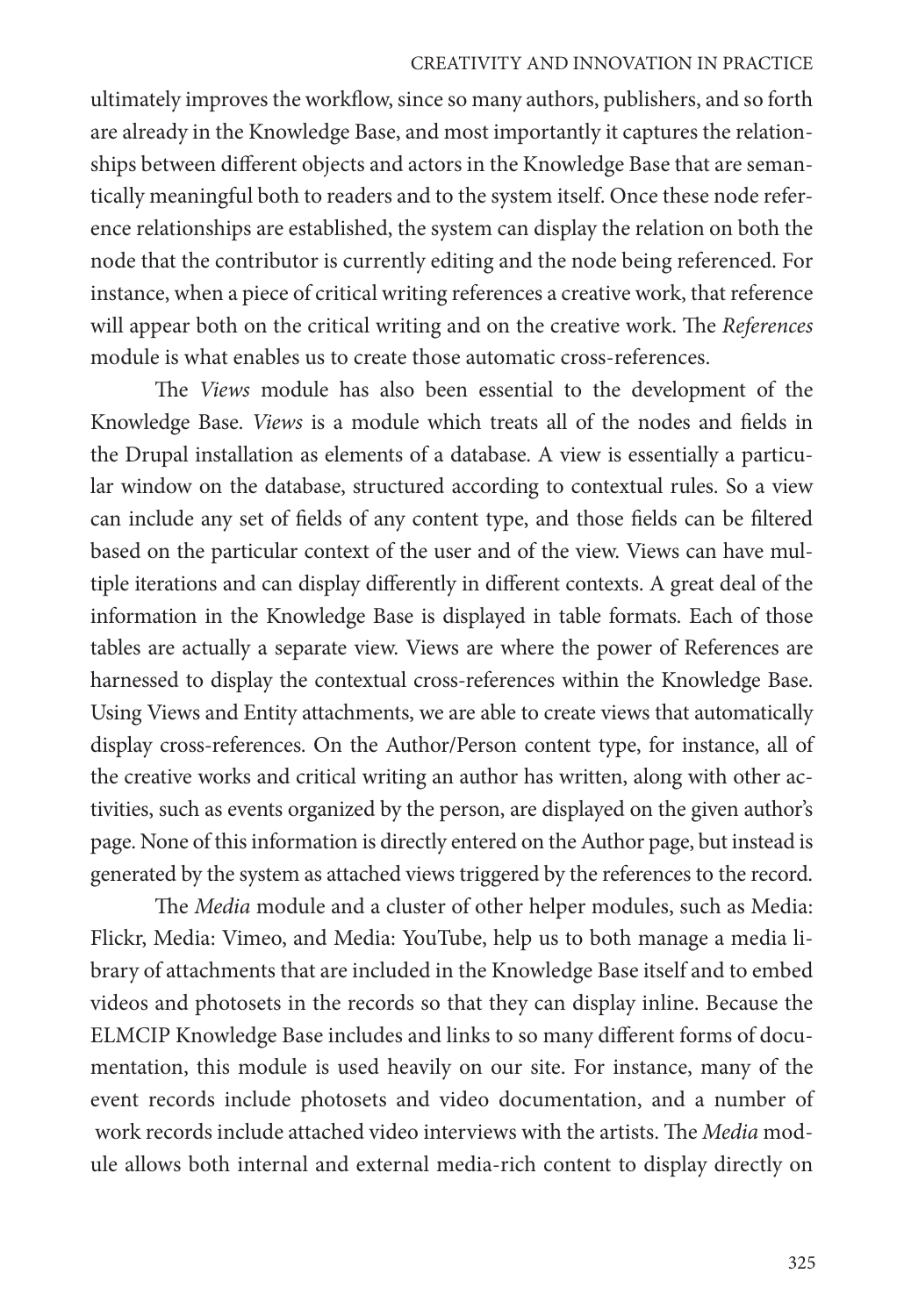the page, making the Knowledge Base a richer multimedia experience than it otherwise would be.



Fig. 4 In addition to locally hosted attachments such as PDFs, audio files, and source code, the Knowledge Base displays external multimedia resources such as videos of talks and performances hosted on Vimeo and YouTube.

The *RDFx*, *RDF UI*, and *Schema* modules specifically enhance the way that the information in the Knowledge Base is presented to the outside world, and enrich the way that the information in Knowledge Base records can be utilized by other systems. RDF—Resource Data Framework—is a framework for representing information on the Web. It is a syntax for representing relationships between objects according to agreed-upon semantic schemas. These schemas can be read by different agents and systems, making information that is labelled with RDF metadata more useful to other systems. Drupal 7 has some built-in RDF capabilities for core fields and content types. The *RDF* modules we have installed in the ELMCIP Knowledge Base allow us to extend these capabilities, both so that we can attach RDF metadata to the custom content types and fields we have defined, and so that we can use multiple RDF schemas. To put it in simple terms, these modules allow us to attach multiple metadata definitions to records and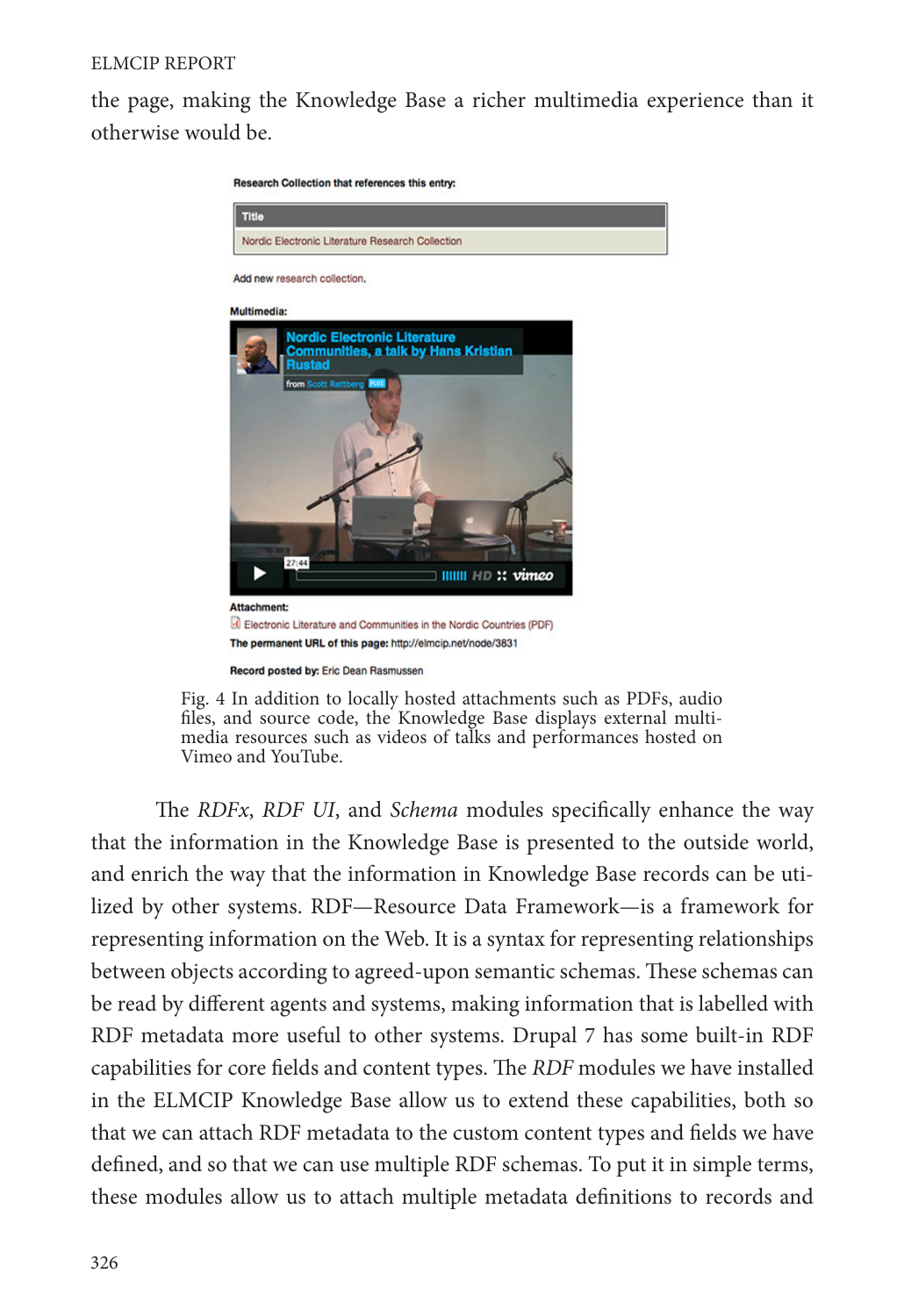#### CREATIVITY AND INNOVATION IN PRACTICE

fields, making them accessible to other systems in semantically meaningful ways. For example, because we have used a Schema RDF mapping, Google Rich Snippets and Google Scholar can access the records in the Knowledge Base in a more meaningful way than simply accessing them as web pages with generic text. Critical writing records in the Knowledge Base with PDF attachments are now almost immediately indexed by Google Scholar.

We are using multiple RDF schemas, and we continue to develop this aspect of the system. The goal is to make the Knowledge Base highly functional both as a system in its own right and as an *extrinsic database* of open data that can be harvested by other systems, making the work that is done on the Knowledge Base portable to other systems.

# *FIELD DEFINITIONS: THE POLITICS AND IDEOLOGY OF DEFINING A FIELD*

While a map is not a territory, the type of territorial mapping the ELMCIP Knowledge Base and other related databases are doing defines and delimits an academic and creative field in a powerful way. Our realization has been that with this power comes responsibility. As we have developed the Knowledge Base platform, our research group has met most Friday afternoons during the Fall and Spring semesters. We discuss various technical and content issues related to the database. Almost inevitably, we leave the meeting with a list of new fields, and new views of information we have decided to add. Among the reasons for this are that as we discuss what types of entities compose the field of electronic literature and what type of material should, for instance, appear on an author record, we realize that we are also discussing the politics of academia, which highlight and value certain types of work and obfuscate others. So for instance, deciding that editorial work, development of teaching resources, and curatorial work should display on a person record as well as authored critical writing and creative work, is not trivial. This goes for nearly every field and every content type in the database. Including or excluding items from a form is a political decision, with consequences. To build a database is to realize the power of bureaucratic forms, and then to realize that you are building the bureaucracy. Insofar as it has been possible, we have strived to remove the cloak of invisibility from aspects of academic work that are often kept hidden from view: to make the many sorts of work that go towards building a field visible. We try to give credit where credit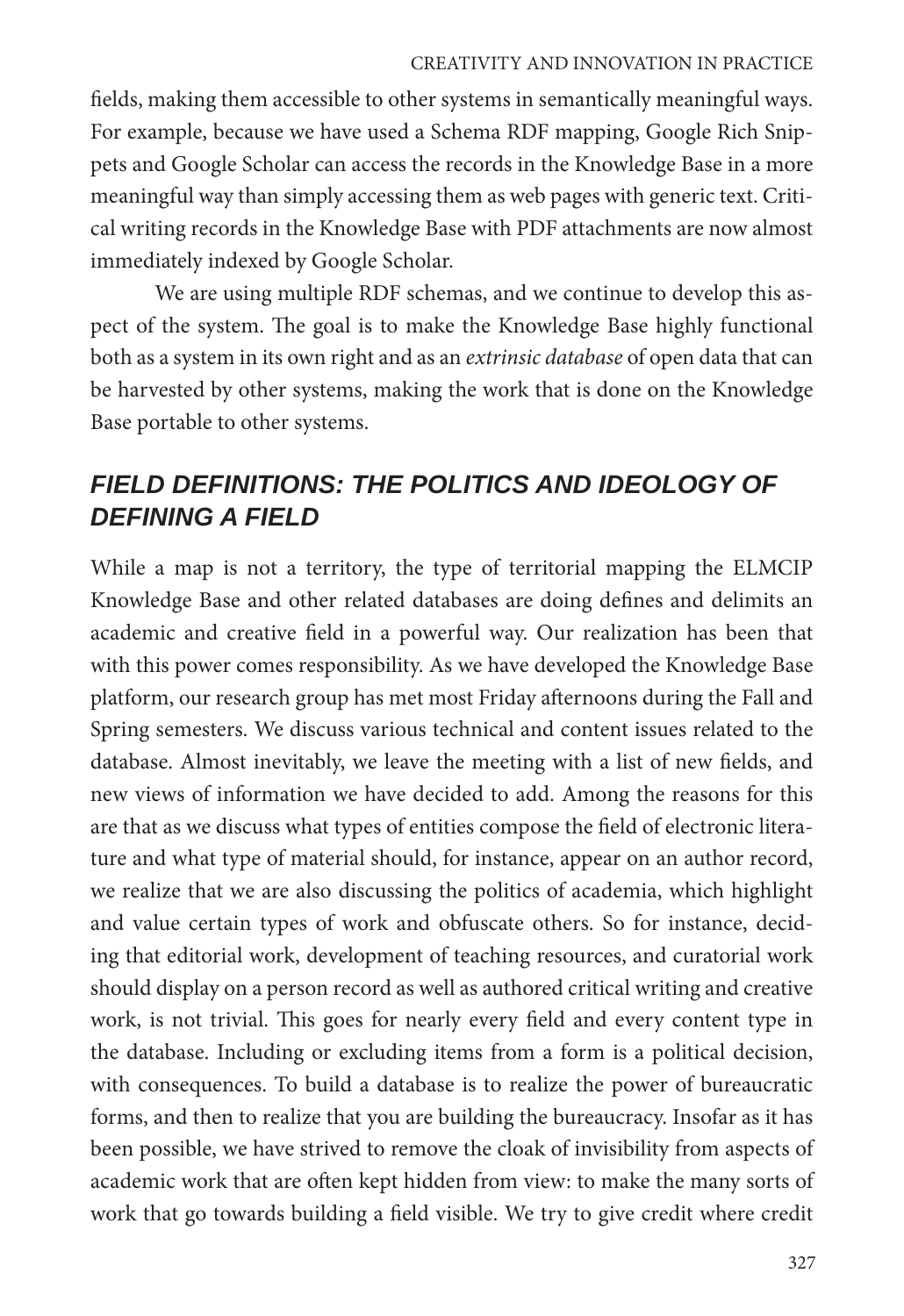is due at every opportunity, and we try to make visible all of the various forms of work that contribute the development of the field.

There are two other aspects of the Knowledge Base that are both about the sustainability of developing a Digital Humanities resource and the politics and ideology of the process. We have already described some of the logical reasons why we chose to use a free and open source platform. There are ideological reasons as well. The technologies that we use should match our philosophy about the disposition of knowledge we hope to achieve. Likewise, we choose to license the work that we do on the Knowledge Base with a Creative Commons Non-commercial Share-alike license, which then expressly allows other scholars, other creators, and for that matter other databases to re-use the information we share—and the information models, and the adaptations of the platform we are using—to further knowledge and develop new resources, provided they agree to do the same. If there is a core ideological position that guides our work on the Knowledge Base, it has been that knowledge that is shared and used never dies, but finds new utility as it moves through different communities of interest.

# *CONTENT TYPES AND FIELDS IN THE ELMCIP ELECTRONIC LITERATURE KNOWLEDGE BASE*

What follows in this section is a brief description of the content types and fields in the ELMCIP Knowledge Base. Each record in the Knowledge Base is produced within a given predefined content type. At present these content types include: Author (Person), Work, Critical Writing, Publisher, Organization, Event, Teaching Resources, Databases and Archives, and Software/Platform. Each content type is defined by a set of fields. While some of these fields are open text fields, the majority of them are either node references, structured or unstructured taxonomies, links, or attachments. Defining the core objects and actors/content types of the field of electronic literature and defining the information that we as documentarians and archivists believe to be most important aspects of those objects to capture and document has been an important outcome of our work on this project. These content types and fields are by no means set in stone, and in fact are revised and expanded on a regular basis as we use, edit, and modify the Knowledge Base. For each field we indicate what type of information can be entered and indicate if the field allows multiple entries. Where it is not obvious how the field is used, we also provide short textual description. We also indicate what attached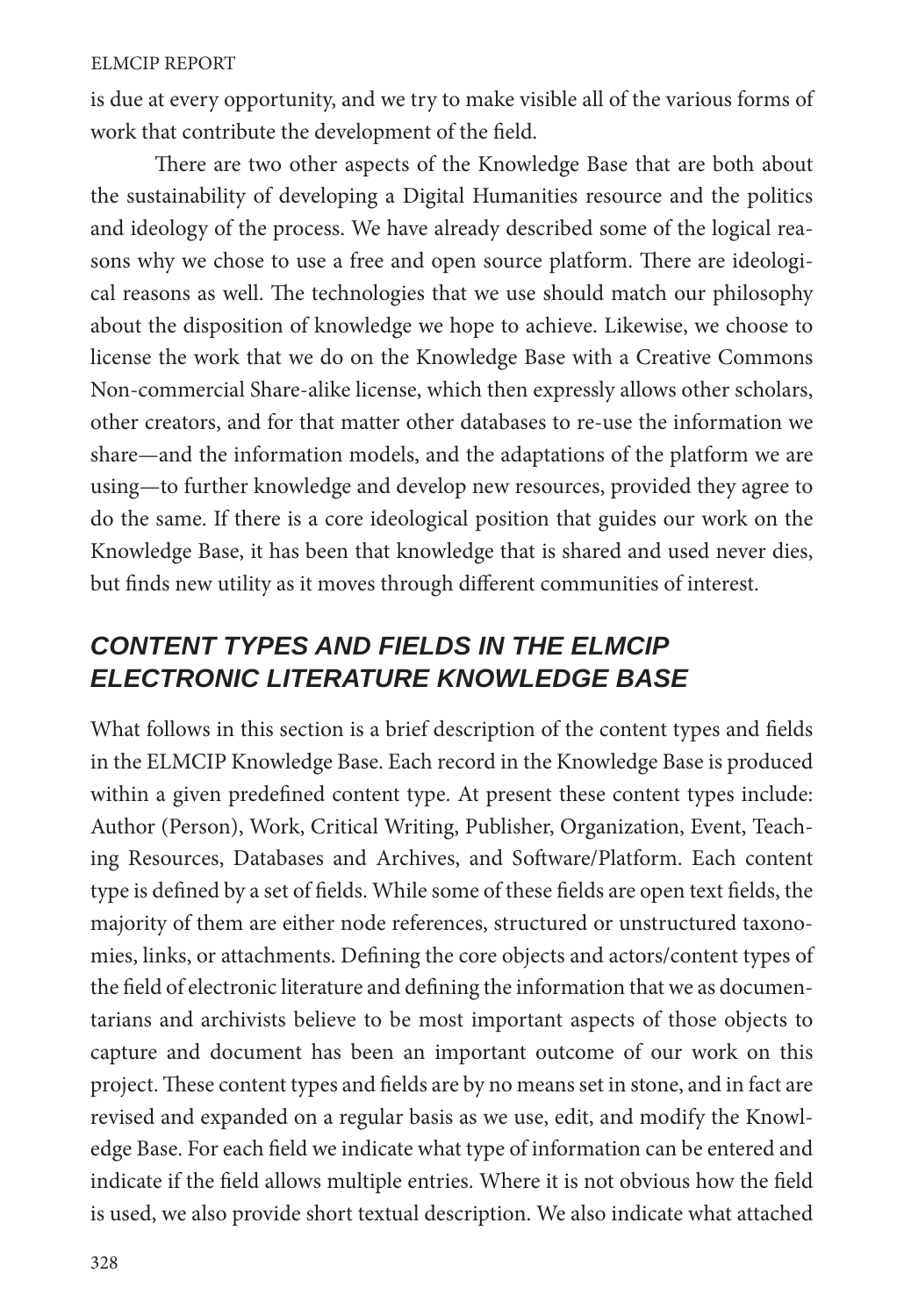### CREATIVITY AND INNOVATION IN PRACTICE

views appear with each content type: these views provide information from other records that reference a given record that are not necessarily recorded in fields on the record itself: for example, creative and critical writing by an author will appear when her/his author record is displayed. These attached views only display when the type of material referenced is present in the database.



Fig. 5 Cross references between content types in the ELMCIP Elec- tronic Literature Knowledge Base.

## *AUTHOR (PERSON)*

Records for people, such as authors of electronic literature and critical writing, editors, and others. Records include name (required) and optional biographical and location information.

Basic Information

**Title** 

The node title of a person record is constructed automatically as First name + Middle name + Last name

First name (Text)

Middle name (Text) Last name (Text)

Alternative spelling of name in original language alphabet (Text) *This text field is used to indicate when a person's name is spelled differently in a different alphabet than its spelling using the English alphabet. We added this field after we began adding Russian authors to the Knowledge Base, whose names are included both in English spelling and in Cyrillic.*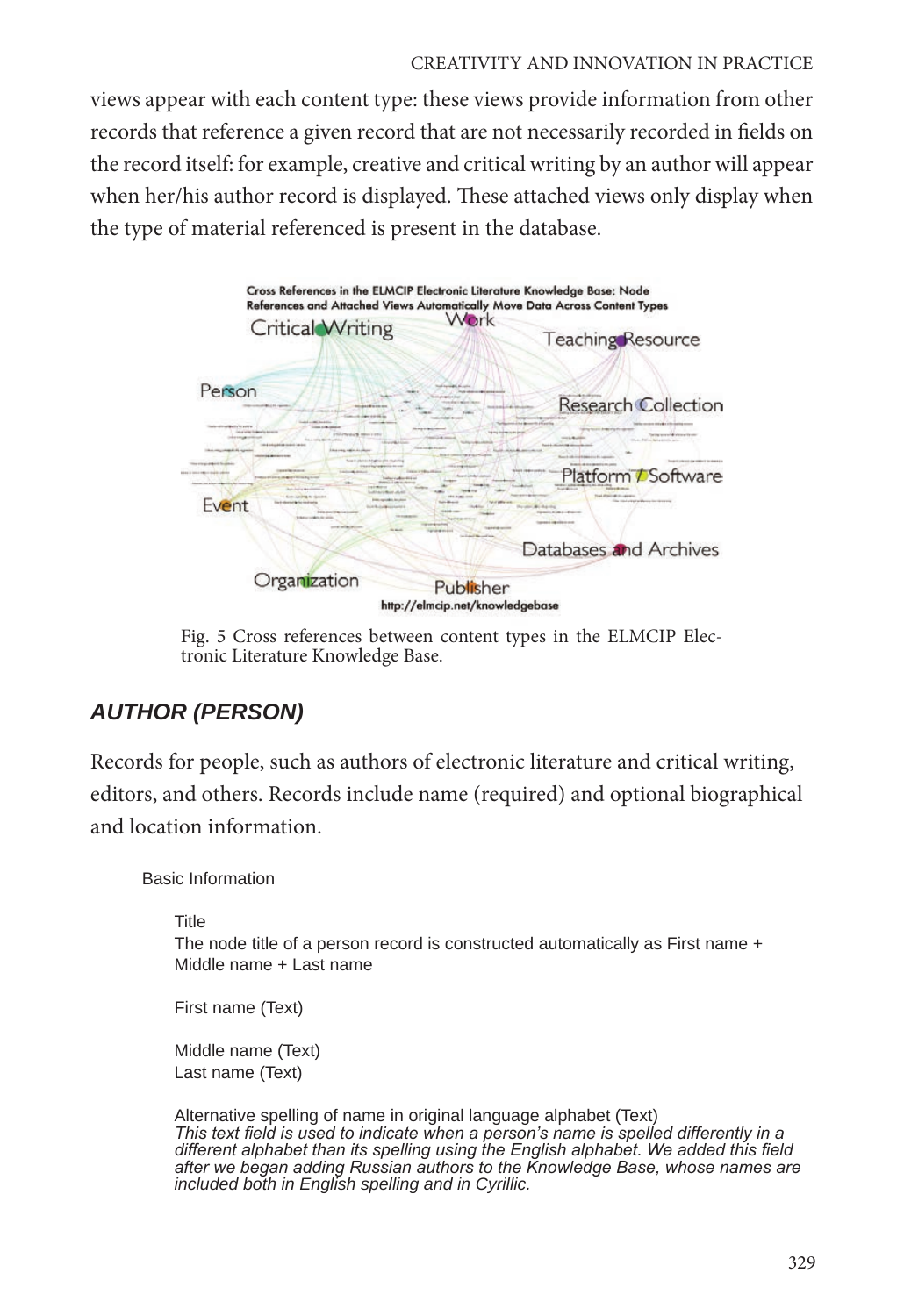#### Personal website (Link)

*Many electronic literature authors and critics maintain personal websites. This field is used to link to them. It is also used for links to other biographical sources, such as faculty websites at universities or Wikipedia biography pages.*

#### Author email (Email)

*The Knowledge Base collects but does not display author email addresses. These may be used by Knowledge Base editors to correspond with authors about their record in the Knowledge Base.*

#### KB User ID (User reference)

*When an author has a contributor account in the Knowledge Base, this field is used to tether the author record and the user account together, so that when contributors log into the Knowledge Base and check their user account, they see all the records related to their work, both those they created and those created by editors and other contributors.*

Residency (Location) *A distinction is made between residency (where a person lives) and nationality (passport country).*

#### Nationality (Location)

*Affiliations—Organizations (Node reference to organization) This node reference field is used to indicate when a person is affiliated with an organization, such as a university, department, professional organization, or writing collective.*

#### Biography

Born (Year)

Died (Year)

Author photo (Image)

Short biography (Text) *This text may be in English or another language, or both may be included in the same field. Most of the short biographies in the Knowledge Base are sourced from author's pages, faculty pages, or similar.*

Attachment (File attachment) *This field is used to attach PDF versions of CVs or similar biographical materials.*

#### **Editorial**

Record Status (Structured taxonomy) Record Status Options: Not yet reviewed Incomplete record (stub) Duplicate record (aggregate and delete one) Revisions required Approved record

KB editor notes (Text) *Text field for internal editorial notes.*

#### **Views attached to Author (Person) records:**

Creative works by this person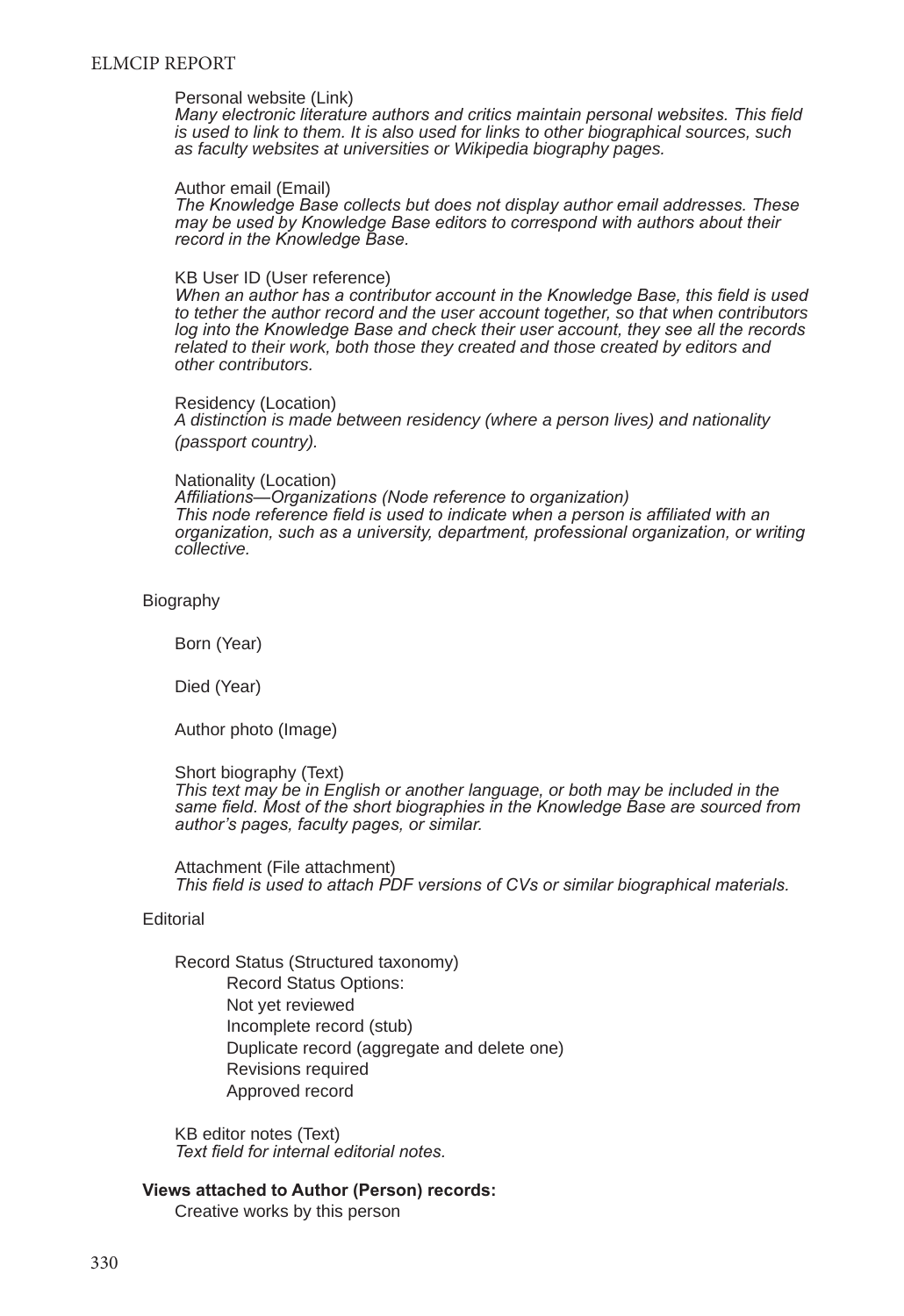Creative works contributed to by this person Critical writing by this person Works translated by this person Critical writing edited by this person Journals edited by this person Events organized by this person Exhibitions curated by this person Teaching resources by this person Research collections curated by this person Organizations this person is affiliated with Research collections that reference this person

### *WORK*

Works of electronic literature, digital literary art, and print antecedents.

Core Information

Title (Text) (Required Field) *Used to provide the title of the work, this also becomes the title of the node.*

Author (Person node reference) (Multiple) *Node reference link to the person record of the author or authors of the work.*

Contributor (Person node reference) (Multiple)

Translator (Person node reference) (Multiple)

Year (Number) *Year the work was first published.*

Publisher (Publisher node reference) (Multiple)

Work Publication Type (Structured Taxonomy) (Multiple) (Required Field)

Publication Type taxonomy options: Application Exhibited at gallery or event Installation Locative narrative Non-linguistic digital art **Performance** Presented at conference or festival Print publication Print publication (antecedent) Published on disc, CD, or DVD Published on the Web (individual site) Published on the Web (online gallery) Published on the Web (online journal) Published on the Web (social network) Published on the Web (virtual world) Other venue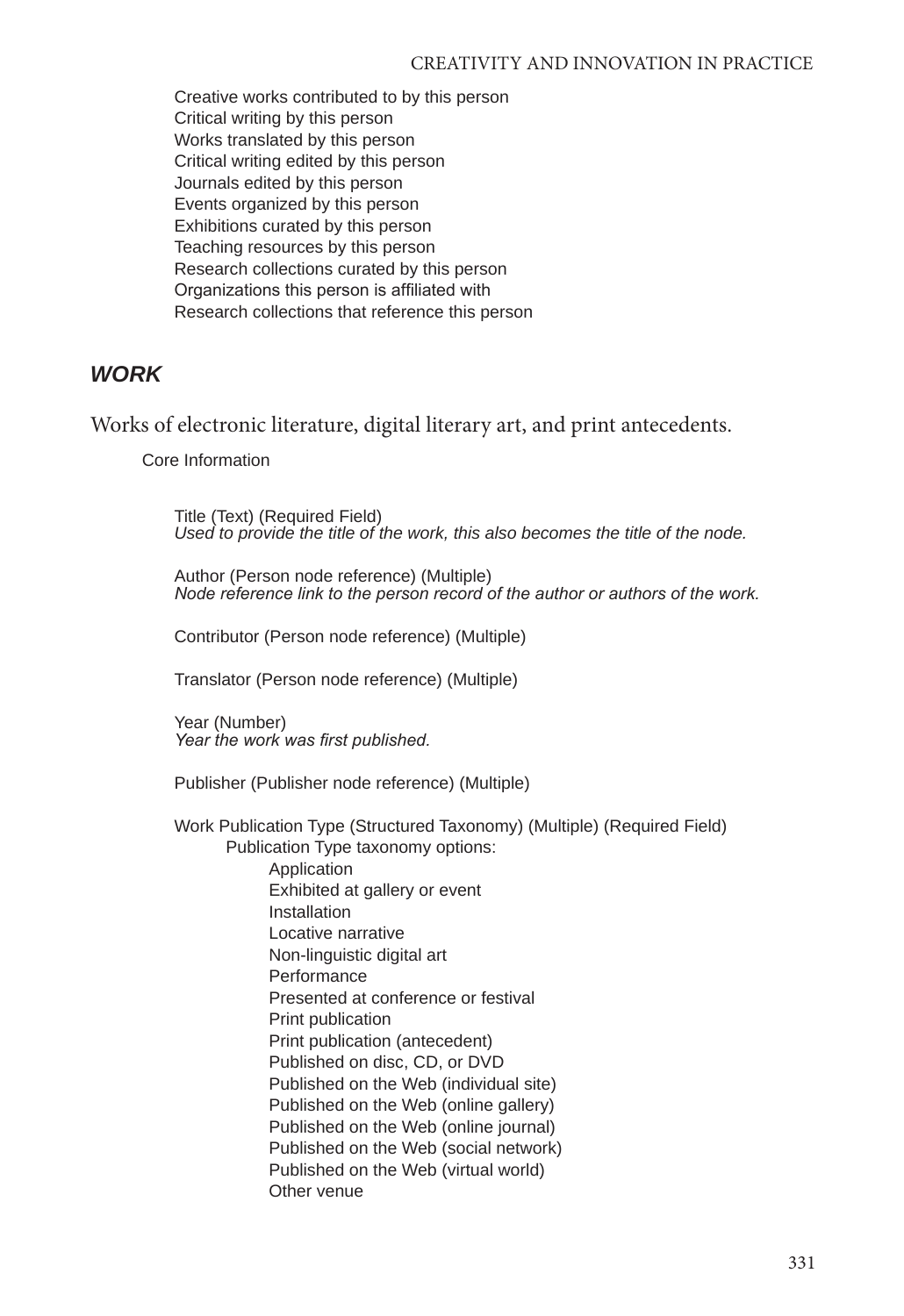URL (Link) (Multiple)

Download URL (Link) (Multiple) *As opposed to URL for web-based resources, this field is used to indicate that an application or resource can be downloaded at the URL.*

Archive URL (Link) *A separate field for Archive URL is used to indicate where a resource is linked to an archived resource, such as an Internet Archive URL.*

WorldCat (Link) (Multiple) *A field to the WorldCat library database record or records for the work, where applicable.*

ISBN (Number) (Multiple)  *A field to provide the ISBN or ISBNs of the work, where applicable.*

Language (Structured Taxonomy) (Multiple) *A list of human languages the work is written in, displayed a pull-down select list.*

License (Select List) License Options: Public Domain GPL CC Attribution CC Attribution Share Alike CC Attribution No Derivatives CC Attribution Non-Commercial CC Attribution Non-Commercial Share Alike CC Attribution Non-Commercial No Derivatives All Rights reserved **Other** 

Event (Node reference) (Multiple) *For creative works, this field is used to indicate events where the work has been presented or exhibited.*

#### **Description**

Tags (Unstructured Taxonomy) (Autocomplete) *Tags are an unstructured taxonomy. The idea is that each contributor provide a list of keywords they may arrive at independently to quickly provide an impression of the content and form of the work. Terms that are already the tag list will autocomplete, or new terms can be provided.*

Description (in English) (Text) *An abstract-length description of the work in English.*

Description (in original language) (Text) *An abstract-length description of the work in the original language, if the original language is not English.*

Language of description (Structured Taxonomy)

Contributors note (Text)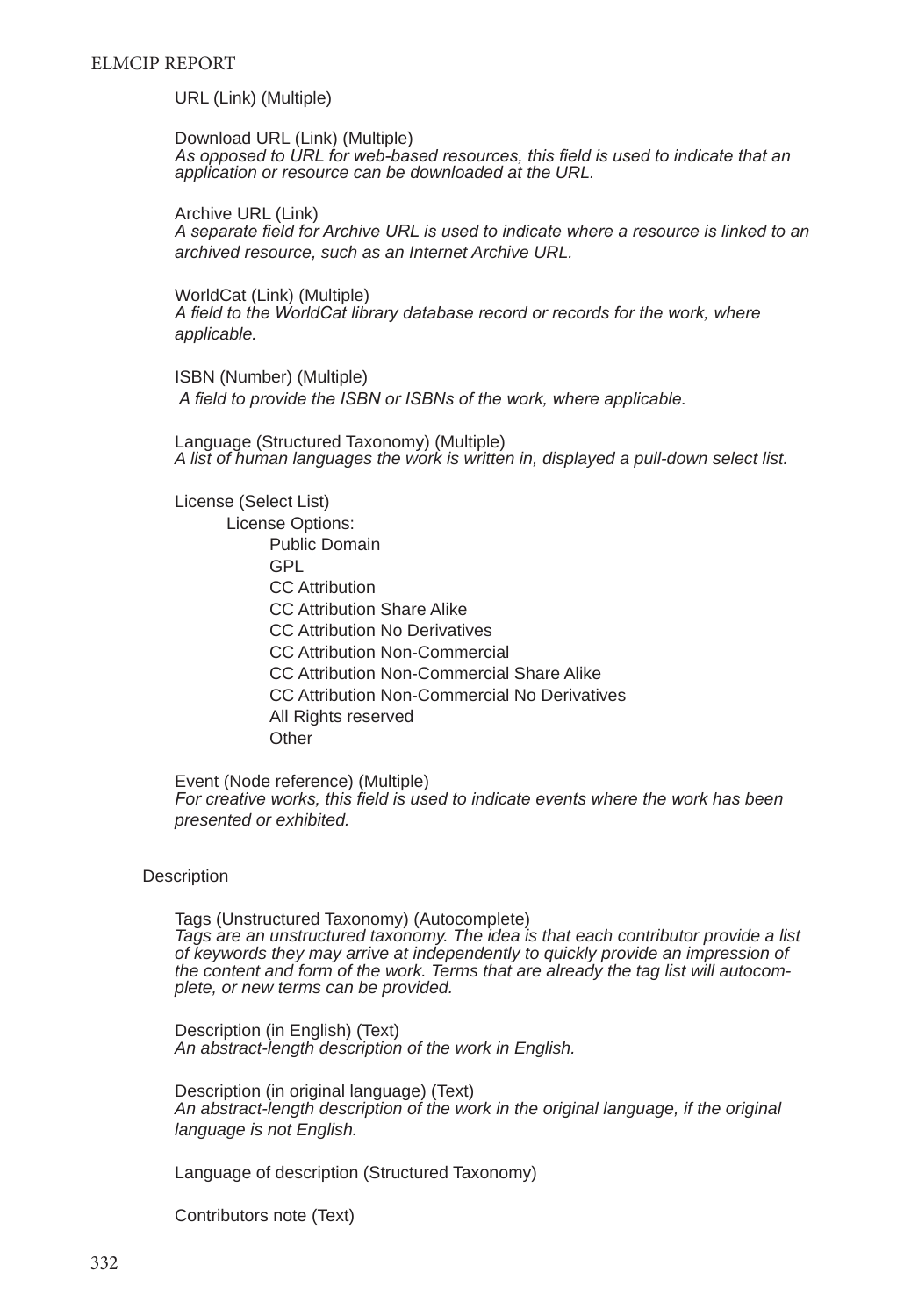*A field to describe the roles that different contributors have played in creating a work.*

Other language version (Node reference) *Node reference to cross-reference a version of the work translated in another language.*

Other edition (Node reference) *Node reference to cross-reference another edition or version of the work in the same language.*

Part of another work (Node reference) *Node reference to indicate that a work is part of a larger work, such as one-third of trilogy.*

Pull Quotes (Text) (Multiple) *Text field to provide brief written excerpts from a work.*

Technical notes (Text) *Text field to provide technical notes about a work.*

Appears in (Node reference) *Node reference to indicate a work is published in a collection or anthology.*

#### **Documentation**

Screen shots (Multiple) *To attach screenshots and other images of the work that will appear on the record page.* 

Multimedia (Multiple) *For Vimeo and YouTube videos, flickr sets, and other multimedia assets.*

Attachment *For documentation PDFs, source code in a .zip file, or other attachments.*

Electronic Literature Directory entry (Link) *Direct link to specific record for the same work in affiliated database.*

I <sup>●</sup> E-Poetry Entry *Direct link to specific record in affiliated database.*

NT2 entry *Direct link to specific record in affiliated database.* 

#### Editorial Status

Record Status (Structured Taxonomy)

KB Editor Notes (Text)

#### **Views attached to Work records:**

Critical writing that references this work Teaching resource that references this work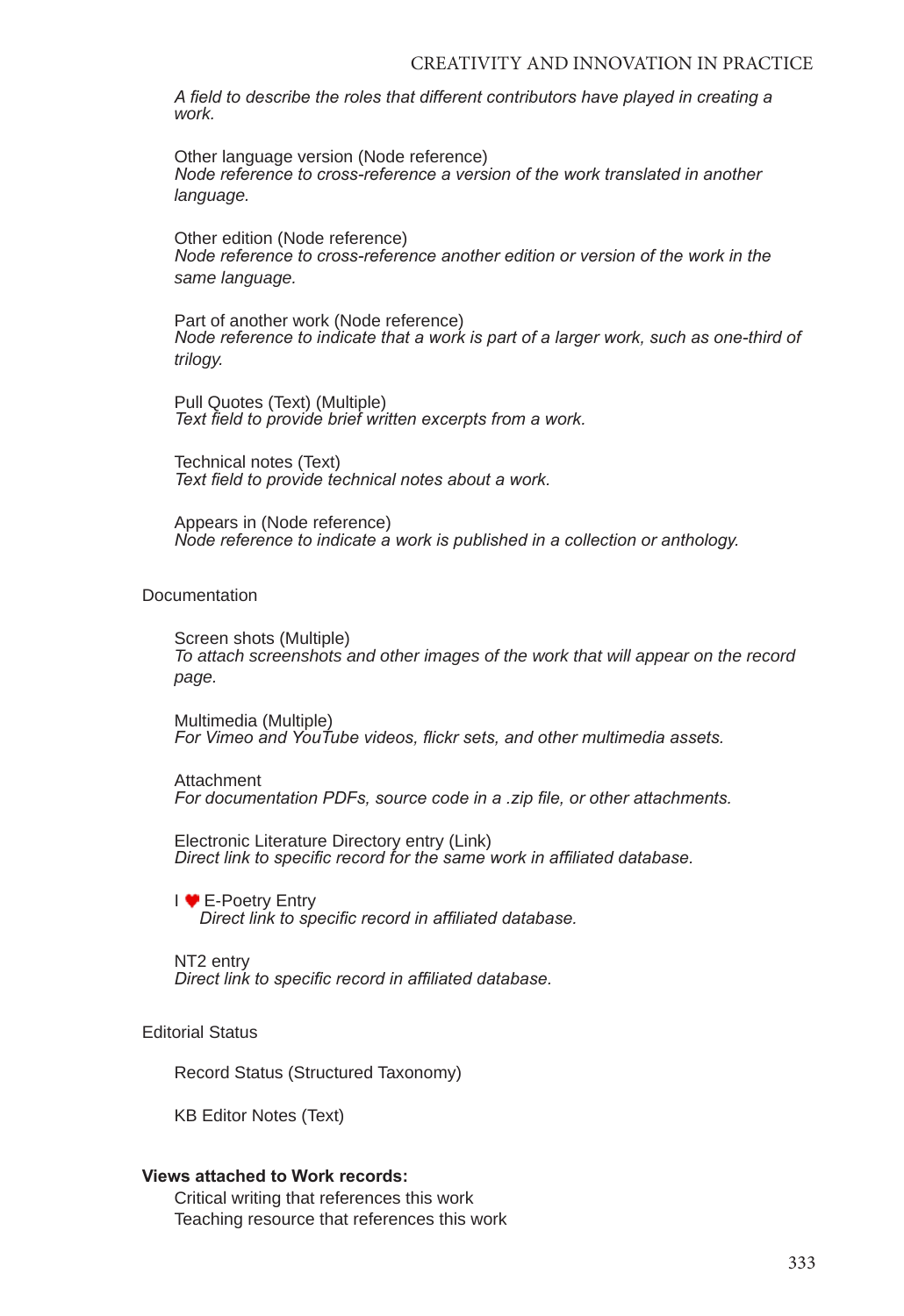Research collection that references this work

### *CRITICAL WRITING*

Critical writing, includes monographs, book chapters, journal articles, reviews, etc. written about electronic literature or referenced in electronic literature criticism, as well as non-traditional forms of scholarly discourse, such as video interviews, documentaries, and webtexts about electronic literature.

Core Information

Title (Text) (Required field)

Author (Node reference to Person) (Multiple)

Editor (Node reference to Person) (Multiple)

Translator (Node reference to Person) (Multiple)

Year (Number)

Critical Writing Publication Type (Structured Taxonomy) (Multiple) (Required field) Publication Type options:

Anthology of creative work Article in a newspaper Article in a print journal Article in an online journal Article on the author's website Article or chapter in a book Book (collection) Book (dissertation) Book (monograph) Conference paper or presentation Conference panel or roundtable Exhibition Catalog Event review or trip report Forum Interview Invited lecture Issue of a journal Keynote address Notes and Drafts Report or White Paper Review **Series** Video essay / documentary Weblog **Other**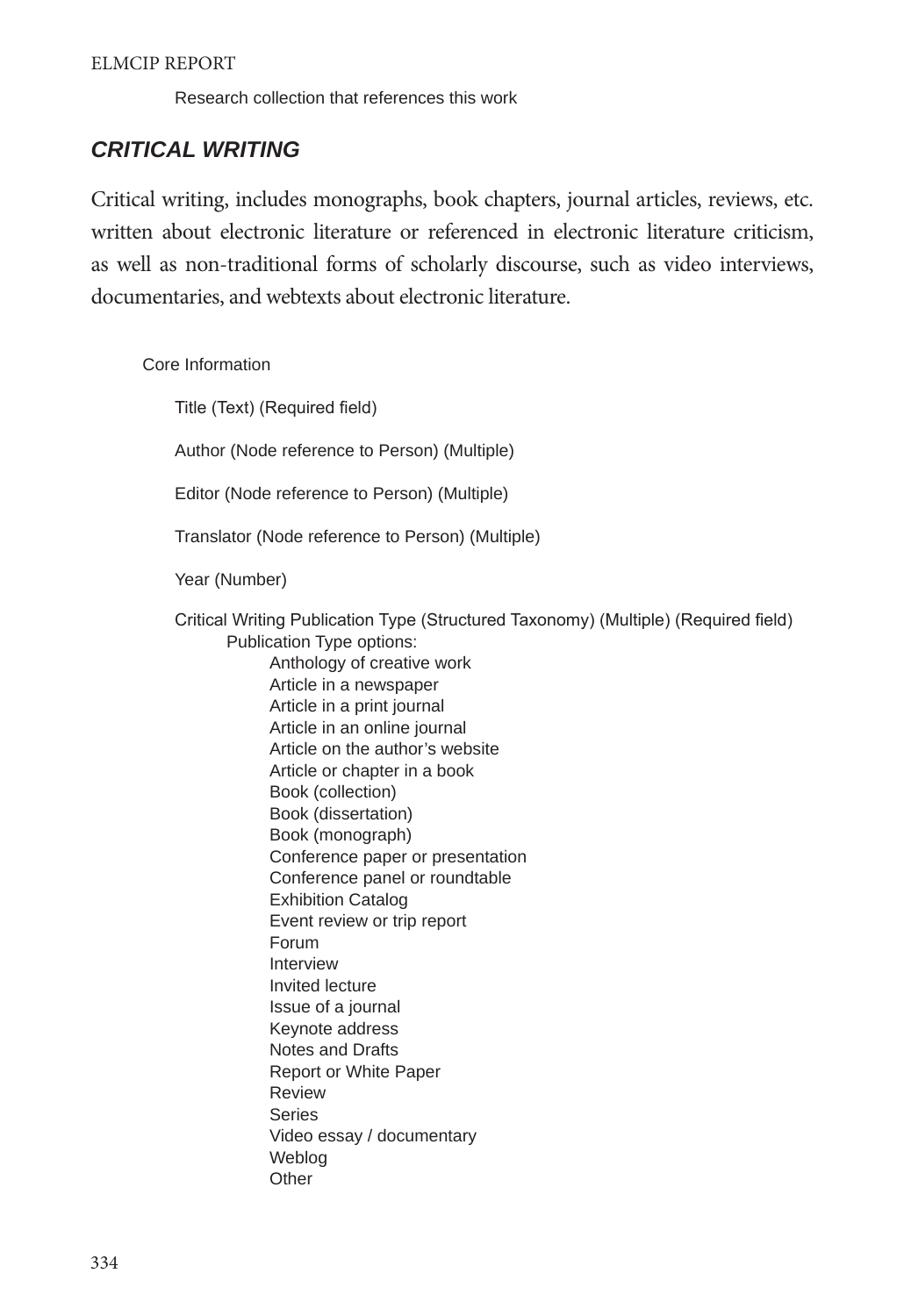Presented at Event (Node reference to Event) (Multiple) *Node reference used to indicate that critical writing was presented at a given event.*

Publisher (Node reference to Publisher) (Multiple)

University (Node reference to Organization) *This field is intended only for academic theses and dissertations to indicate the University the author is associated with.*

URL (Link) (Multiple)

Archive URL (Link) (Multiple)

Language (Structured taxonomy) (Multiple)

License (Structured taxonomy) (Multiple)

Book or Journal Information

ISBN (Text field) (Multiple)

WorldCat (Link) (Multiple)

Edition (Text) *A text field to include edition information about a work published in multiple editions.*

Other edition (Node reference to Critical Writing) (Multiple) *An autocomplete reference field to cross-reference multiple editions of a work.*

Series (Node reference to Critical Writing) *This is a node reference field to indicate that an item of critical writing is part of the series cross-referenced.*

Journal volume and issue (Text) *Text field to include journal issue number information.*

Page Numbers (Text) *Text field to include page number information.*

Appears in (Node reference to Critical Writing) *Node reference to indicate that the item is part of another work (e.g. an essay in a collection).*

ISSN (Text) *ISSN number for serial publications.*

eISSN (Text) *ISSN number for electronic serial publications.*

#### Description

Tags (Unstructured taxonomy)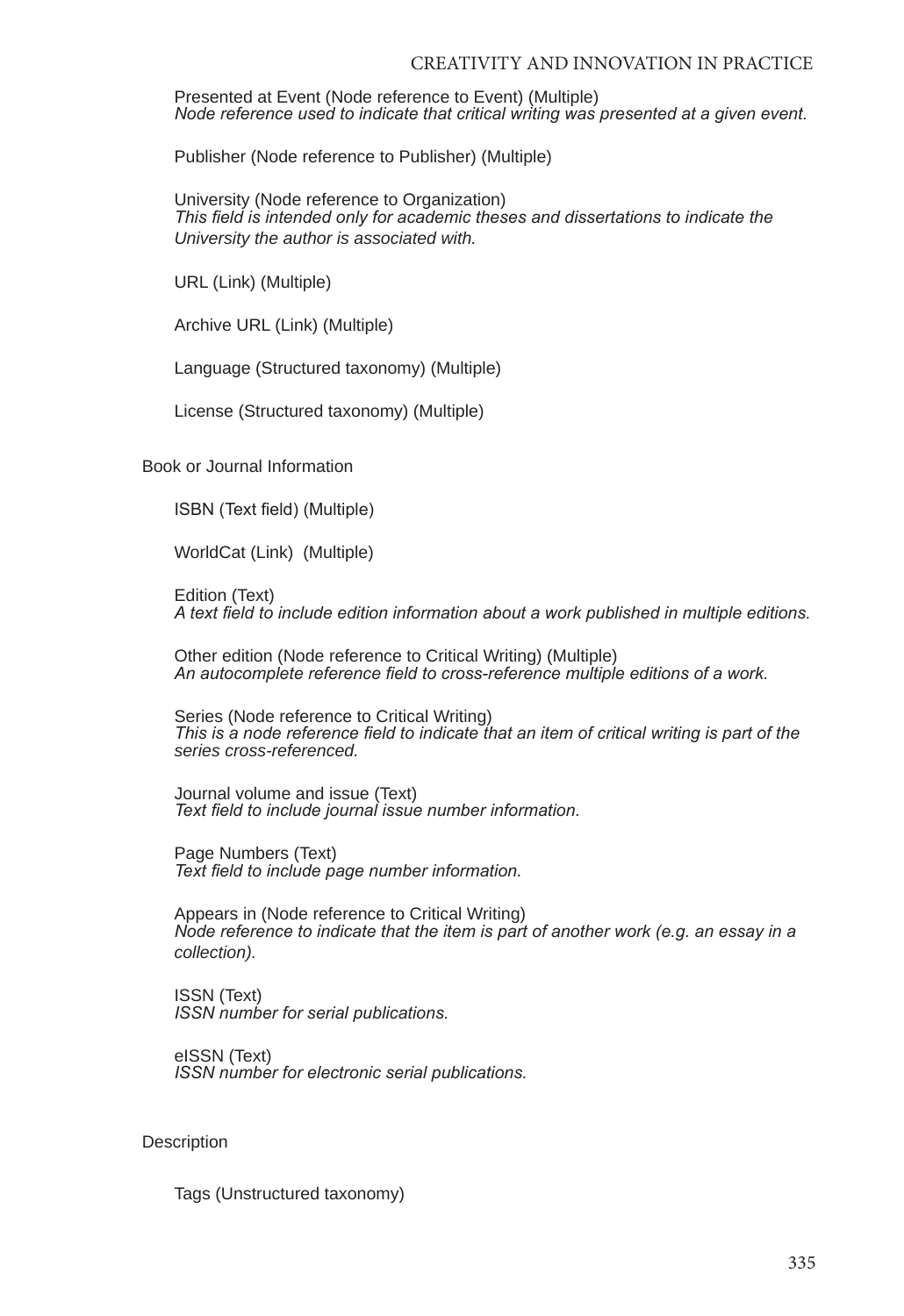Abstract (in English) (Text)

Abstract (in original language) (Text)

Language of abstract (Structured Taxonomy)

Other language version (Node reference to Critical Writing) (Multiple)

Pull Quotes (Text) (Multiple)

#### References and Attachments

Creative Works referenced (Node reference to Creative Work) (Multiple) *We encourage contributors entering items of critical writing to indicate what creative works of electronic literature the critical writing discusses. Cross-references are then automatically displayed on both the record for the critical writing and for the creative work.*

Critical Writing referenced (Node reference to Critical Writing) (Multiple) *This node reference field is used to indicate a cross-reference when one item of critical writing comments substantively on another.*

Event referenced (Node reference to Event) (Multiple) *Node reference to indicate when an item of critical writing is about an event.*

Organization referenced (Node reference to Organization) (Multiple) *Node reference to indicate when an item of critical writing is about an event.* 

Publisher referenced (Node reference to Publisher) (Multiple) *Node reference to indicate when an item of critical writing is about a publisher.* 

Database or Archive referenced (Node reference to Database or Archive) (Multiple) *Node reference to indicate when an item of critical writing is about a database or archive.* 

Electronic Literature Directory entry (Link)

Images (Image) (Multiple) *Image attachment field used for book covers or other images.*

Multimedia (Multiple) *For Vimeo and YouTube videos of lectures, flickr sets, and other multimedia assets.*

Attachment (Multiple) *File attachment field used to attach full text PDFs and other attachments.*

#### Record Status

Record Status (Structured Taxonomy)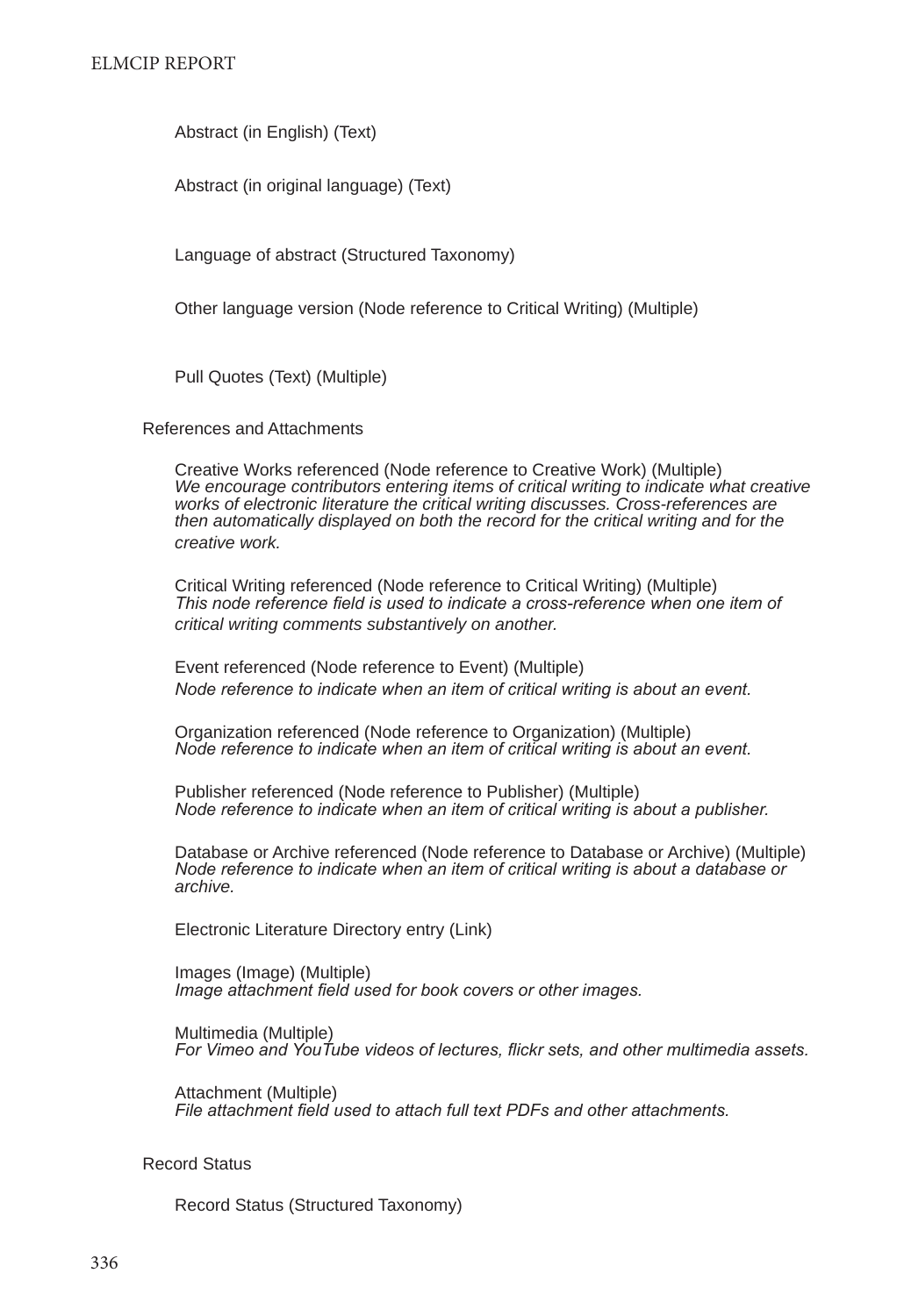KB editor notes (Text)

#### **Views attached to Critical Writing records:**

Other editions of this critical writing Critical writing contents of a collection Creative work contents of an anthology Critical writing in a series Works referenced by this critical writing Publishers / journals referenced by this critical writing Databases and archives referenced by this critical writing Events referenced by this critical writing Other critical writing that references this critical writing Teaching resources that reference this critical writing Research collections that reference this critical writing

### *PUBLISHER*

Short description of publisher. The publisher can be a press (e.g. The MIT Press) or a journal (e.g. *Electronic Book Review*).

#### Basic Information

Name of publisher (Title)

Location (Location)

URL (Link) (Multiple)

Editors (Node reference to Person) (Multiple) *The Publisher content type is used both for print publishers and for journals. While the names of individual editors are not typically included for publishers, journals often feature the editors in their colophon.*

Email (Text) *Contact email for the publisher.*

ISSN (Text)

e-ISSN (Text)

Events (Node reference to Event) (Multiple) *Node reference field to indicate events where this publisher or journal was showcased or exhibited.* 

Short description (Text) *Description of the publisher, typically sourced from the publisher's website.*

#### Record status

Record Status (Structured taxonomy)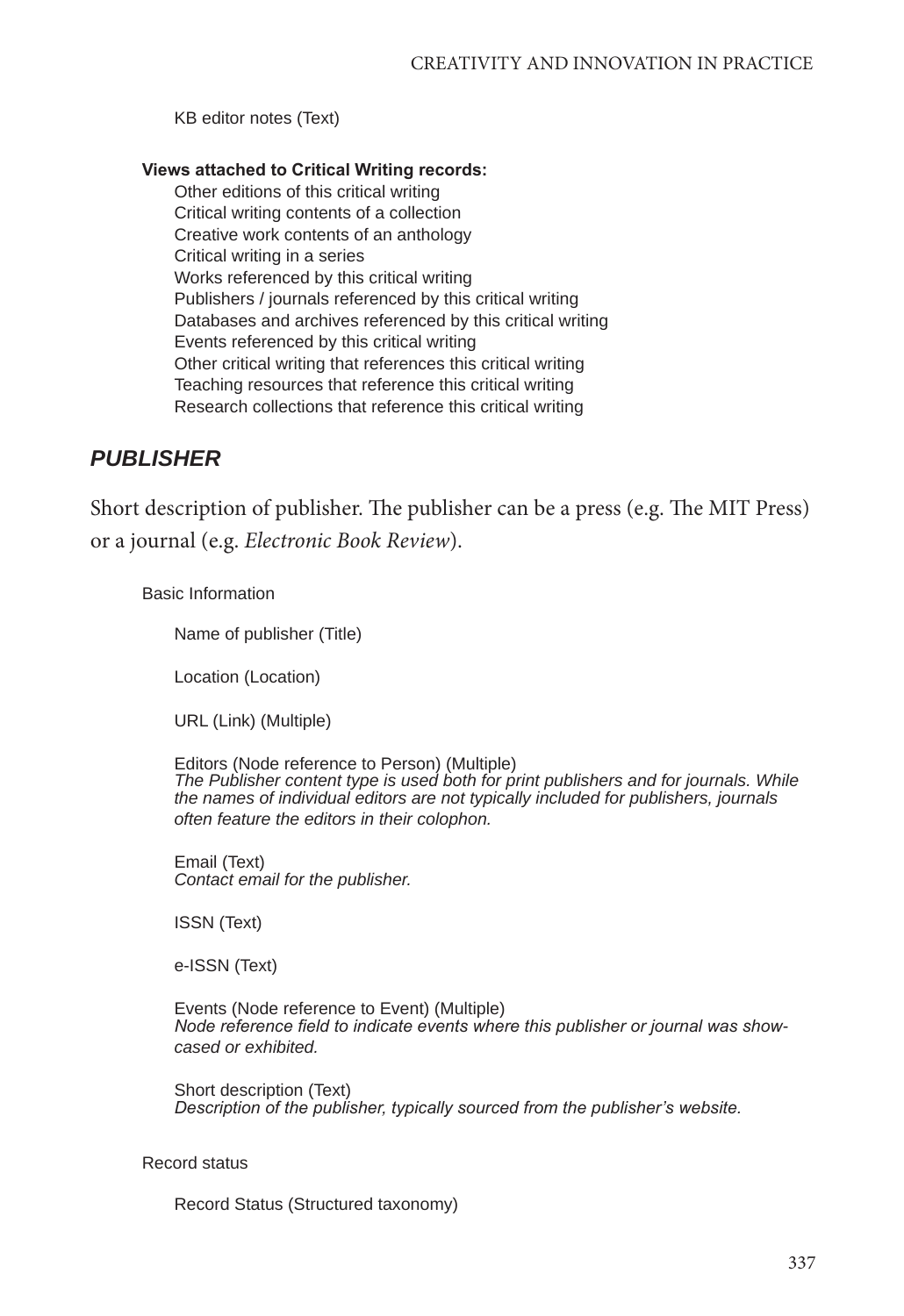KB editor notes (Text)

**Views attached to Publisher records:** Critical writing published by this publisher Creative works published by this publisher Critical writing about this publisher Series by this publisher Research collections that reference this publisher

### *ORGANIZATION*

Institutional entities in which groups of persons collaborate for some end related to the field of electronic literature. Examples include: nonprofit organizations, arts organizations, research groups, academic consortia, academic departments, academic programs, etc. The record includes a description, the location, and contact information about the organization. Note: Journals and presses are listed as publishers, not as organizations.

#### Organization Information

Name of Organization (Title) (Required field)

Location (Location)

Email (Text)

URL (Link) (Multiple)

#### **Description**

Short description (Text)

Images (Image) (Multiple) *Used to display images related to organization (e.g. logo, screenshot of website, etc.)*

Attachments (Multiple) *Used to attach PDFs or other files related to the organization.*

Editorial Status

Record Status (Structured taxonomy)

KB editor notes (Text)

#### **Views attached to Organization records:** Events organized by this organization

338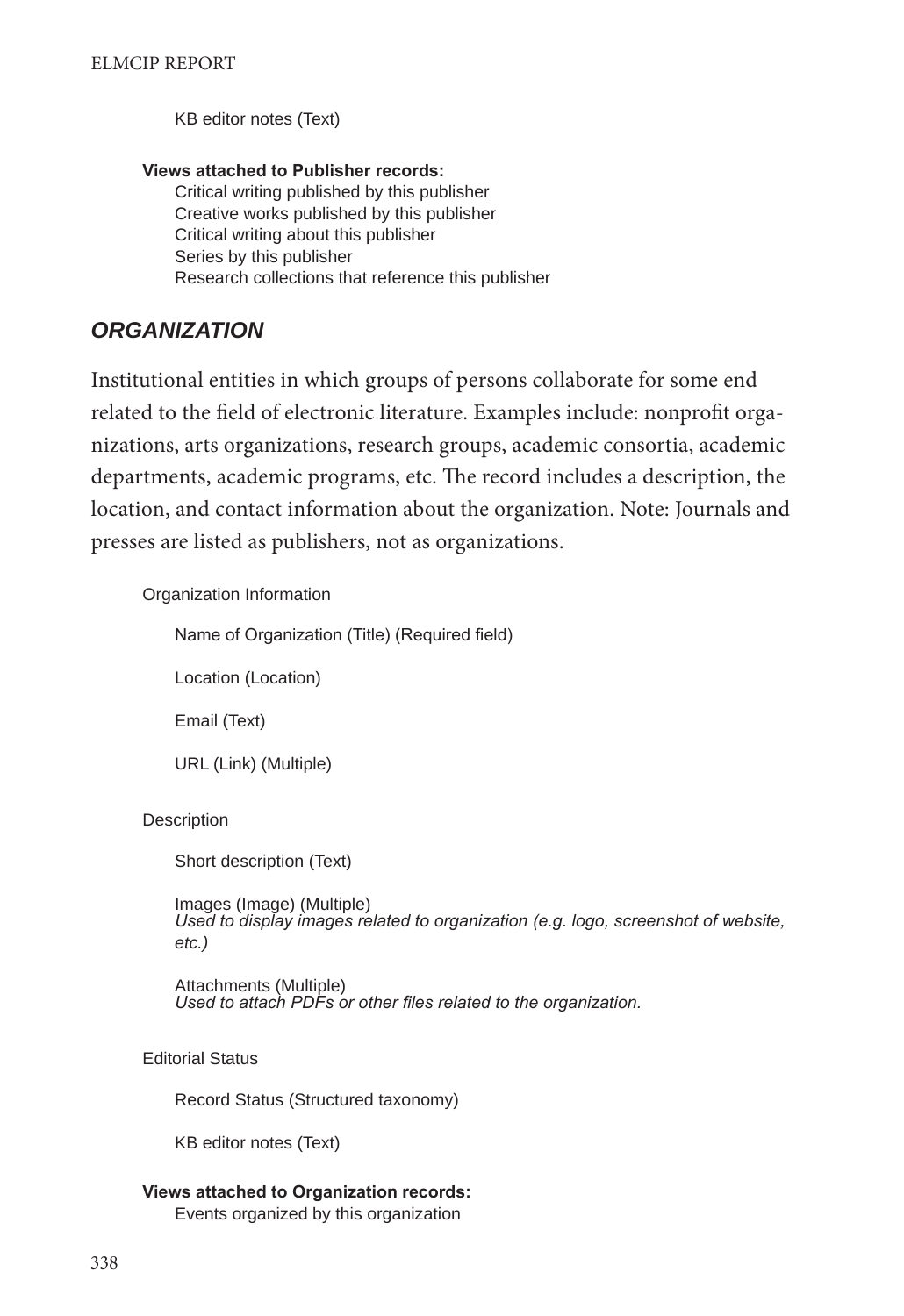Critical writing published by this organization Creative work published by this organization Teaching resources developed by this organization People affiliated with this organization Research collections that reference this organization

### *EVENT*

Events include conferences, symposia, festivals, exhibitions, and other occasions where works of scholarship and/or works of electronic literature are presented.

Event Information

Name of event (Title)

Event type (Structured taxonomy) Event type options: Awards **Conference** Event Series Exhibition Festival Performance Reading Seminar Workshop

Date (Date) *Start date, end date optional.*

Organization (Node reference to Organization) (Multiple) *Node reference to indicate what organization or organizations are responsible for organizing the event.*

Individual Organizers (Node reference to Person) (Multiple) *Node reference to credit individuals responsible for organizing the event.* 

Curator (Node reference to Person) (Multiple) *Node reference for the specific case of an exhibition, used to credit curators.*

Email (Text)

Location (Location) (Multiple)

URL (Link) (Multiple)

Archive URL (Link) (Multiple)

Associated with another event (Node reference to Event) *Node reference to associate one event with another event (e.g. an exhibition or reading connected to a conference.*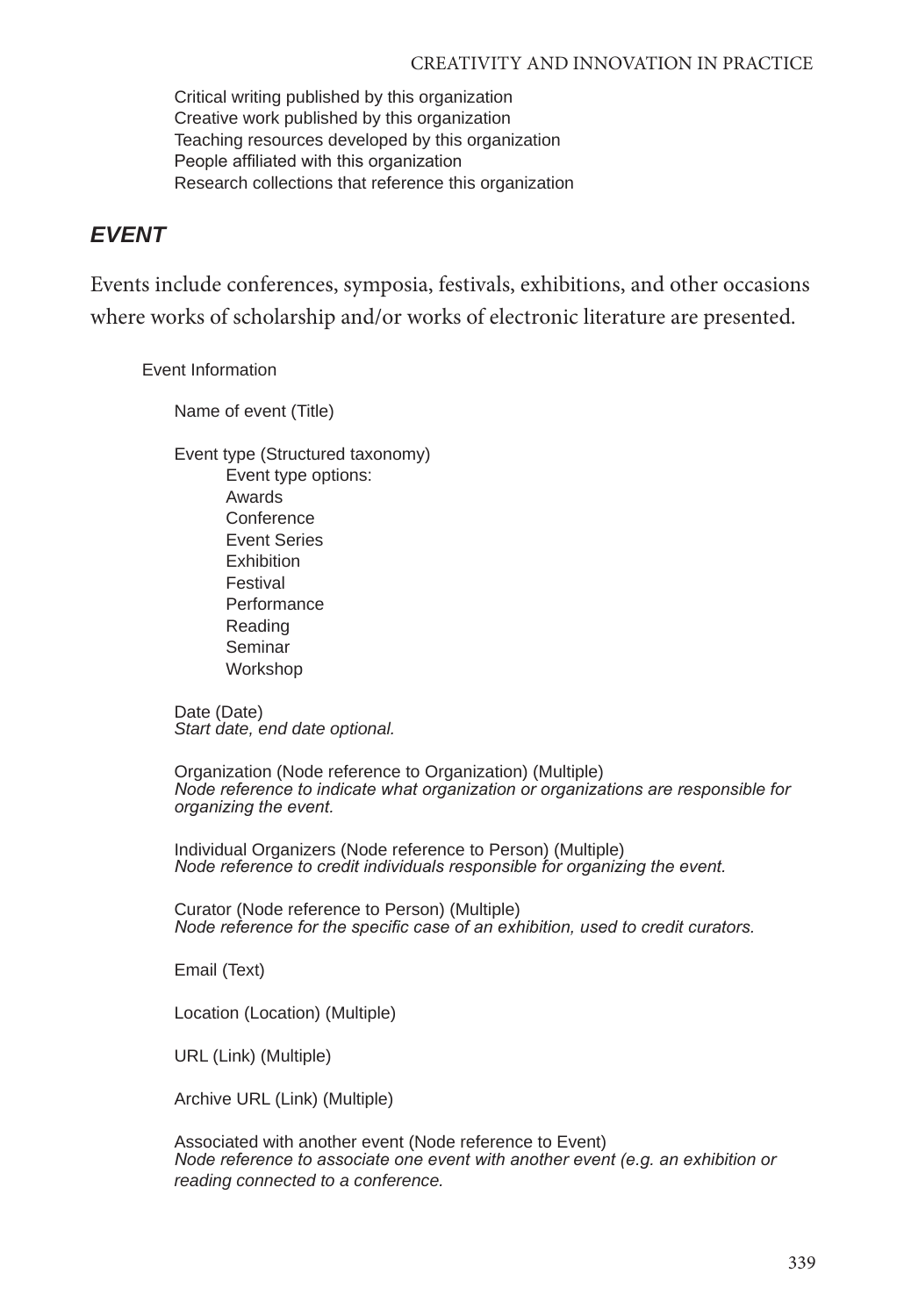Event series (Node reference to Event) *Event series is one of the event types. This field is used to associate an event with its series (e.g. the Electronic Literature Organization conferences).*

#### **Description**

Tags (Unstructured taxonomy) (Multiple)

Short description (Text) *Descriptions of events are typically sourced from the event website.*

#### Event Documentation

Attachment (Multiple) *Attachment field typically used for PDFs of documents associated with an event, such as a printed conference program or poster.*

Images (Image) (Multiple)

Multimedia (Multiple)

Editorial Status

Record Status (Structured taxonomy)

KB editor notes (Text)

#### **Views attached to Event records:**

List of events in an event series Works presented at event Critical writing presented at event Critical writing about this event

### *TEACHING RESOURCE*

Teaching resources including syllabi, lesson plans, exercises, video tutorials, and other pedagogic aids.

Basic Information

Title of Resource (Title)

Type (Structured taxonomy) Teaching Resource types: Syllabus Exercise Bibliography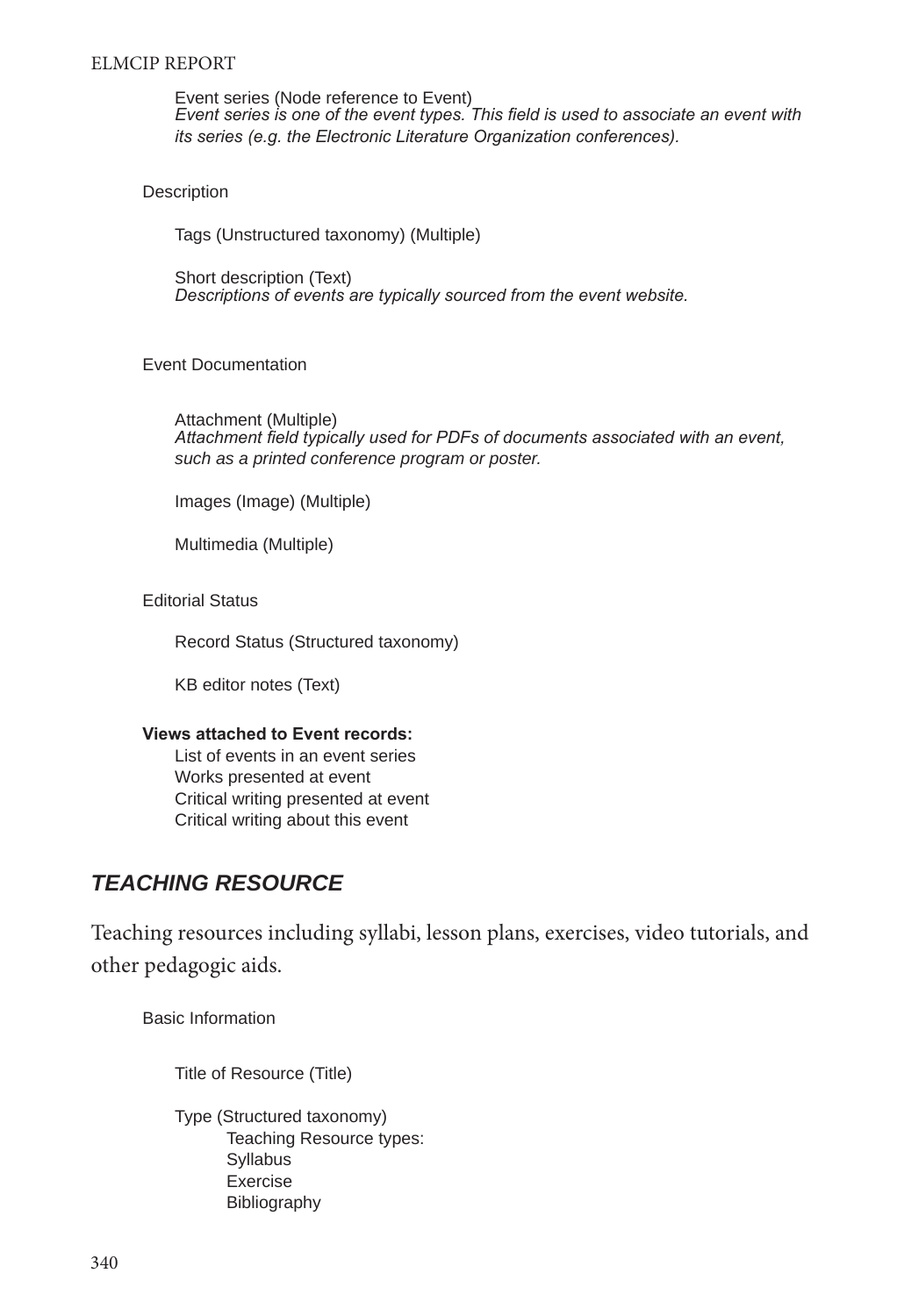Video tutorial or lesson Other Teaching Resource

Author (Node reference to Person) (Multiple)

Organization (Node reference to Organization) *This node reference field is generally used for the university or department within a university that the teaching resource was produced for.*

Year (Date)

*The year in which the teaching resource was first produced. For syllabi we ask that information about the specific term in which the course was taught is included in the title and/or description.*

Language (Structured taxonomy)

URL (Link) (Multiple)

**Description** 

Tags (Unstructured taxonomy)

Abstract (in English) (Text)

Abstract (in original language) (Text)

Language of abstract (Structured taxonomy)

#### References and Attachments

*Node references in the Teaching Resource type allow for direct links to the Knowledge Base record for creative works, critical writing, and other items that might be taught. This enables the Knowledge Base record for instance to be quickly developed as a very useful resource, with most of the reading for a course made instantly available from the moment the teaching resource record is created.* 

Creative Works Referenced (Node reference to Work) (Multiple)

Critical Writing Referenced (Node reference to Critical Writing) (Multiple)

Teaching Resource Referenced (Node reference to Teaching Resource) (Multiple)

Database or Archive Referenced (Node reference to Database or Archive) (Multiple)

Image (Image) (Multiple)

Multimedia (Multiple) *In this content type this field is most often used to attach video lectures or other multimedia resources.*

Attachment (Multiple) In this content type the attachment field is most often used for PDFs of syllabi and *other resources.*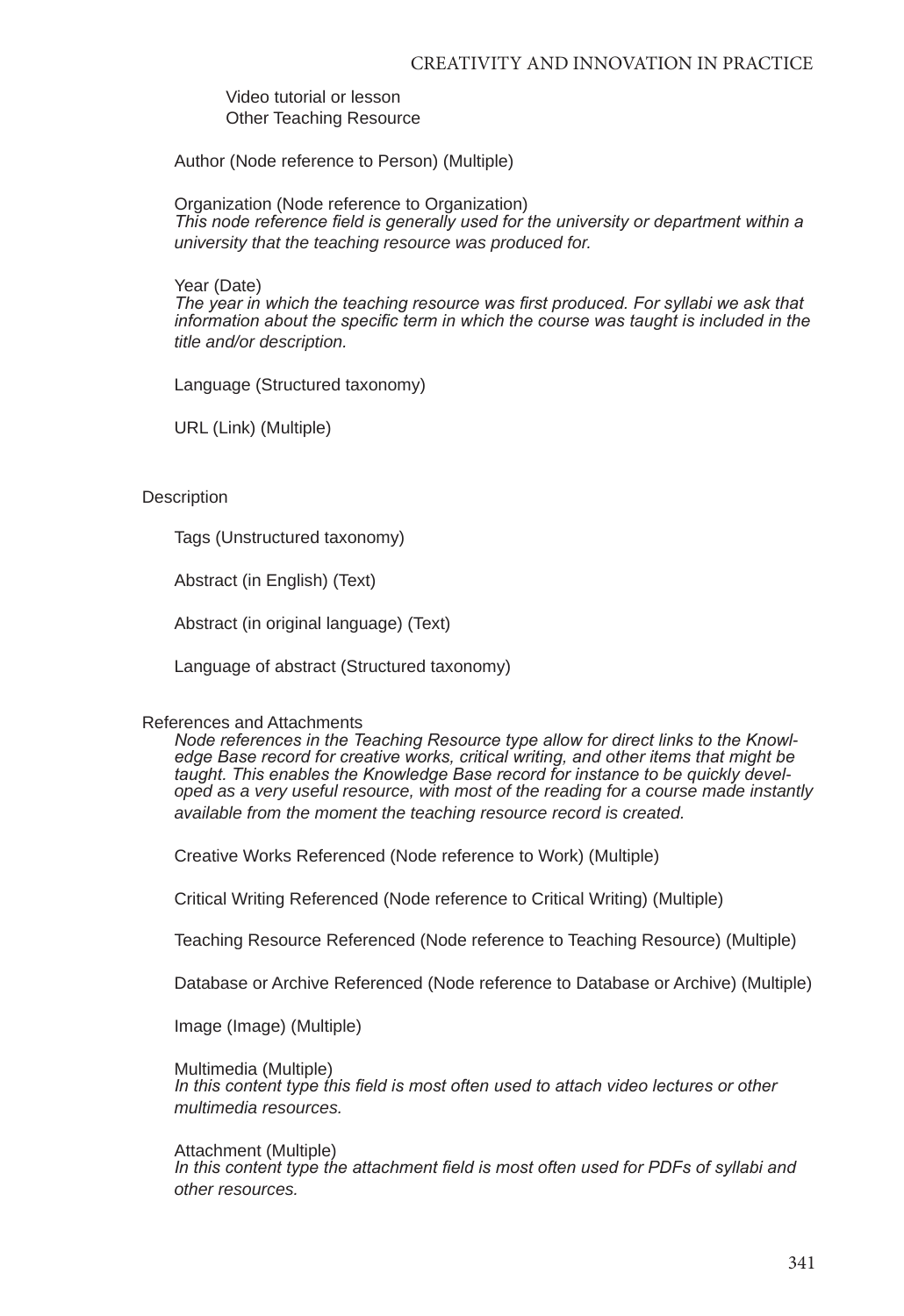Record status

Record Status (Structured taxonomy)

KB editor notes (Text)

#### **Views attached to Teaching Resource records:**

Works referenced in this teaching resource Critical writing referenced in this teaching resource Teaching resources referenced in this teaching resource Databases and archives referenced in this teaching resource Research collections that include this teaching resource

### *DATABASES AND ARCHIVES*

Databases that document electronic literature and its cultural context, and archives or repositories that preserve and make available related materials.

Core Information

Title (Title)

Project Type (Structured Taxonomy)

URL (Link) (Multiple)

Organization (Node reference to Organization) (Multiple) *A node reference field to allow for links to the organization or organizations responsible for creating, developing, and maintaining the database or archive.*

Key People (Node reference to Person) (Multiple) *A node reference field to credit individuals key to the development and maintenance of the resource.*

Contributors' notes (Text) *A text field to describe the different roles that key people play in the operation of the database or archive.*

Contact e-mail (Email)

Year Initiated (Date) (Select list)

Language (Structured Taxonomy) (Multiple)

License (Structured Taxonomy)

**Description** 

Tags (Unstructured Taxonomy)

Description (English) (Text)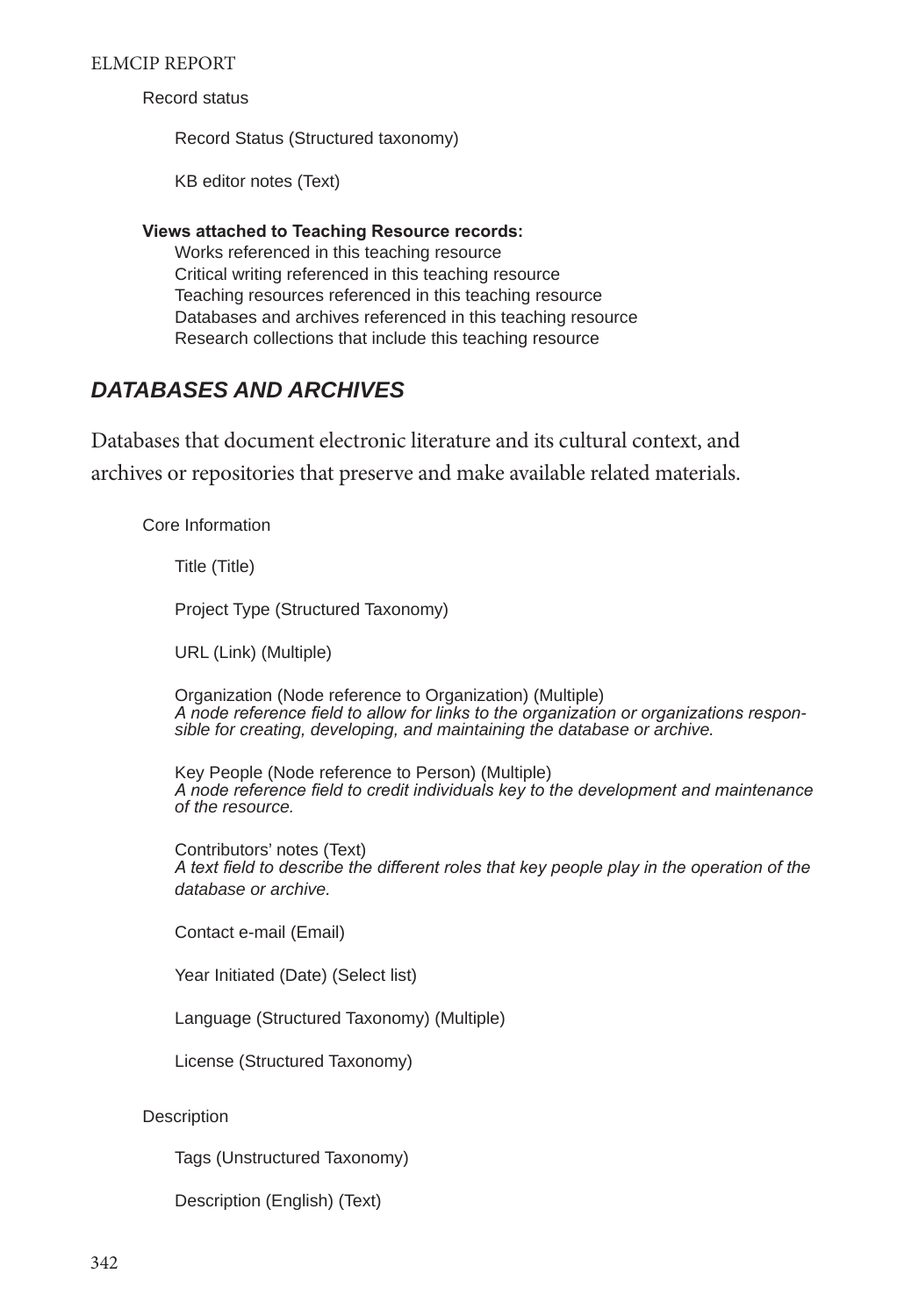Description (Original Language) (Text)

Technical Notes (Text) *Notes about the particular platform of a database or access restrictions can be entered in this field.*

References and Attachments

Events (Node reference to Event) (Multiple) *Node references to events where the database or archive has been presented.*

Image (Screenshot) (Image) *Used to provide screenshots of databases, etc.*

PDF Attachment *Used for PDF resources, such as a user's manual for a database.*

Multimedia *Most often used for screencasts or other instructional videos about a database.*

Editorial Status

Record Status (Structured Taxonomy)

KB Editor Notes (Text)

### **Views attached to Database and Archive records:**

Critical writing about this database or archive Teaching resources that reference this database or archive Research collections that reference this database or archive

### *PLATFORM / SOFTWARE*

This is a new content type that is being added to the ELMCIP Knowledge Base in 2014. Because works of electronic literature are most often authored using specific platforms and software, it is important to account for this in a technical description of the work. While this was initially addressed using the technical notes field and unstructured tags in the Work content type, the Knowledge Base team decided that a more structured approach is necessary. Making Platform/Software a primary content type will also allow for new ways of entering and searching the database. For instance, educators teaching people how to write and design using a particular system will be able to access a list of works created using that system from the individual Platform/Software record in the Knowledge Base.

Basic information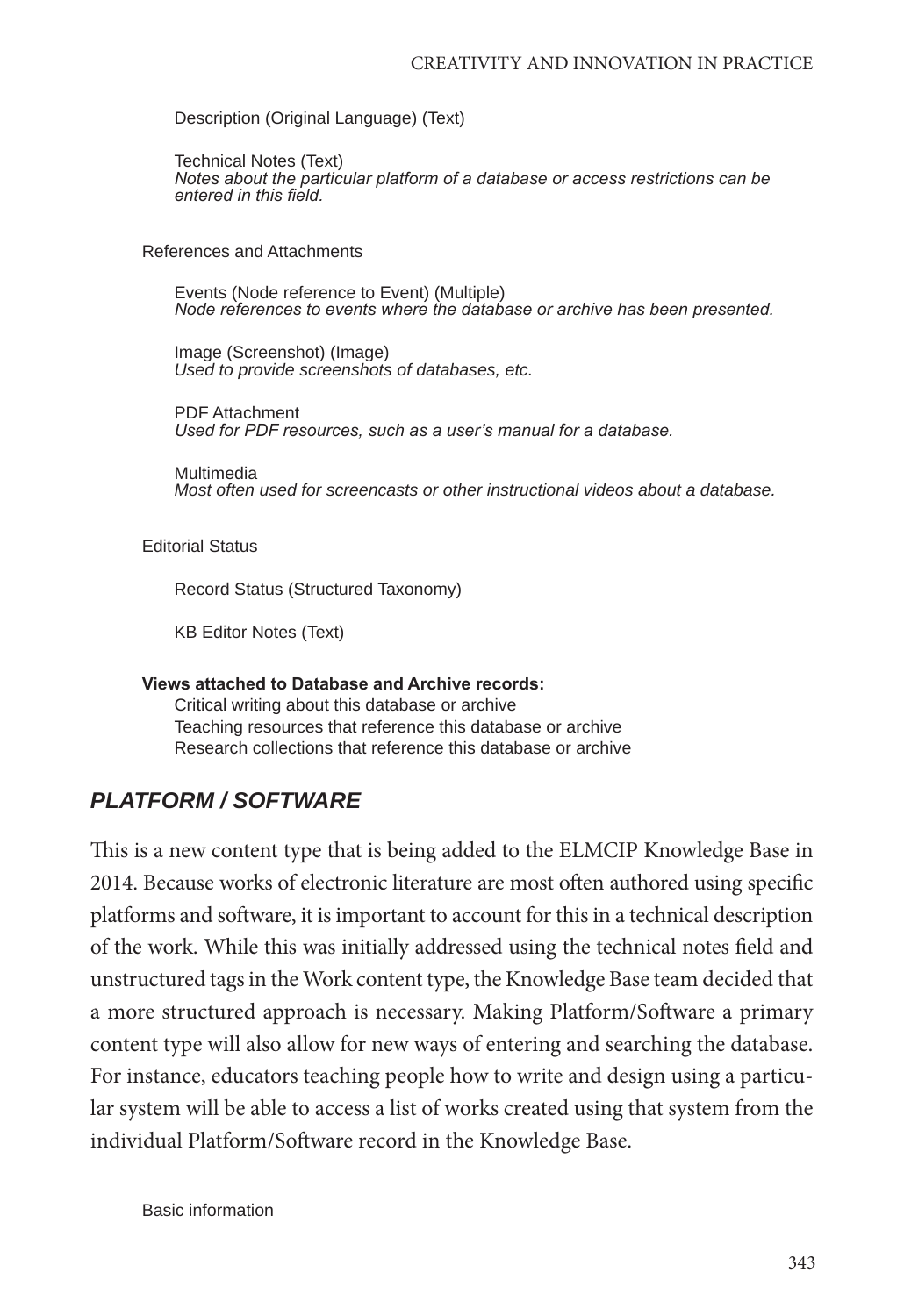Developers (Node reference to Person) (Multiple) *This field will be used to credit individuals who have played particularly important roles in developing a particular platform.*

Publisher or organization (Node reference to Publisher or Organization) (Multiple) *Field to reference publishers / organizations responsible for developing and maintaining the software.*

Year initiated (Date)

URL (Link) (Multiple) *Web addresses where the software or platform can be downloaded or purchased, and to tutorials, etc.*

**Description** 

Description (Text) *A short description in English and/or another language of the platform or software.*

Version history (Text) *Most commercial and open source software is successive, released in a number of different versions, and each version has important material effects on projects produced using the software. Rather than creating individual records for each version of the software, which we think would be untenable, this field will be used to provide a version history of the platform.*

License (Structured Taxonomy)

References and Attachments

Image (Image) (Multiple)

Attachment (Multiple) *The attachment field will be used for PDF documentation, and possibly .zip files of other documentation of the platform.*

Multimedia (Multiple) *This field will mainly be used for screencasts and tutorials.*

**Views attached to Software/Platforms records:** Works developed in this software/platform

# *APPLICATIONS OF THE KNOWLEDGE BASE*

As the Knowledge Base has developed and been adapted since its initial release in August 2010, we have realized that it can serve broader applications than those originally conceived and that the project can have significant unantici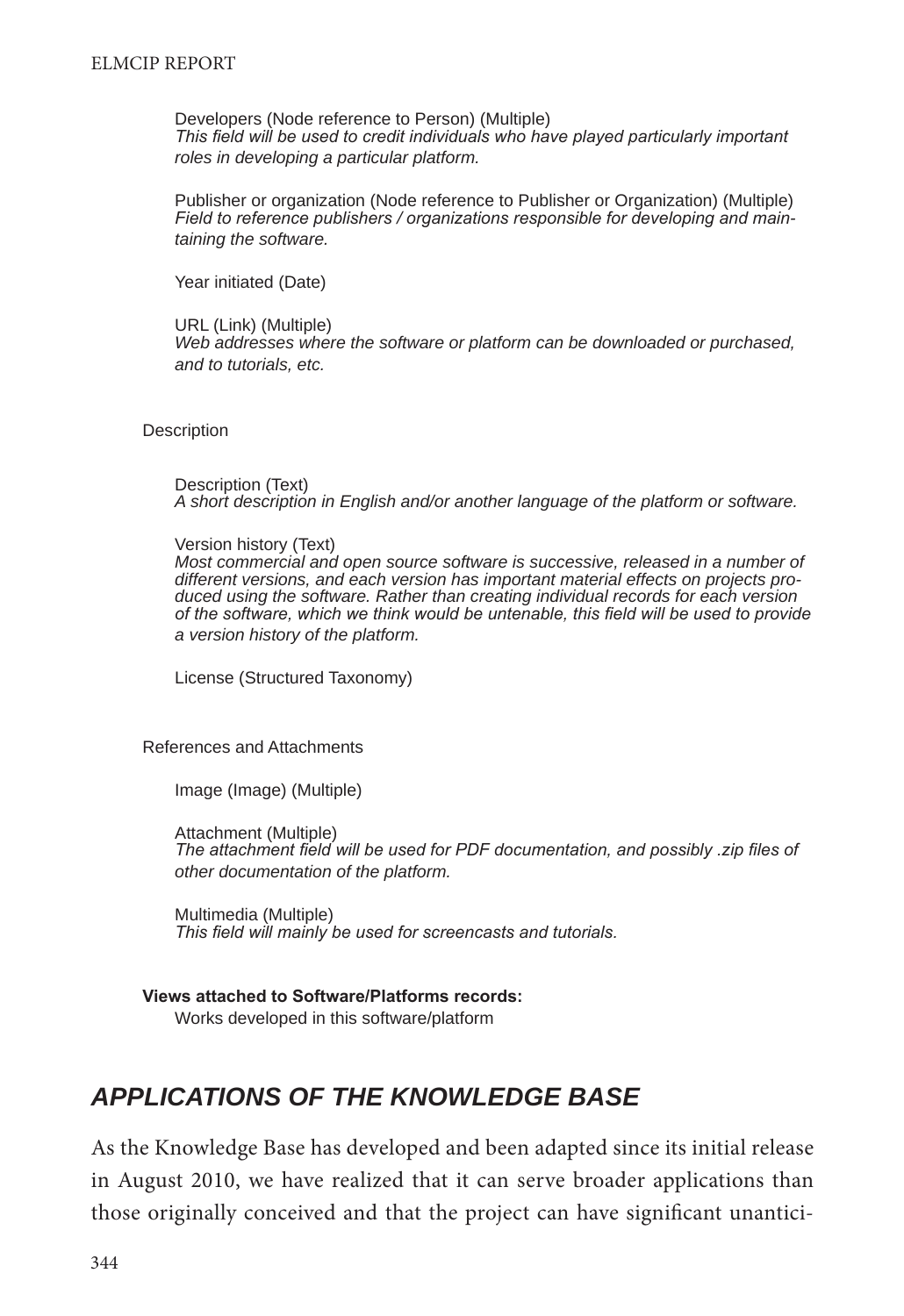pated research impacts both within the field of electronic literature and within other knowledge domains. The applications of the Knowledge Base are listed in the following pages.

# *BASIC RESEARCH FUNCTIONALITY*

The core functions of the Knowledge Base are to make locating works and critical writing in the field of electronic literature easier, to show how the different objects and actors in the field interoperate, and to represent the critical ecology of a knowledge domain.

# *BIBLIOGRAPHIC/INFORMATION SCIENCE FUNCTIONS*

The Knowledge Base provides one model of a method to comprehensively document digital literary artifacts. In the field of electronic literature, this is particularly important since libraries have struggled with ways to catalog and collect works that are both works of literature and computer programs. Work on developing RDF and other metadata in the Knowledge Base should lead to better integration with LIS systems and use of electronic literature in libraries. The CELL initiative, described below, is an international attempt to standardize documentation fields for works of electronic literature that could have broad applicability.

# *ARCHIVAL FUNCTIONS*

Although it was not initially conceived as an archive, to some extent the Knowledge Base provides a repository of resources and assets, such as documentation and paratexts of works that may no longer be accessible, PDFs and full text attachments of papers, conference programs, etc., images and photographs of works, events, people, and source code attachments of work. One important example of archival work being done in the Knowledge Base is the work that has been done to extensively document important events in the field, such as the ELMCIP and ELO Conferences and exhibitions, thus making them accessible and useful years after they take place. This helps keep the discourse of the field in circulation and allows us to observe its evolution within a temporal frame.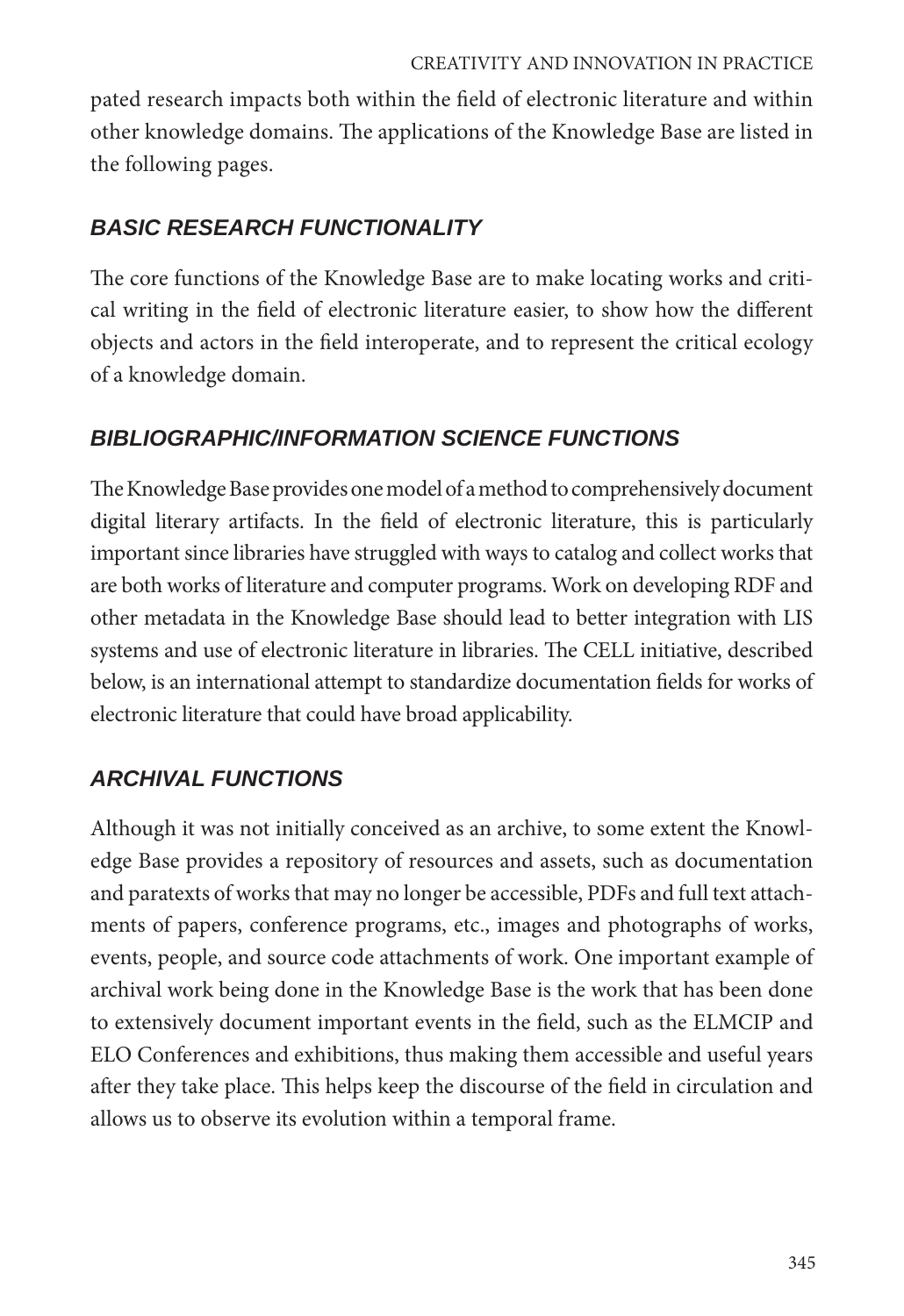### *DIGITAL HUMANITIES PLATFORM RESEARCH*

One function of the agile development method used to produce and continually modify the Knowledge Base is that the development of the system itself can be understood as ongoing experimental research in the digital humanities. Even some of the functionalities of the Knowledge Base that seem completely elementary, such as the idea that the critical writing references to a work should be cross-referenced and made visible on the record of the work itself, have been rarely implemented in other digital humanities database projects. While the Knowledge Base is rooted in the knowledge domain of electronic literature, it can serve as a platform model for other research fields and subspecialities, particularly those that are newly emerging or that fall between existing classification systems. As the project has proceeded, we have also realized the importance and value of considering the project as being in conversation with other research disciplines in the digital humanities more broadly conceived.

## *PEDAGOGICAL APPLICATIONS*

The Knowledge Base has been developed by the Electronic Literature Research Group in the Digital Culture program at the University of Bergen, a research and teaching environment where different aspects of electronic literature are taught in several of our undergraduate and graduate courses, including DIKULT 103: Digital Genres, DIKULT 203: Electronic Literature, and DIKULT 303: Seminar in Digital Media Aesthetics. Because we have been teaching electronic literature even as we have developed the Knowledge Base, its pedagogical applications have become readily apparent to us. About a year into the development process, we added the teaching resource content type. This can be used both to document courses, assignments, syllabi, and other resources, and as a platform to simplify the production of new courses and syllabi. We have also added several other features specifically aimed at enhancing pedagogical uses of the Knowledge Base including:

- a *Class* feature which allows for creation of groups by teachers whose classes are using the Knowledge Base, giving teachers and other students in the class access to an overview of all records created by anyone in the class;
- a *Notebook* feature that allows for researchers to create pages linking together different types of records in the Knowledge Base (for exam-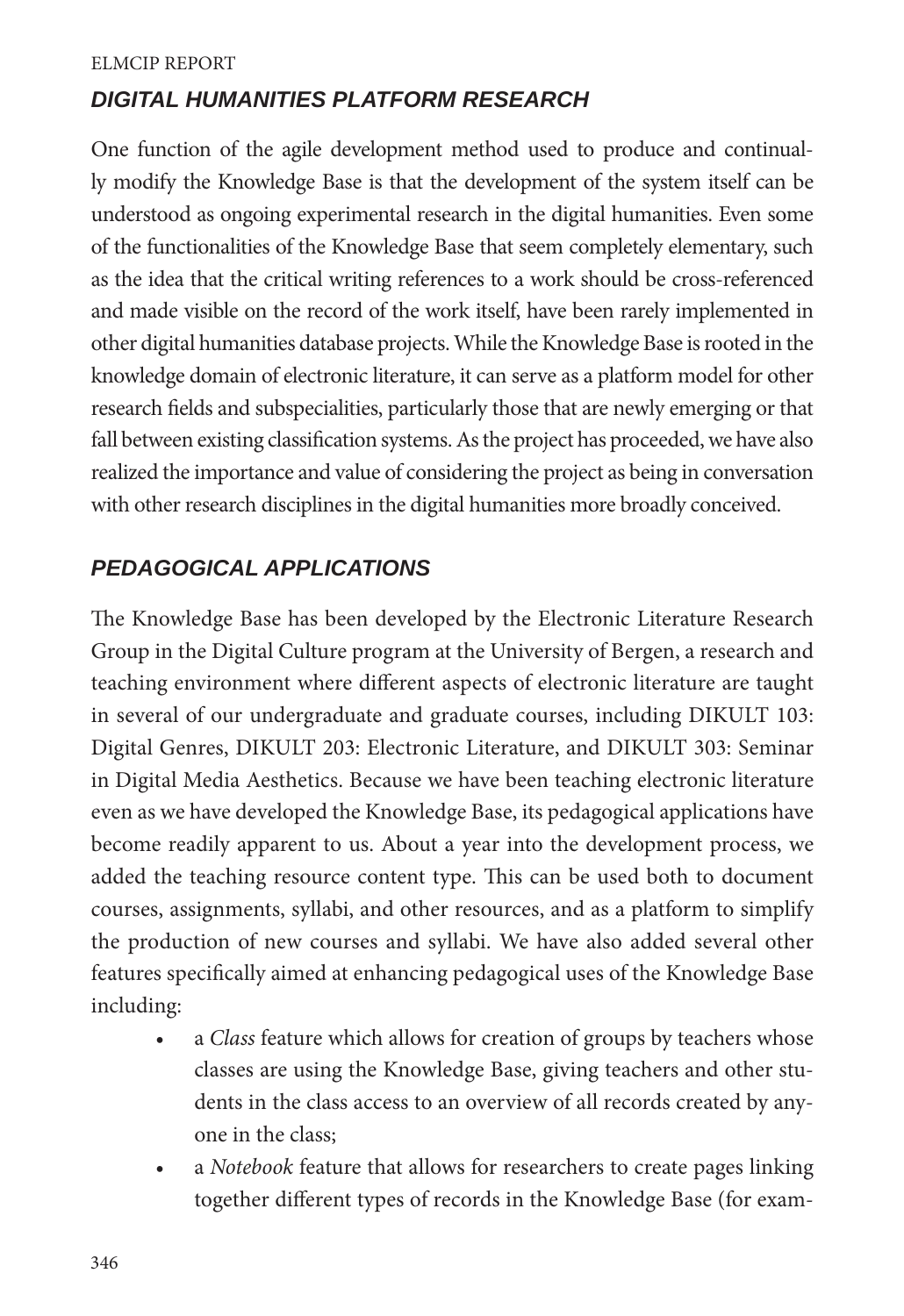ple, creative works and critical writing) and to add their own notes in a page that is not publicly accessible to other users. This could be very useful, for instance, for students doing a research paper on a particular topic; and

• a *Research Collection* content type that allows for researchers to create publicly available collections of different types of resources within the Knowledge Base focused on a specific research theme (for example, Russian electronic literature or e-lit for the iPad).

In addition to implementing these content types and features, we have made active use of the Knowledge Base with several of our courses for the past two years. Students in our courses may, for instance, have an assignment to develop records about the work of a particular author, or to create a Research Collection that addresses the particular topic of their research paper. In 2012, we also introduced a new course, DIKULT 207: Practical Projects in the Digital Humanities. We have taught this course twice as a small, hands-on, workshop-style practical course. Students learn about the digital humanities and debates surrounding it in reading and writing assignments, but the bulk of their work consists of individual projects that develop aspects of the database ranging from specific areas of content development, editorial practice, interface design, taxonomy, or other under-the-hood aspects of the platform. Students involved in the course have reported their satisfaction that their work is not only appreciated in the course, but by other users of the Knowledge Base as well.

# *INTERNATIONALIZATION AND OPENING DISCOURSES BETWEEN COMMUNITIES*

Compared to other databases in the field, the ELMCIP has a broadly international focus. While the project is based in Europe, the coverage of the database includes work produced in the Americas, Europe, Australia, Russia, and, to a limited extent, Asia. The *Research Collection* content type has been developed in part to serve the need to develop collections of resources within the Knowledge Base that focus on a particular country or language. An aspect of our development strategy is an initiative to recruit curators to develop resources in particular underdeveloped areas of knowledge about electronic literature. Through the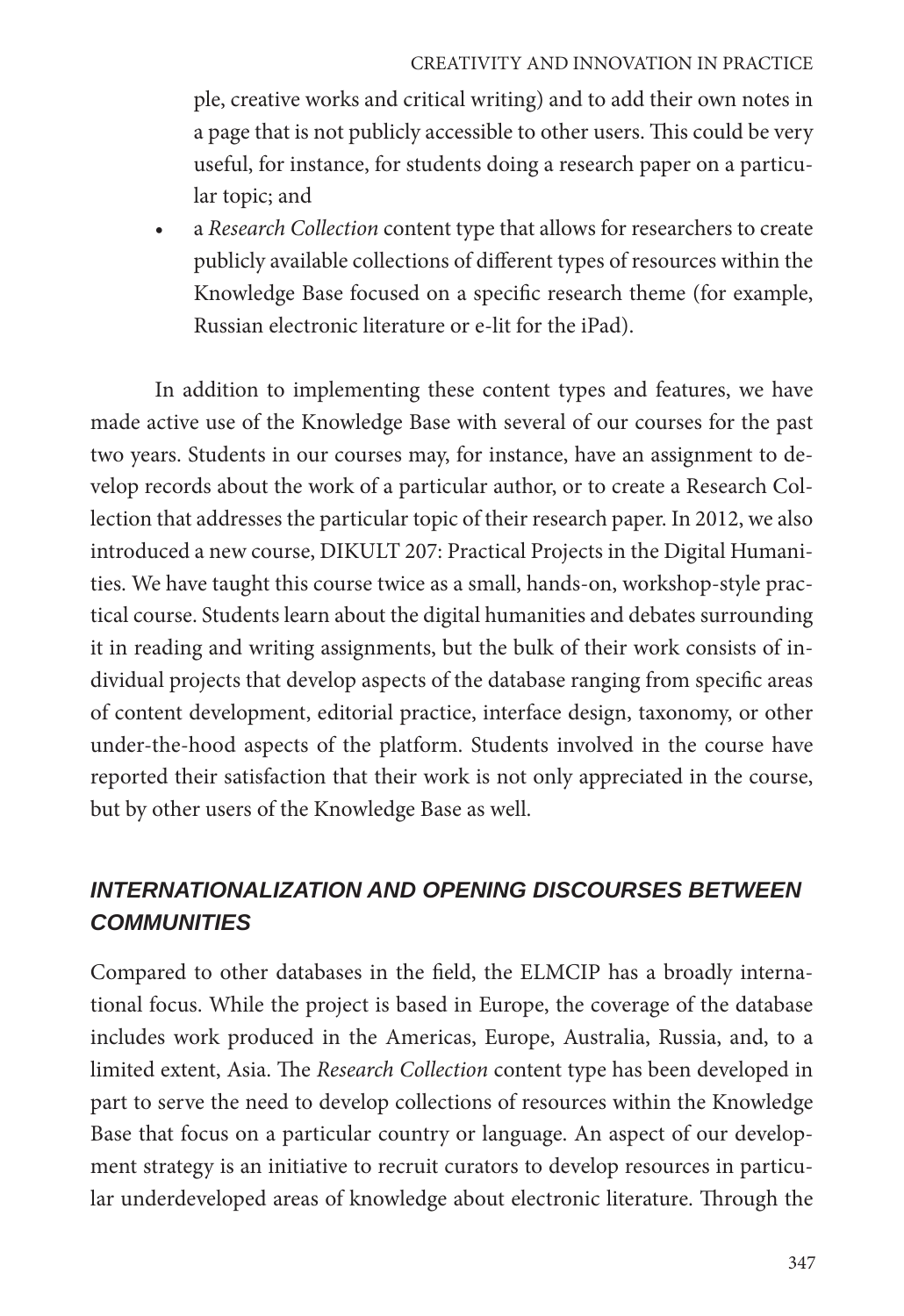University of Bergen's SPIRE guest researcher program, we have been able to fund three-month visits of postdoc researchers to work with the development of specialized research collections. To date, two of these collections are in development: a Brazilian electronic literature research collection curated by Luciana Gattass and a Russian collection curated by Natalia Fedorova. Collections of Spanish and French language electronic literature are also planned. In general, we see building connections between diverse international communities at work in the field as an important aspect of the work of the Knowledge Base.

### *THE "EXTRINSIC DATABASE"*

As previously mentioned in the discussion of RDF, it is important to realize that by making the information in the Knowledge Base machine-readable and accessible to other systems, we enable that information to circulate and reach audiences who are not necessarily interfacing directly with the database itself, but who either arrive at it via other systems or who encounter information from the Knowledge Base that has been harvested and interpreted by other systems. The vast majority of the visitors to the site arrive there not via the ELMCIP front page but as the result of a Google search for a particular author or work. For instance, all articles of critical writing posted in the Knowledge Base with PDF attachments, are now indexed by Google Scholar. As we have developed the project, an important aspect of our work has been considering how the information we publish can circulate and be made useful in systems outside of the platform itself. This is also an important consideration for the sustainability of the knowledge developed by the project. Most digital humanities projects have a limited lifespan, so it is very important to consider how the work put into a DH project and the information developed within it can be made portable and accessible to other systems in the future. This involves both technical and ideological concerns. We strive to make our data as open as possible, in part because we think this is the best way to insure its long-term survival.

# *"DISTANT READING" AND VISUALIZATION-BASED ANALYTIC RESEARCH*

An additional application of the Knowledge Base is that as it has been used to aggregate a great deal of information about various objects and actors in the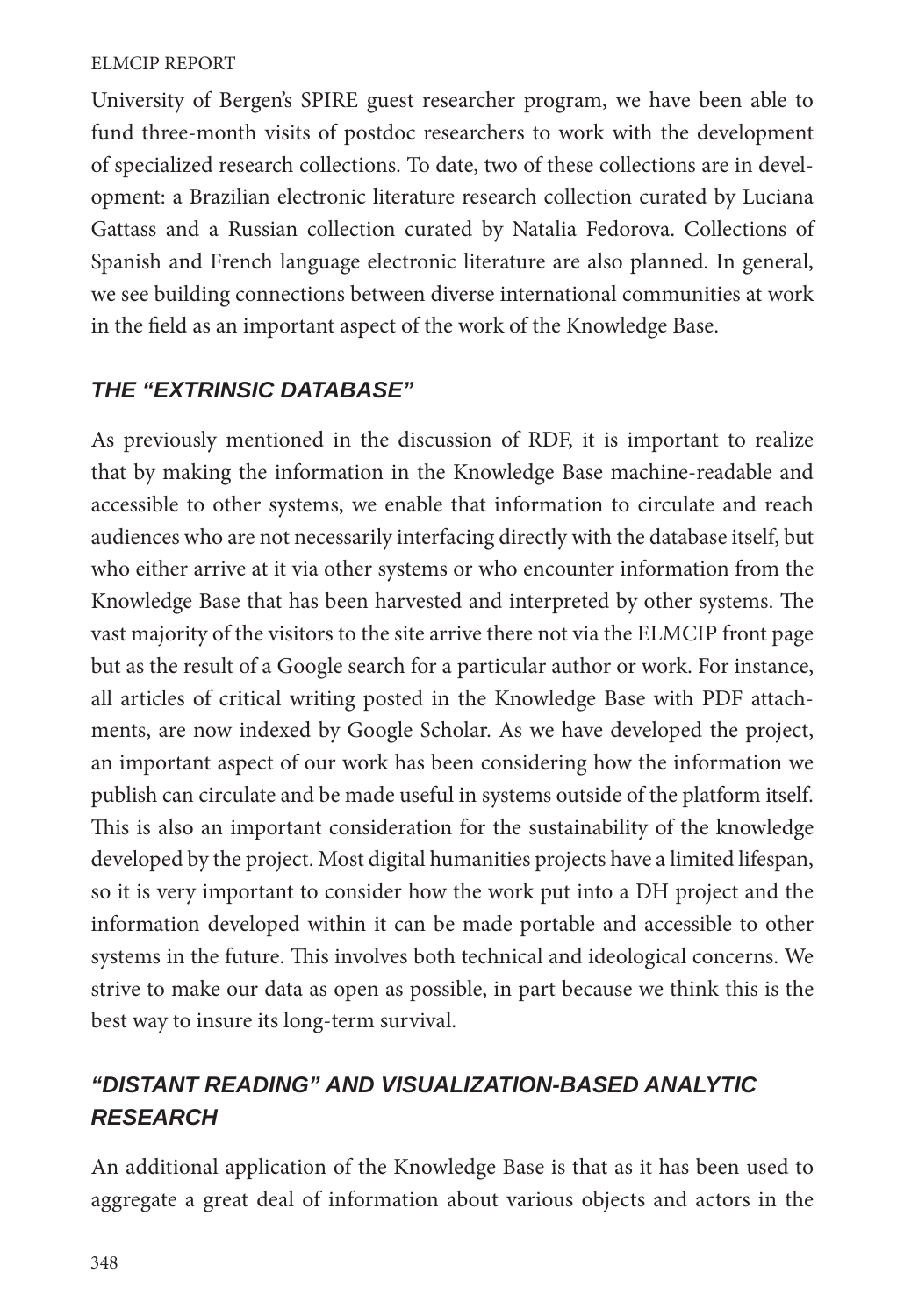#### CREATIVITY AND INNOVATION IN PRACTICE

field of electronic literature, it becomes increasingly useful as a resource for doing other types of research based on digital methods. In the University of Bergen Electronic Literature Group, we have begun to do big data research based on comprehensive reading of changes in trends, themes, technologies, and platforms, genres, etc. over time. Using the Drupal *Views Bulk Operations* module, we are exporting specified sets of information from the Knowledge Base and then pulling them into visualization tool-sets including Gephi, Wordle, Google Fusion Tables, and Many Eyes in order to spot and visualize trends. While this type of research, which Stanford-based scholar Franco Moretti describes as "distant reading," will never be a replacement for close humanistic analysis of literary works, we believe it will be very useful to develop some perspective and context for a field which has developed and evolved as quickly as electronic literature has in the past several decades.

# *STATE OF THE PROJECT AT THE END OF THE ELMCIP GRANT AND PLANS FOR FUTURE DEVELOPMENT*

At the conclusion of the overall ELMCIP project, we can safely attest that the ELMCIP Electronic Literature Knowledge Base has met and exceeded our initial goals. The Knowledge Base is now a vital component of the international electronic literature research infrastructure. It is serving not only the purpose we set out for it, but many other research and pedagogical applications as well. Though we continue to develop new features, the core elements of the knowledge model we have developed for documenting the field are in place; the platform is stable; more than 9,000 records have been developed; and new records are added daily. Our primary challenges going forward with the project are related to the maintenance and sustainability of the platform, the writing and editing of new and existing content, the continued development of new research outcomes from it, and the integration and sharing of content, methods, and standards with other related projects and databases. A challenge underlying this, and one familiar to anyone who has developed a digital humanities project of similar scale, is that it is a great deal more difficult to find funding to bring a well-developed project to its next stage than it is to fund a new project. The University of Bergen has committed to supporting the project at a minimal level for at least the next five years, but to continue the development of the Knowledge Base at the same level of activity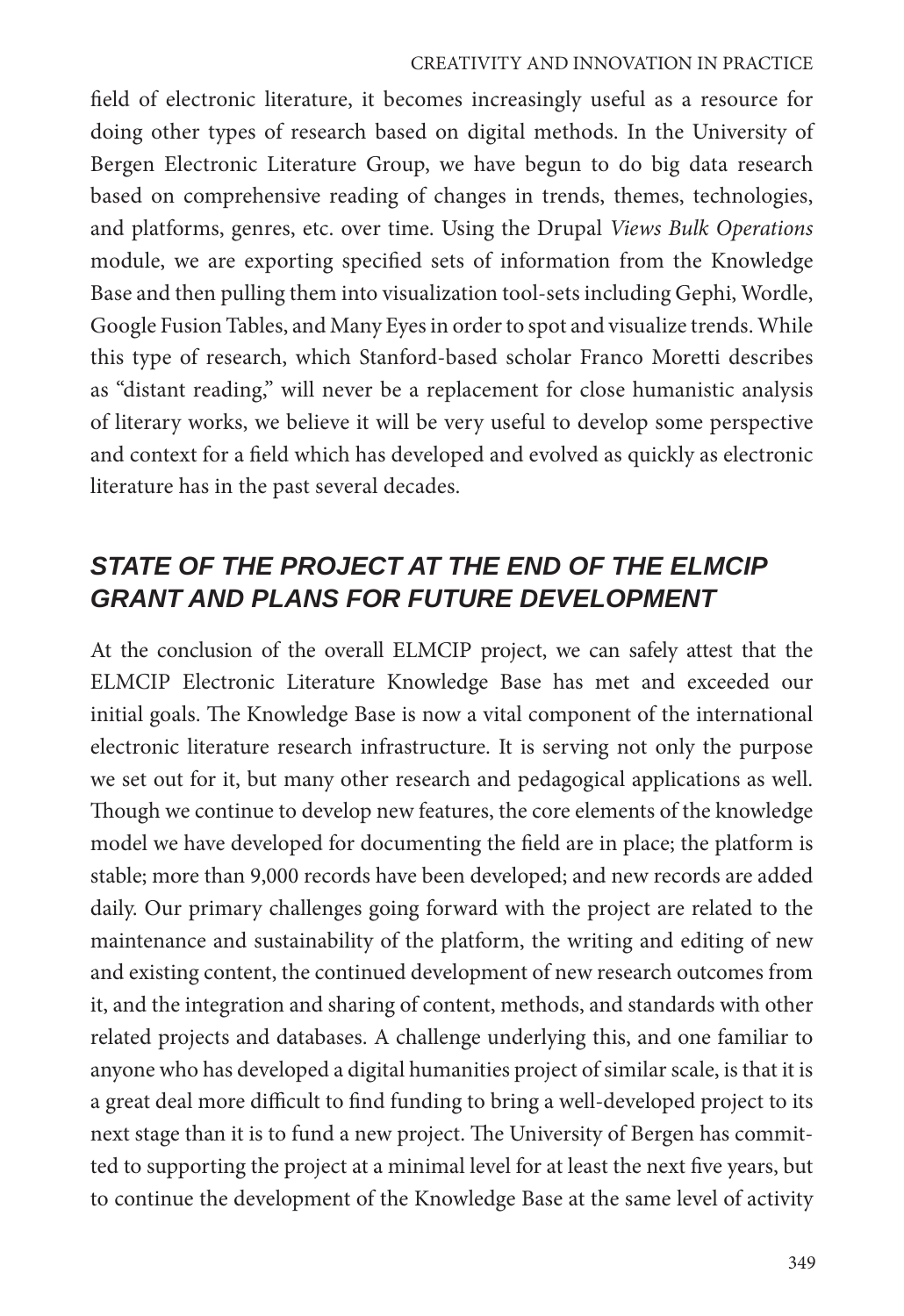we have for the past three years will be difficult without a further infusion of external funding to support paid editorial and development staff.

We have a number of plans for the future development of the ELMCIP Knowledge Base, as described in the following pages.

*Working with the CELL (Consortium for Electronic Literature) Network to develop documentation standards for electronic literature and to share data and best practices across related electronic literature projects*. The Consortium for Electronic Literature is a network initiated by the Electronic Literature Organization, including a number of projects focused on documenting various aspects of electronic literature. In addition to ELMCIP, the network includes ELO, NT2, the Po.Ex Archive of Portuguese Experimental Literature, the Brown University Digital Literature Archive, the Australian Creative Nation electronic literature project, and others. This network is already working to produce a basic documentation standard for electronic literature, to create a name authority for the domain, and to implement cross-platform search that will allow any users of the participating databases to search all of the databases simultaneously.

*Working to make the Knowledge Base sustainable over the long-term.* We have secured some support to maintain the Knowledge Base from the University of Bergen and from Norstore, a Norwegian research infrastructure entity, to assure that the technical infrastructure of the Knowledge Base will be supported after the conclusion of the ELMCIP project. We also plan to work with CLARINO (Common Language Resources and Technology Infrastructure Norway) to integrate the Knowledge Base with/in Norwegian and European research infrastructure and to make our metadata portable and accessible to other researchers. The integration and use of the Knowledge Base within the curriculum at UiB is also important for the sustainability of the project.

*Continuing to develop new research and development partnerships.* We plan to work with research groups at other institutions and other partners who have an interest in specific projects in which the Knowledge Base can be a resource to develop mutually beneficial projects. For instance, the Knowledge Base can be used to set up collections of resources with a specific subdomain of the field—for instance, on Spanish-language electronic literature or locative literature. Rather than rebuilding a platform from scratch, these partners can use our infrastructure even as they develop their own research collections, while simultaneously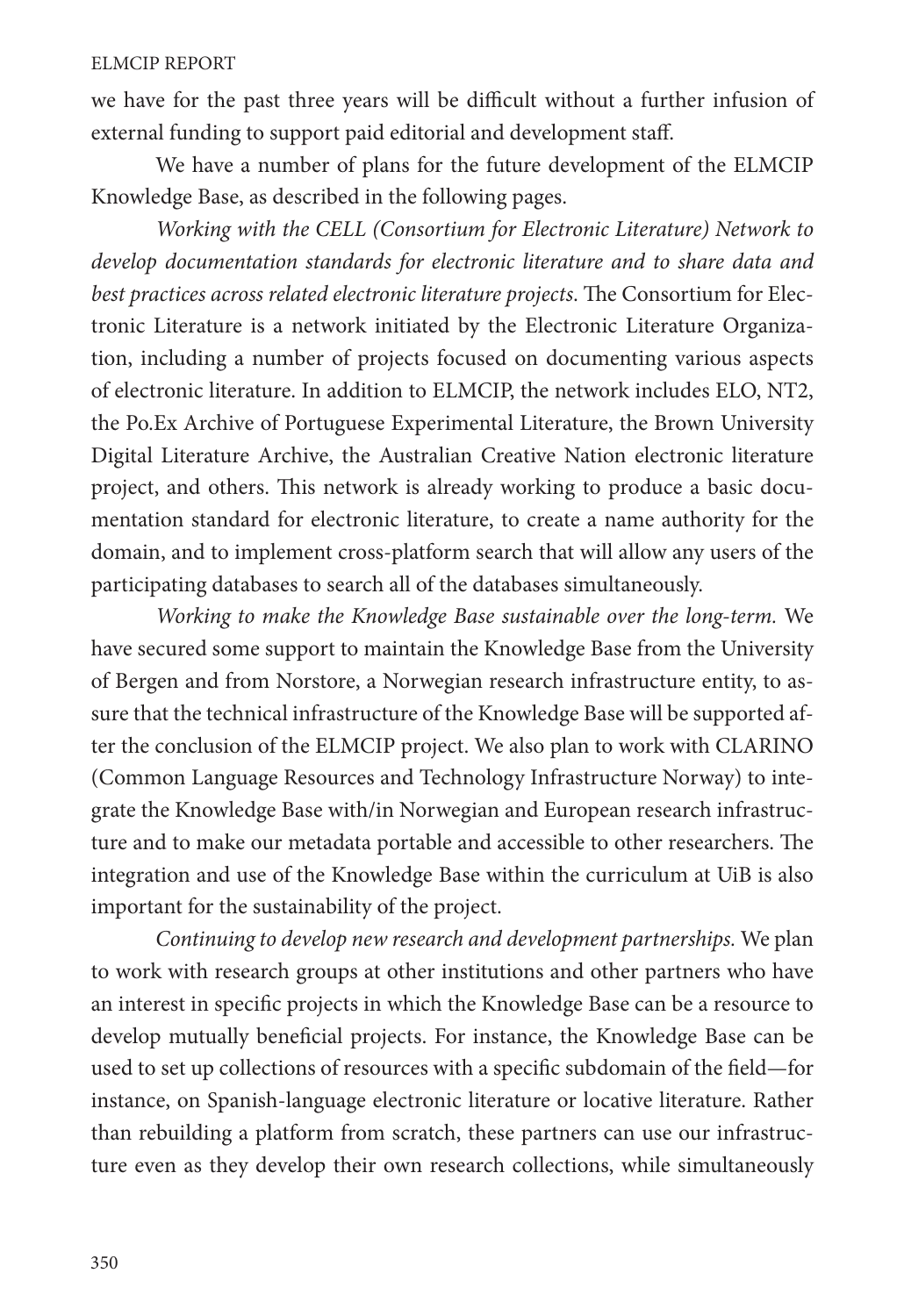#### CREATIVITY AND INNOVATION IN PRACTICE

improving the records in the Knowledge Base. We also plan to work with partner research groups to exchange researchers, resources, and knowledge.

*Developing a scalable model that can survive on very little resources or thrive with better funding*. Although the University of Bergen Electronic Literature Research Group and the other ELMCIP partners will continue to apply for national and European grants to develop the Knowledge Base in a robust way, we are also planning for less-than-ideal scenarios. There are some basic technical needs for the maintenance of the platform that need to be met for the project to continue at all, and we have confidence that those can be managed locally. The growth, development, and refinement of the content, however, with or without funding, will depend on the increased participation of an engaged user community. The Knowledge Base has been conceptualized and developed as a collective knowledge system, so it depends on a participatory community to add, edit, and improve records.

*Knowing that any platform has a lifespan, it is important to assure that the knowledge developed within that platform can be ported and endure.* We are taking steps to assure that the data collected in the Knowledge Base will be archived in portable formats, so that if the project should at some point cease operations, it can be ported to other platforms and harvested by other open research platforms. There is no danger in the near term that the ELMCIP Knowledge Base will go away—on the contrary, signs are very positive for its continued successful development. But we want to make sure that all of our metadata is easily ported in formats that can work in other platforms. This is why the work of mapping fields to RDF frameworks and other under-the-hood work with metadata are so vital to the project.

*Finding a long-term home for the Knowledge Base in a major research library or archive.* In a research project such as ELMCIP, there is a tendency to think in terms of outputs and deliverables or in terms of a timespan that correlates to the span of a funded project. But in a project such as this, which is capturing and making accessible core aspects of a scholarly field, we need to be able to think and operate in longer time horizons. The ELMCIP Knowledge Base is very much still in an active research and development stage, and should be central to at least one more well-funded research project to reach its full potentiality as a platform for documentation, archiving, and research. Beyond that next stage, however, it should eventually be owned and maintained by an institutional entity that specializes in long-term archiving and preservation, one that can commit not to time horizons of three to five years, but decades, or even centuries. Eventually, it will be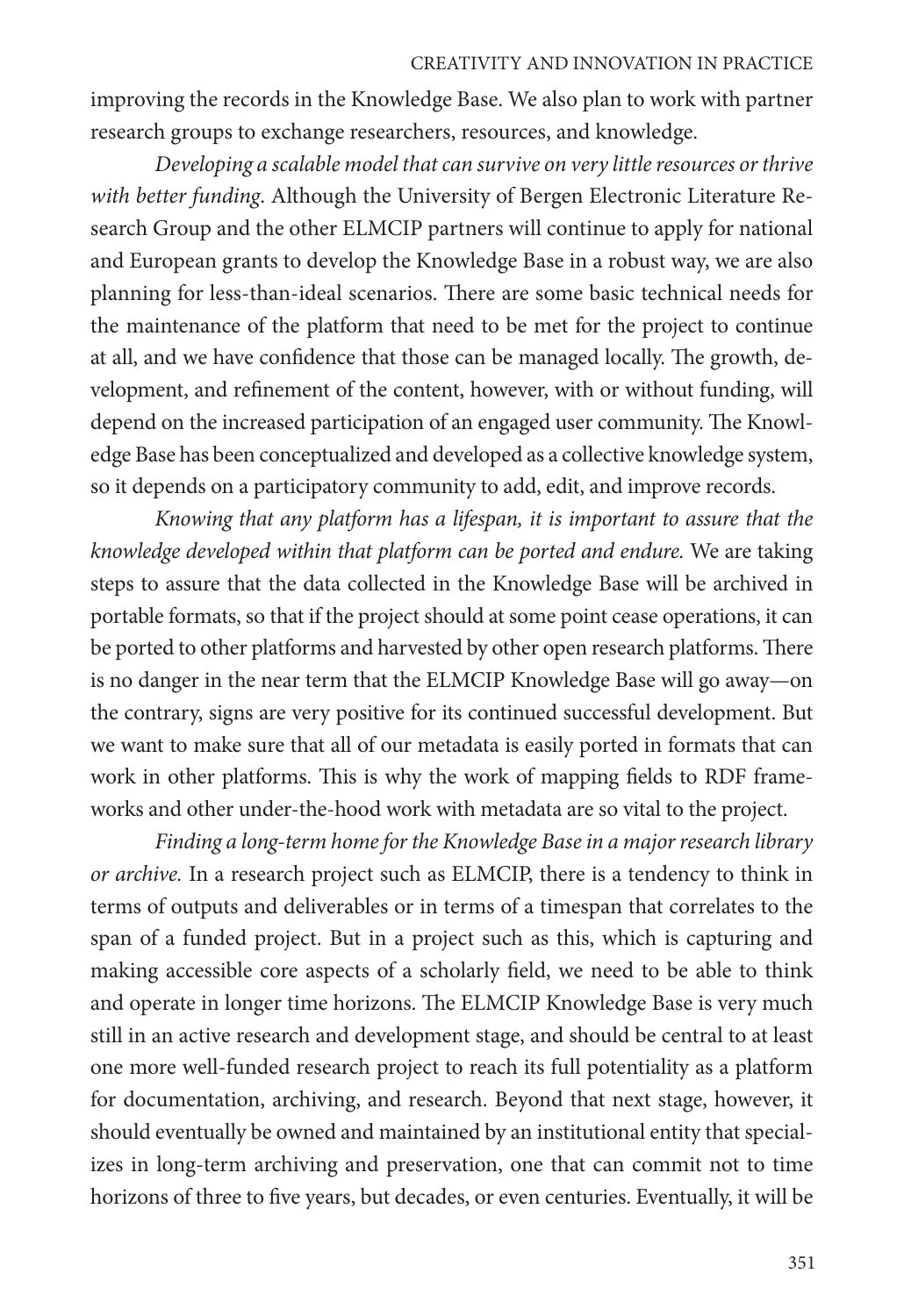our goal to place the project in the hands of a well-resourced research library or archive, so that the present period of experimentation in digital literary forms we have strived to document can be preserved for posterity.